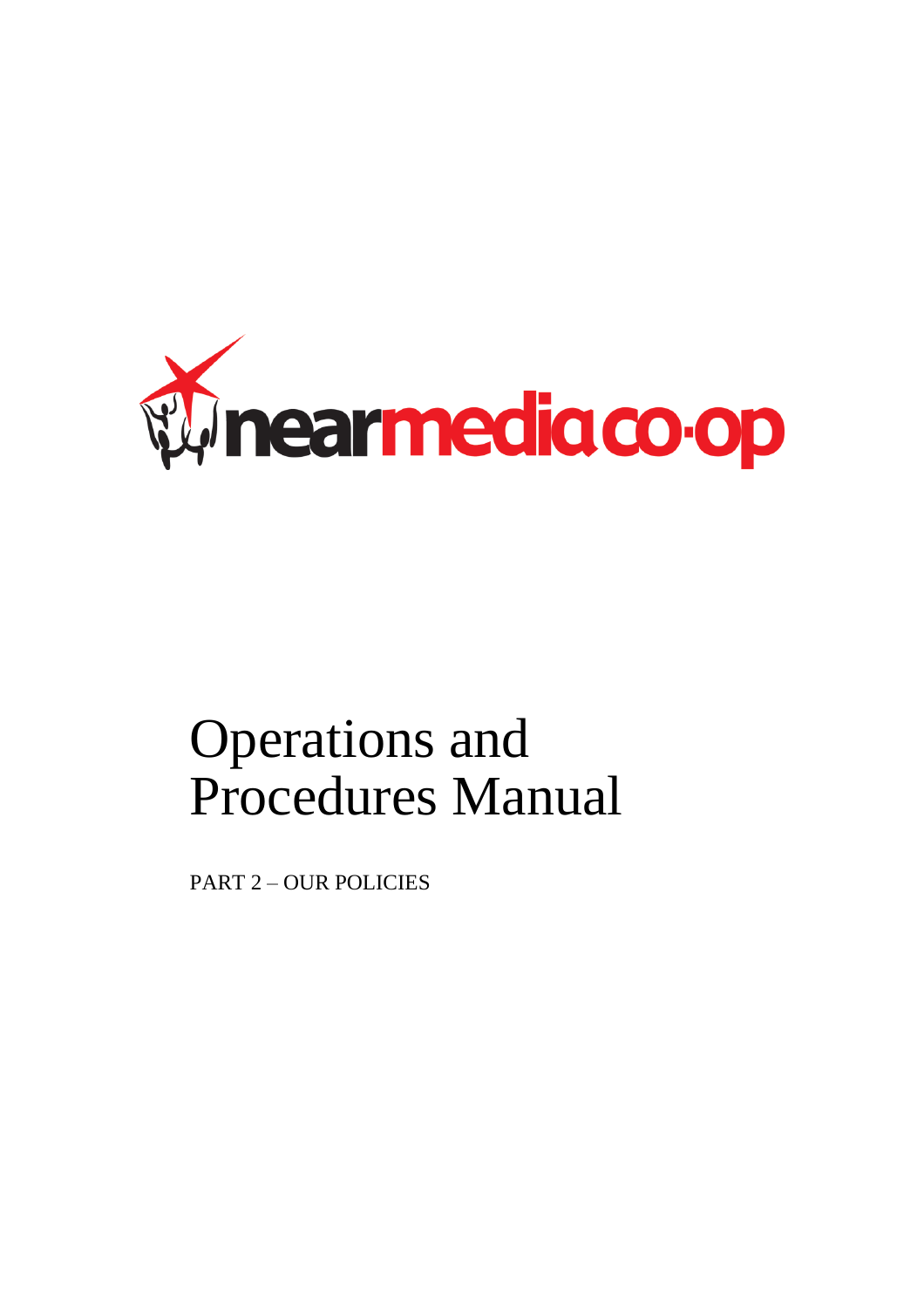Near Media Co-Op complies with the Charities Governance Code. Our registered charity number is; RCN: 20205453

**The policies, operations and procedures outlined within this handbook apply to all Near media Co – op volunteers and staff**

# **Table of Contents**

# *Tip… Control & Click to follow the link*

| GUIDELINES AND POLICY FOR PROMOTING YOUR PROGRAMME11              |  |
|-------------------------------------------------------------------|--|
| SOUND AND VISION PRODUCTIONS - GUIDELINES FOR MEMBERS14           |  |
| NEAR MEDIA CO-OP GRIEVANCE PROCEDURE FOR VOLUNTEERS15             |  |
|                                                                   |  |
|                                                                   |  |
|                                                                   |  |
|                                                                   |  |
|                                                                   |  |
|                                                                   |  |
|                                                                   |  |
|                                                                   |  |
|                                                                   |  |
|                                                                   |  |
| CHILDREN AND VULNERABLE ADULTS PROTECTION POLICY & GUIDELINES 49  |  |
| FORM OF CONSENT FOR WORKING WITH CHILDREN/YOUNG PEOPLE/VULNERABLE |  |
|                                                                   |  |
|                                                                   |  |
|                                                                   |  |
|                                                                   |  |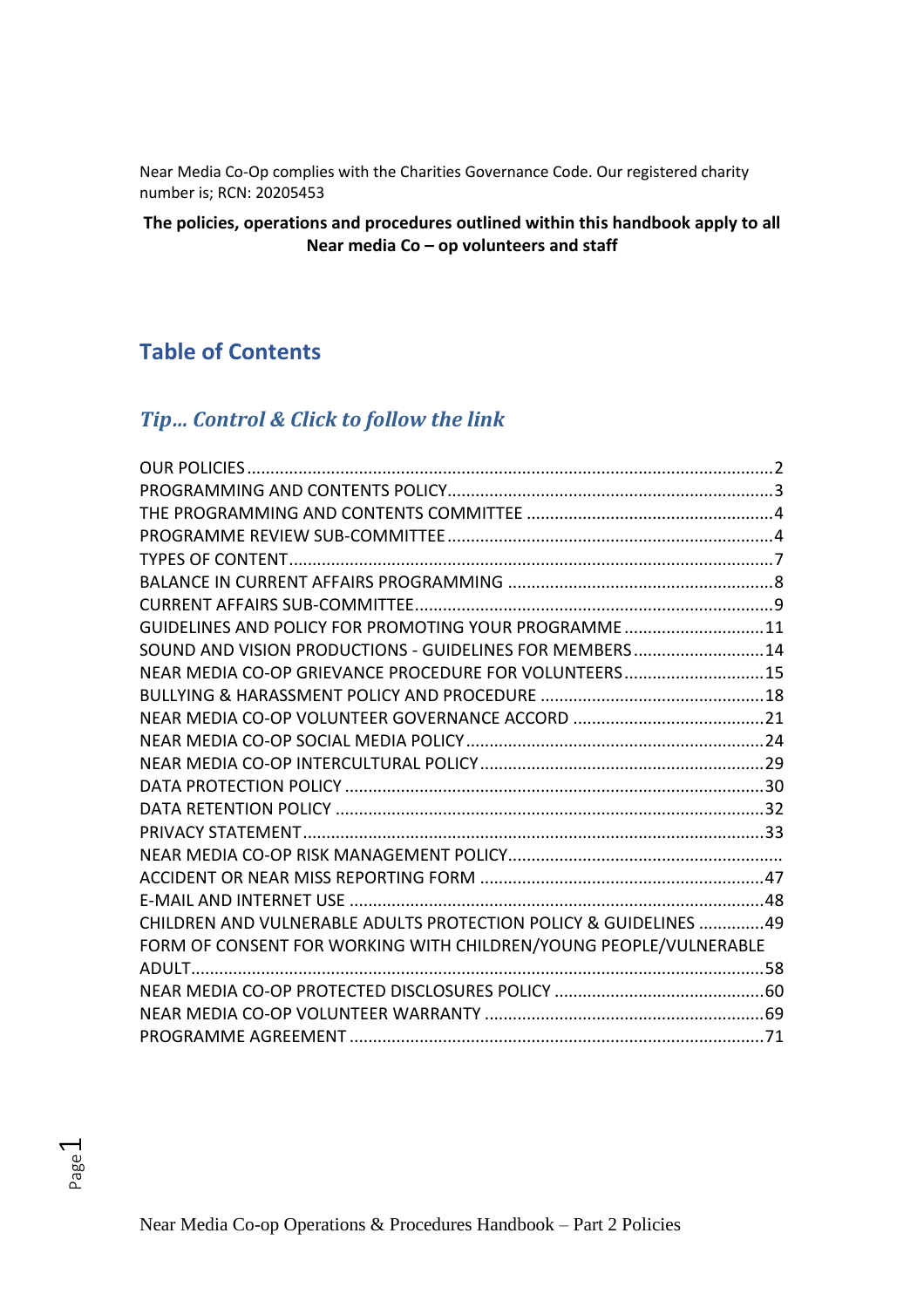# <span id="page-2-0"></span>**OUR POLICIES**

Co-op policy is set by the democratically elected Committee of Management of the Near Media Co-operative, and is based on the best and most relevant information available to the committee.

Structures are in place for consultation with all persons involved through regular meetings, sub-committees, an internal newsletter and community consultations.

Near Media Co-op is a registered Charity and complies with the Charities Governance Code[.https://www.charitiesregulator.ie/en/information-for](https://www.charitiesregulator.ie/en/information-for-charities/charities-governance-code)[charities/charities-governance-code](https://www.charitiesregulator.ie/en/information-for-charities/charities-governance-code)

We believe that it is an important part of providing a safe and enjoyable environment for our staff and volunteers. The following policies express our commitment to good governance.

## **Access**

Near Media Co-op aims to provide the widest possible access for persons and organisations in our area.

## **Censorship**

Near Media Co-op subscribes to the principle of each person's 'Right to Communicate'. Rights, however, bring responsibilities. If you are provided with uncensored time, (TV, radio, internet, social media etc) you are expected to behave responsibly. Don't defame under any circumstance. Don't set out to shock or offend, unless the context of the piece requires it. If your content is censored and you're not happy about it, make a written report to the Programme/Content Committee. If you not satisfied with the outcome, you can appeal the decision to The Secretary, Committee of Management.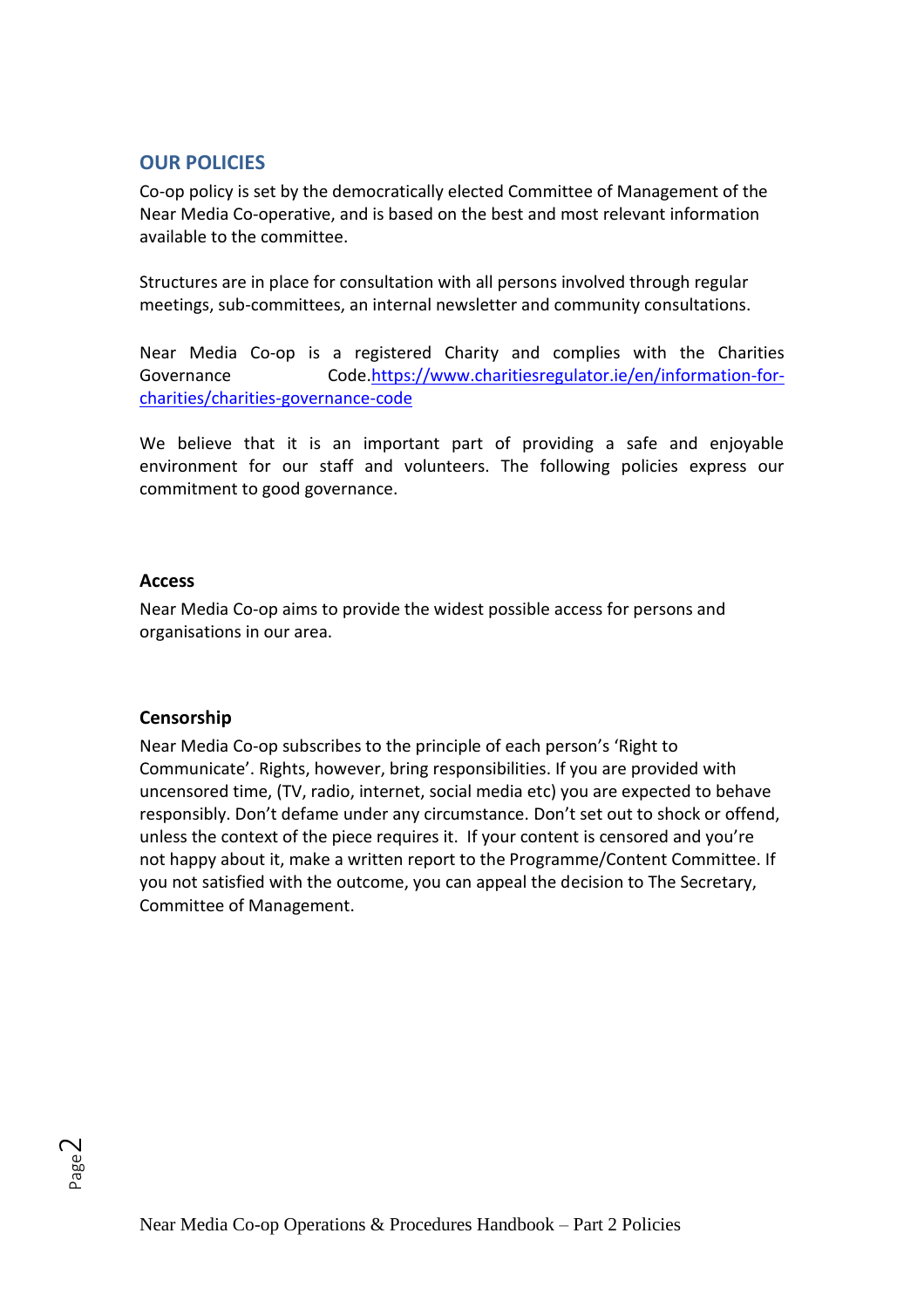# <span id="page-3-0"></span>**PROGRAMMING AND CONTENTS POLICY**

Provide access to training, production and distribution facilities; encourage local creative talent and faster local traditions, and provide programmes for the benefit, entertainment, education and development of their audience; Community Radio Charter for Europe, point 2

In keeping with the stated objectives of our Community Media Co-op, content will incorporate a positive emphasis on:

\* Facilitating and supporting community development

\* Contributing to the media diversity in our area.

\* Encouraging education and life-long learning.

\* Providing information on employment and other issues which will assist people in meeting their information needs

\* Providing access for a wide range of groups within the community, in particular minorities and those under-represented in public service and commercial media \* Providing a platform for local arts, musical, literary, sports, and other cultural

activities

\* Providing a platform for Irish culture, including the Irish language and Irish music

\* Promoting civic pride

All of our proposed content will be measured against the Co-op's objectives and the policy statement, and against any guidelines laid down from time to time by the Programming and Contents Committee.

Furthermore, the Broadcasting Authority of Ireland (BAI) has stated that Near FM has editorial and operational independence in terms of scheduling, programme content, and staff / volunteer utilisation. In doing so it must comply with necessary legislation and adhere to its own guidelines.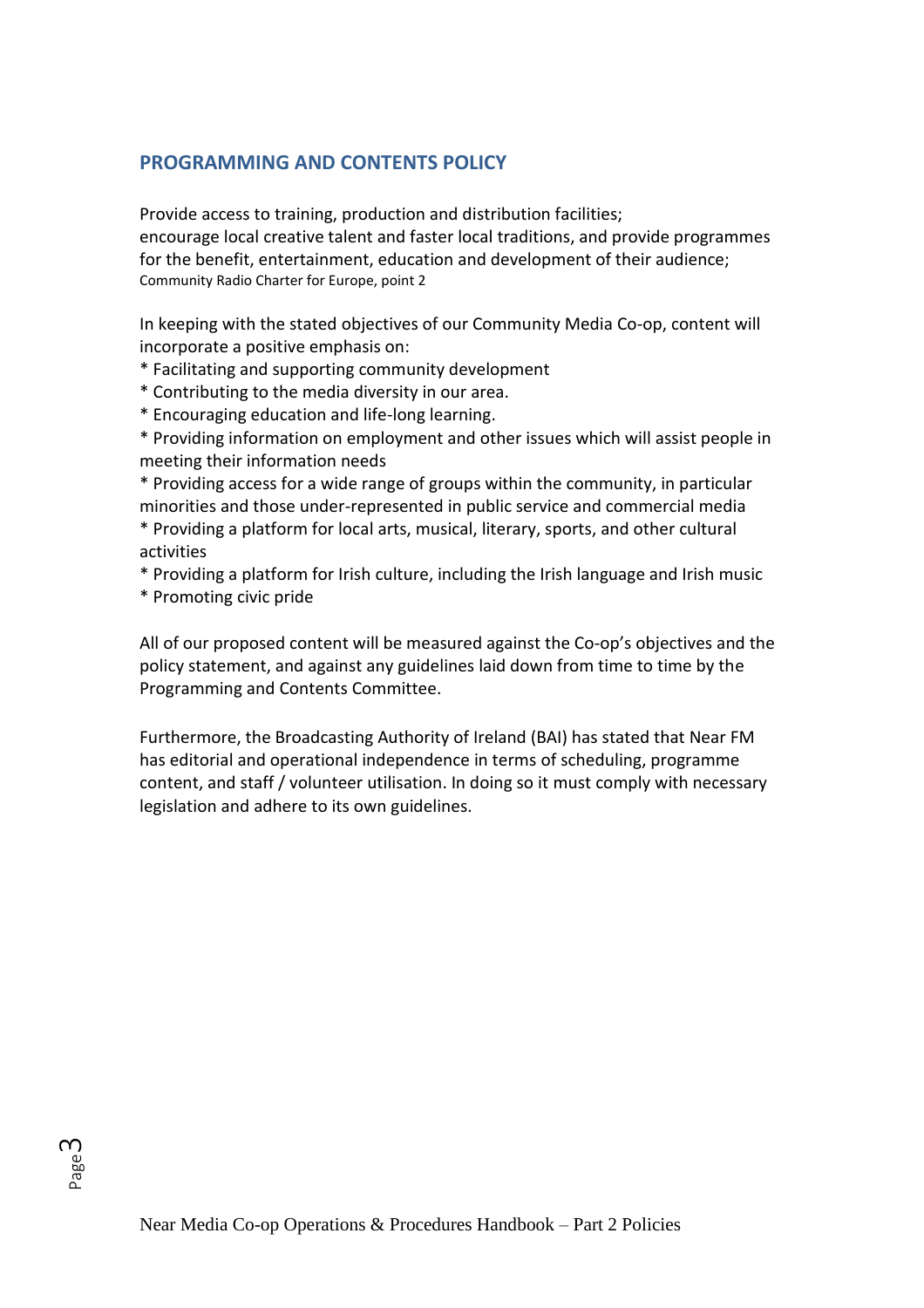# <span id="page-4-0"></span>**THE PROGRAMMING AND CONTENTS COMMITTEE**

We promote the right to communicate, assist the free flow of information and opinions, encourage creative expression and contribute to the democratic process and a pluralist society.

Community Radio Charter for Europe, Point 1.

The Programming and Contents Committee is appointed by the Committee of Management. The current Committee are; Alan Braddish and Dorothee Meyer-Holtkamp, Debbie Hutchinson, Sarah Jane Fortune, Dave Rigney. The Committee's job is to plan the schedule, allocate time to new contents, revise the Schedule and individual programmes on a continuous basis, and deal with problems including legal, regulatory and near ethos to broadcasting as they arise.

In keeping with the policy, contents will change from time to time. No one will OWN a particular time slot or programme, so if you are asked to move the time of the programme, or if the programme/area you are working on is dropped, please accept it in the spirit of the Co-op. Naturally, the Committee will consult with you before taking any such decision.

At times Near organises special programmes from outside the studios, so called Outside Broadcasts, OB's. We generally give 8 days notice prior to cancelling a programme.

When dealing with TV issues the Programming and Contents committee will include the TV coordinator, and when dealing with online issues the Social Media appointee will be included.

# <span id="page-4-1"></span>**PROGRAMME REVIEW SUB-COMMITTEE**

This is currently made up of Dara Duffy, Connie O'Reilly and Andrew Flannery and is supported by staff member Alan Braddish.

#### **Terms of Reference**

#### What is it?

A review panel is a group of experienced broadcasters/Committee of Management members who will review programming on a regular basis.

#### Why do it?

Page 4

It is an important part of our ethos and strategic plan to give regular feedback to programme producers to try to encourage stronger community programming.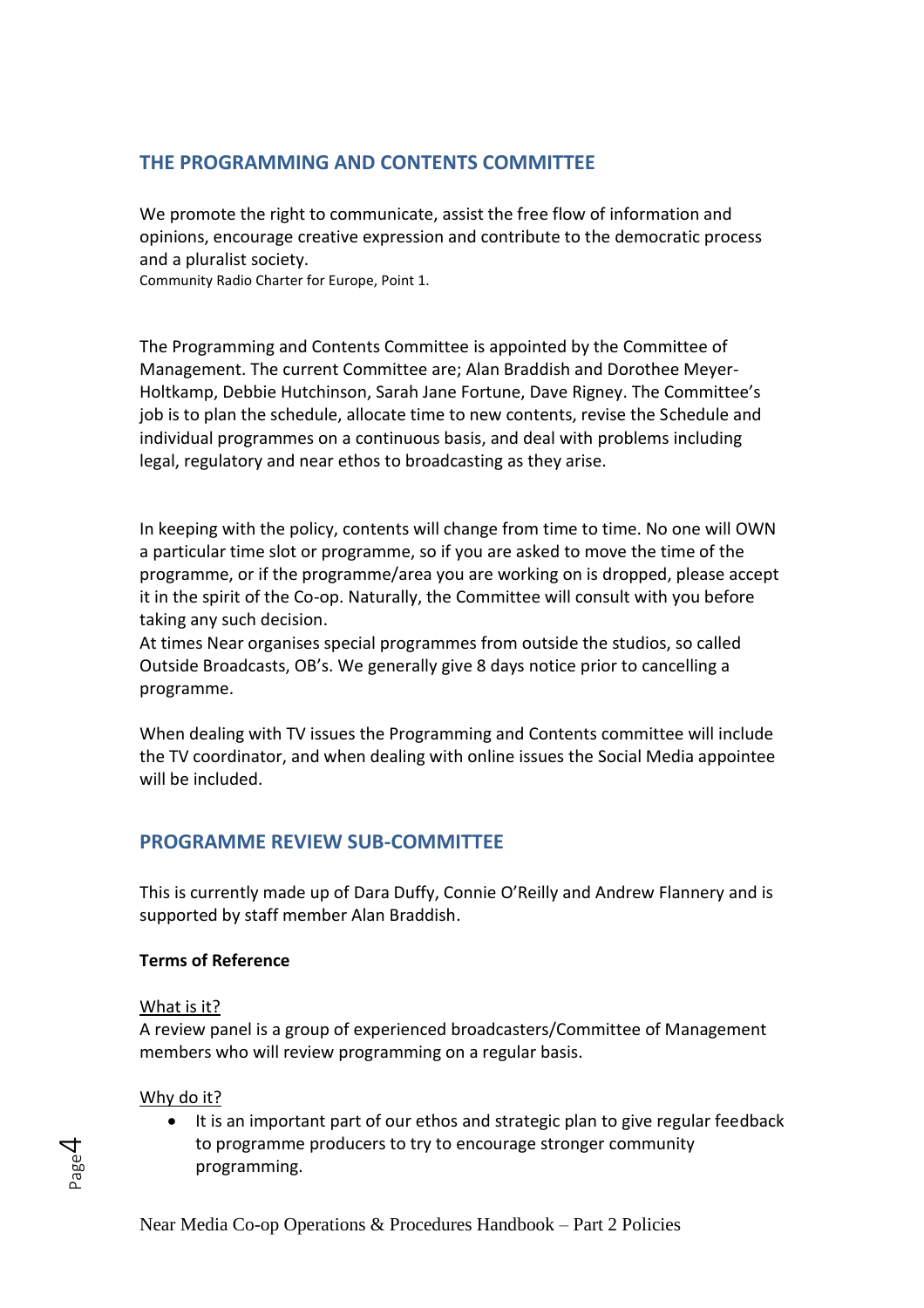- Many programme makers regularly ask for feedback.
- It gives Committee members a regular understanding of the issues with programming.

## How does it work?

- The group is made up of Committee members, key staff and experienced volunteers. A programme is selected by the Programme/contents committee\* or a volunteer requests feedback.
- A technician will mail the below form and a link to three random podcasts to the panel.
- Each panel members listens to the programmes and give the feedback.
- A panel member working with a key member of staff, collates the feedback and sends to the programme producers. (copies to panellists and programme/contents committee)
- Programmes are reviewed under the headings below.
- Training can be recommended to the programme-maker

\*Programme/contents committee primarily looks after new programme proposals, scheduling issues and problems with programmes, not turning up etc.

# *Panel Review form*

The comments are intended to be constructive and help improve your programme are not to be taken as a personal criticism.

**Content:** We are looking to see if the content matches the programme guidelines or programme proposal.

**Community relevance:** This can be understood in quite broad terms, especially with a music programme, where the community may mean the listeners with an interest in this type of music e.g. is there information about upcoming gigs.

**Production:** We are trying to see if the programme is well researched and planned, and is there any promotion.

**Technical presentation:** Was there dead-air, or poor sounds or phone levels. Did it sound like the person was wearing headphones etc?

**Right of reply:** All reviewed programmes have a right of reply, where they can write to the secretary, if they feel unjustly treated.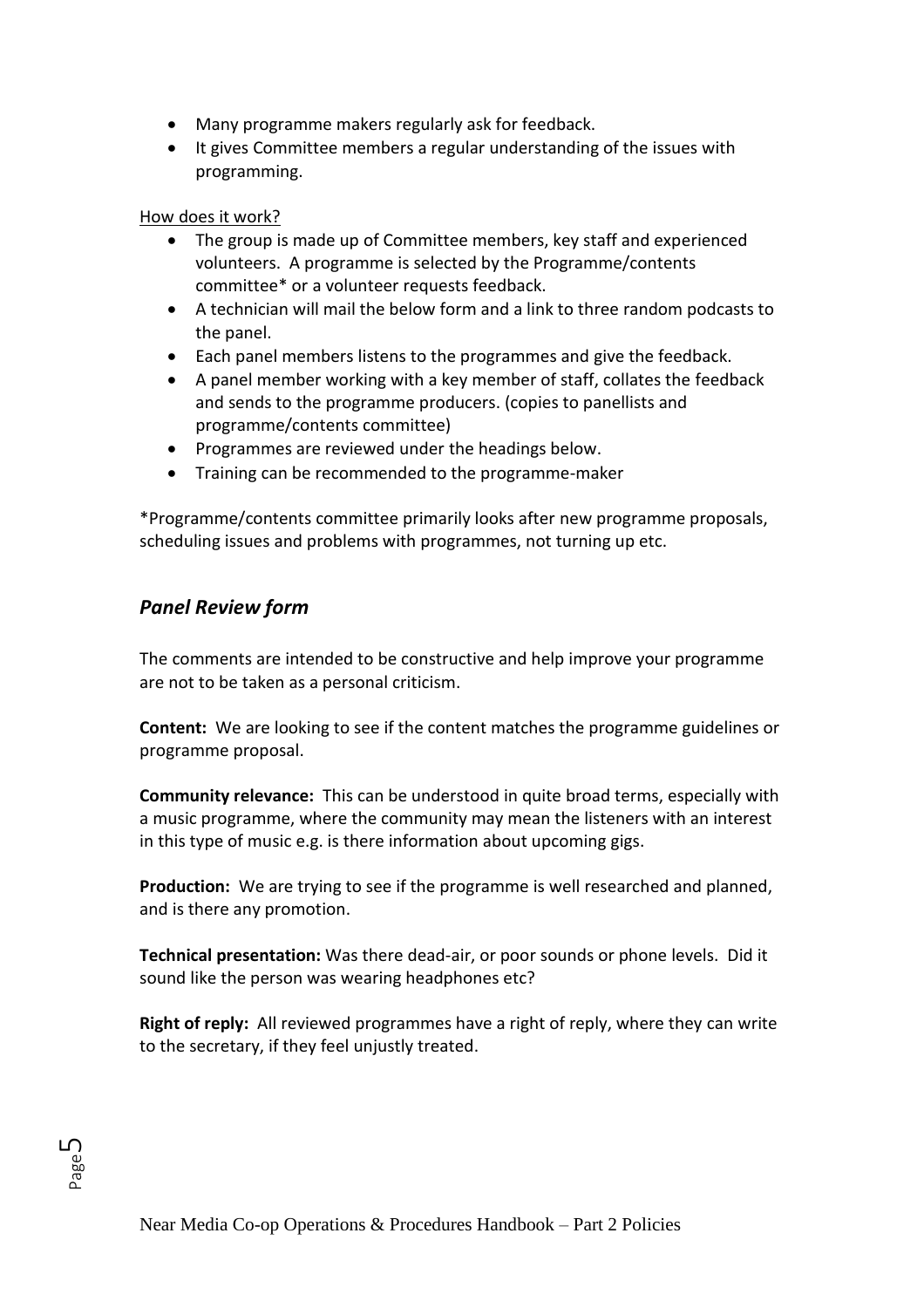# *Sample feedback letter*

Dear XXXX,

We are writing to you to give you feedback on your programme, "XXXXX, to which we have been listening over the past while. Our comments are made up of those of on the programming review sub-committee and experienced broadcasters.

The comments below are intended to be constructive and help improve your programme are not to be taken as a personal criticism. If however you feel unjustly treated you may reply in writing to the programming committee through the station manager.

## **Content:**

**Community relevance/participation:**

**Production:**

#### **Technical presentation:**

Overall it is an excellent/v. good/good programme. We recommend that you take some refresher training on ...

If there any areas in which you would like to comment please contact us.

Thank you for your reliability and commitment.

Yours sincerely,

The programming review sub-committee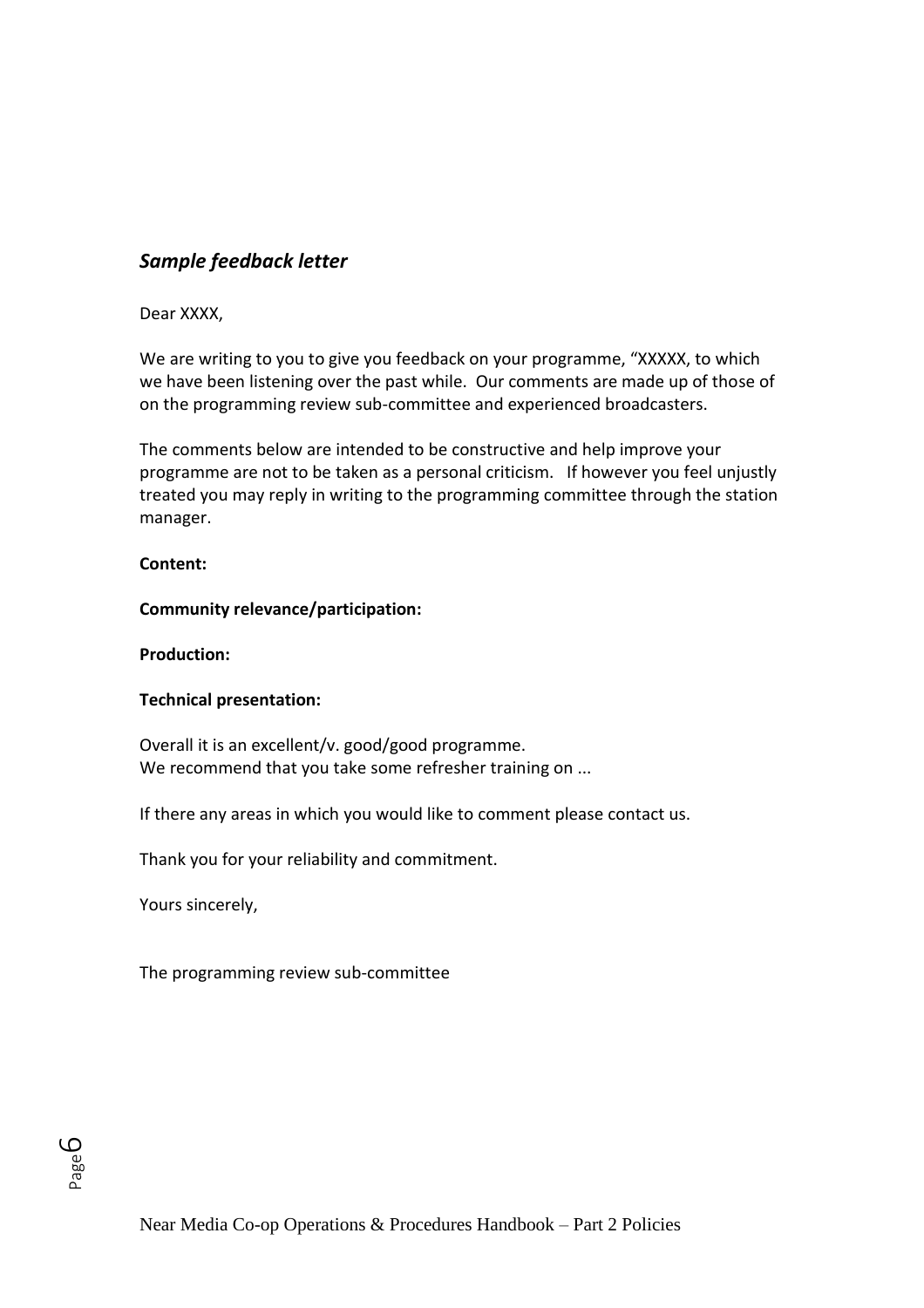# <span id="page-7-0"></span>**TYPES OF CONTENT**

Content will include:

1. Those made by volunteers within the project itself, such as local current affairs, arts, sport, specialist music and

2. Those made by groups within the Community.

Many volunteers will be involved for the most part in type 1, but there is a very important role to be played in providing help and support to groups taking part.

## **Content**

There is ALWAYS a local angle!

All content, whether music or speech-based, should focus on local issues and local talent. In planning your programme please try to bear this in mind, as it is easy to lose sight of our objectives when you are caught up in the mechanics of actually producing content. This does not mean that national or even international issues cannot be dealt with; it just means that in dealing with them you should try to take a local or community angle.

## **Style**

We do NOT want to sound like a pale imitation of commercial media. Near Media Co-op does not aim to have a particular "style" of broadcasting but we aim to AVOID particular styles. Commercial media has a particular "sound" and "look" which is instantly recognisable. If you tune into a radio station you will know if it is a commercial one almost instantly, whether you hear a "DJ", an advertisement, or even, sometimes, a piece of music. In fact, you could travel around Ireland listening to commercial radio and in many cases you would think you had never left Dublin. Near FM should sound as though it comes from North-East Dublin. In other words, people involved in the Co-op, and on the station should sound like themselves, speaking in their own accents, in their own language.

The question of style goes deeper than accents: it also covers such issues as our attitude to our audience. Serious issues are often treated sensationally and personal stories can be used in a way that exploits the person telling them. It is useful when making content to ask yourself if you are treating your audience, and indeed your guests (if any) with the respect and dignity due to all human beings.

## **Sponsorship**

Page  $\overline{\phantom{1}}$ 

You may feel that your area could benefit from a link with a sponsor. ANY such links need to be discussed IN ADVANCE with the Project Co-ordinator. This is very important as our approach to Sponsorship is very specific and is part of our radio licence conditions.

Near Media Co-op Operations & Procedures Handbook – Part 2 Policies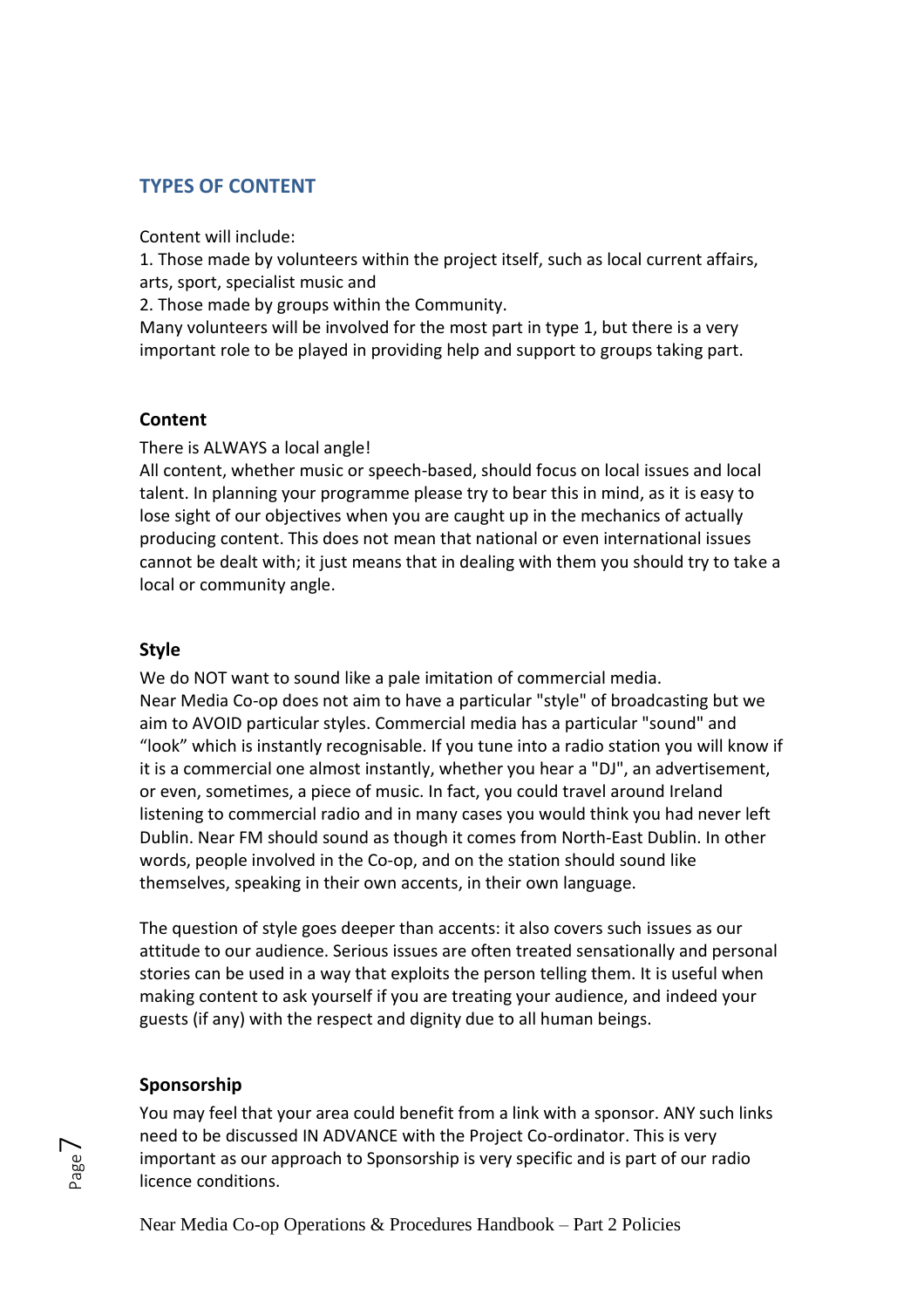## **Complaints**

From time-to-time complaints about particular items can arise. If you receive a complaint about your content, please let the Programming and Contents Committee know. If the Committee receives a complaint about your content they will talk to you about it before taking any action. They may write to you directly setting out the basis of the complaint and may take a decision to cease your broadcasting of similar or all material. You will be advised of your right of appeal to the Committee of Management, should this happen.

# <span id="page-8-0"></span>**BALANCE IN CURRENT AFFAIRS PROGRAMMING**

This is our Mission Statement

- $\checkmark$  To foster social justice, media literacy and promote civil society ownership of media.
- $\checkmark$  To be a democratic, independent, not-for-profit community building resource.
- $\checkmark$  To provide an alternative to mainstream media by offering an outlet for those underrepresented or excluded through training and access to distribution facilities.
- $\checkmark$  Through distinctive programming to contribute to the education, entertainment and development of our community.
- $\checkmark$  To defend the environment and human rights, particularly the right to communicate.
- 1. Presenters and producers should be very familiar with the **mission statement,** as set out above. These demonstrate our commitment to empowerment, minority voices and our duty to support these voices. This does not mean that there cannot be another side to the story. Having a counter argument can make the telling of an issue more interesting and engaging for the listener. It is part of our role to offer some level of opposing viewpoint and where necessary to play devil's advocate.

## **2. Counter-argument**

This is something we should strive for. We have to use our experience and expertise as community media people to decide where, when and to what extent. e.g. We may not be looking for counter-arguments during an anti-racism week. But this is not to say that xenophobia couldn't better challenged by allowing people to have a voice a put forward their point of view.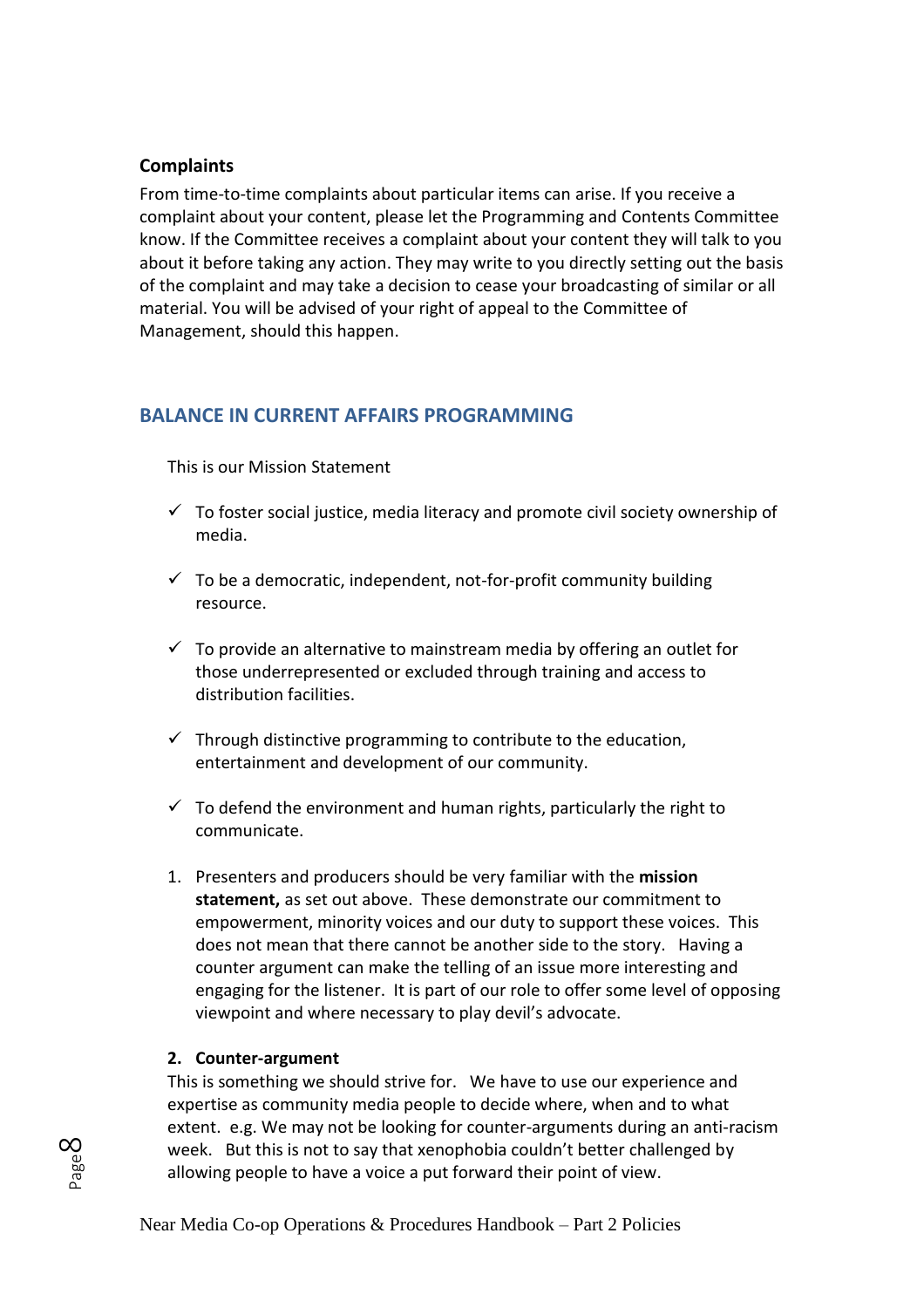## **3. Time frame**

We cannot always bring balance to a discussion within the one interview. There are simple contraints such as resources and availability. Therefore the timeframe in which we bring about the counter argument can be over a given period, two months being the maximum time.

# **Additional guidelines:**

Here are some of the key issues when dealing with current affairs interviews.

- The presenter needs to put questions to the interviewee that represent the other side of the argument. The presenter **cannot** be seen to be endorsing or supporting an interviewee's side of the argument.
- A person representing the other side of the argument can be interviewed on a future programme, therefore balance can be achieved over a number of programmes**. But** the timing between the interviews is important and they cannot be too far apart. (There is no strict duration, but depending on the issue, a month is about the limit)
- It is not enough that there is **balance** over a broad theme (e.g. the Israel /Palestine conflict) More so, we have to try to achieve balance with a topic under that theme (e.g., the flag protests in Belfast is a topic and the troubles in the North of Ireland is a broad theme)
- A connection must be stated between the interviews. We need to be explicit in stating what we are doing. So "this interview gives another side of the story to the one we played about the 'given topic' two weeks back.

If you have any questions please come back to Ciaran, Sally or Alan.

# <span id="page-9-0"></span>**CURRENT AFFAIRS SUB-COMMITTEE**

## **Terms of Reference**

Page  $\mathcal O$ 

## What is it?

A group of experienced broadcasters/Committee of Management members/staff who will oversee current affairs review programming on a regular basis. The

Near Media Co-op Operations & Procedures Handbook – Part 2 Policies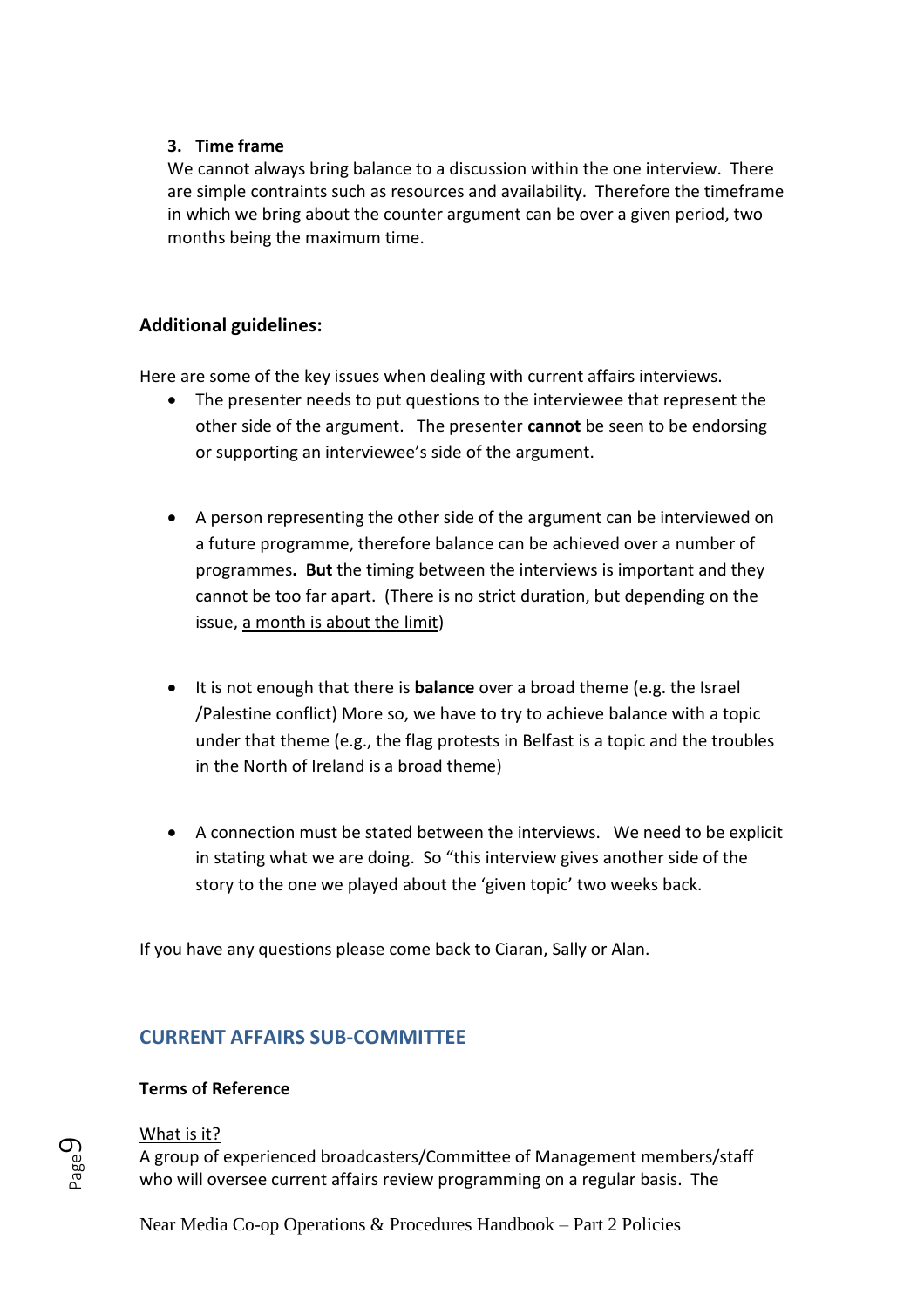committee mainly concerns itself with politics, referendums and looks to keep programmes in line with Broadcasting Authority of Ireland (BAI) codes and guidelines while maintaining the ethos of the coop. Other legal matters such as libel are also covered.

# Why do it?

- To ensure that a wide variety of good quality current affairs output
- To ensure that we are keeping to our ethos in current affairs programming
- To ensure that as part of our licence broadcasting codes are followed correctly.
- To give presenter the tools and confidence to handle tricky issues

## How does it work?

- The committee deals with programming that cover current affairs items, i.e. magazine programmes, social justice programmes etc.
- Workshops and training are provided on various elements of current affairs.
- Member of the sub-committee will meet and support presenters on a one-toone basis from time to time to talk through tricky issues.
- The committee listens to programmes and give feedback and direction to the presenters and producers.
- Further training can be recommended to the programme-maker
- If presenters do not follow the instructions of the sub-committee, the matter will be passed on to the Coordinating Committee, and this may lead to the programme or the presenter being suspended. See operational manual.

**Right of reply:** All programmes and presenters have a right of reply, where they can write to the secretary, if they feel unjustly treated.

## **Competitions**

As an alternative service to both commercial and national public service media, we are experimenting with alternative ways of doing things. One you should be aware of is our 'non-competitive' policy. This means that no competitions are allowed. Instead, if you have a gift to give away, you should ask your audience to submit their names for a draw for the item. No competitive questions are to be asked. Similarly, we will attempt to find non-competitive ways to promote the Co-op, to encourage more involvement of the local citizens.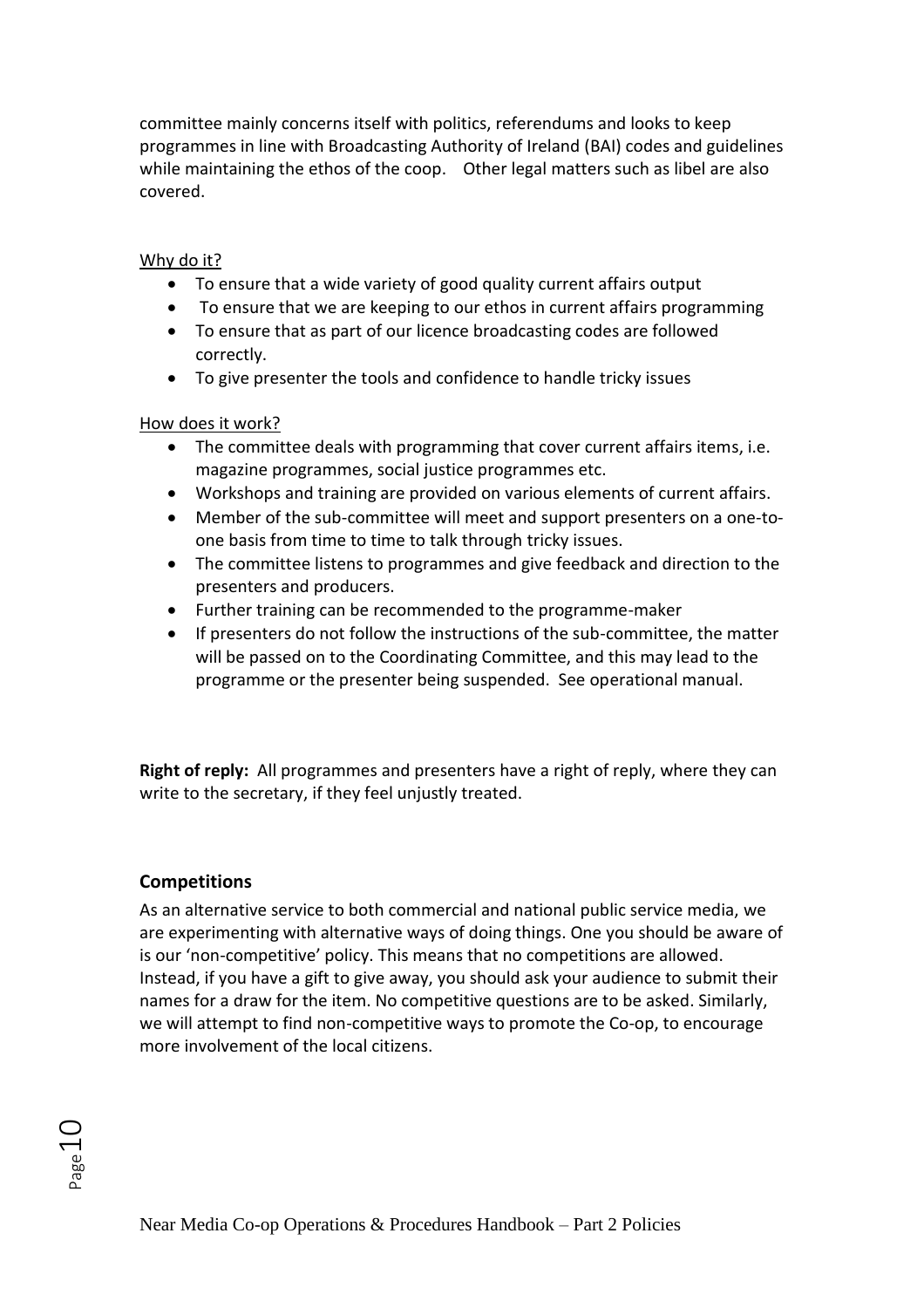## **Celebrity Free Zone**

As a Co-op, we try to offer an alternative to that presented by other media. For instance, we don't promote the 'cult of the celebrity'. This is a decision taken by us, and not one imposed by any state body. It's not a condition of our radio licence, for example. But, we do want to acknowledge and celebrate creative talent across our community. However, we don't see ourselves as a publicity machine for celebrities, personalities or 'Very Important People'. In our community project the celebrities are the local citizens.

Near Media Co-op tries to create positive community celebrities, positive in the sense that we want to honour people who demonstrate with particular clarity, virtues that need to be, in our view, more prominent, admired, supported and emulated in our society. The only star on our logo and in our community, is the community activist, whether paid or voluntary.

# <span id="page-11-0"></span>**GUIDELINES AND POLICY FOR PROMOTING YOUR PROGRAMME**

## **Display Material**

Posters also add to the attraction of your work. If you have a special feature or are inviting a guest in to talk on a topical subject, draw up details of a poster announcing this. The office will help you to produce and distribute these. Most shop owners, libraries, community halls etc. will display your poster – but ask before you display.

# **Recorded Promotional Material on radio**

We encourage and ask all volunteers to record a promo prior to starting your programme. The policy is to keep all promos to about 25-30 seconds. Please contact Alan Braddish, [alan@near.ie](mailto:alan@near.ie) for assistance.

# **Getting into the Community/Outside Broadcasts**

Another way to promote each platform is to go and visit public places. Becoming involved in the active life of our community can help us to promote our work. We have an Outside Broadcast Unit that can travel anywhere in your community. Our outreach platform can provide help with this. Contact [dorothee@near.ie](mailto:dorothee@near.ie) for more details.

# **For Radio, Taking A Break**

Programme schedules are generally set on a quarterly basis. If you decide to take a break from your programme, give the Contents Committee at least six (6) weeks notice. This will ensure that a replacement programme/presenter can be arranged. Our programme schedule is updated regularly on our website https://nearfm.ie/schedule/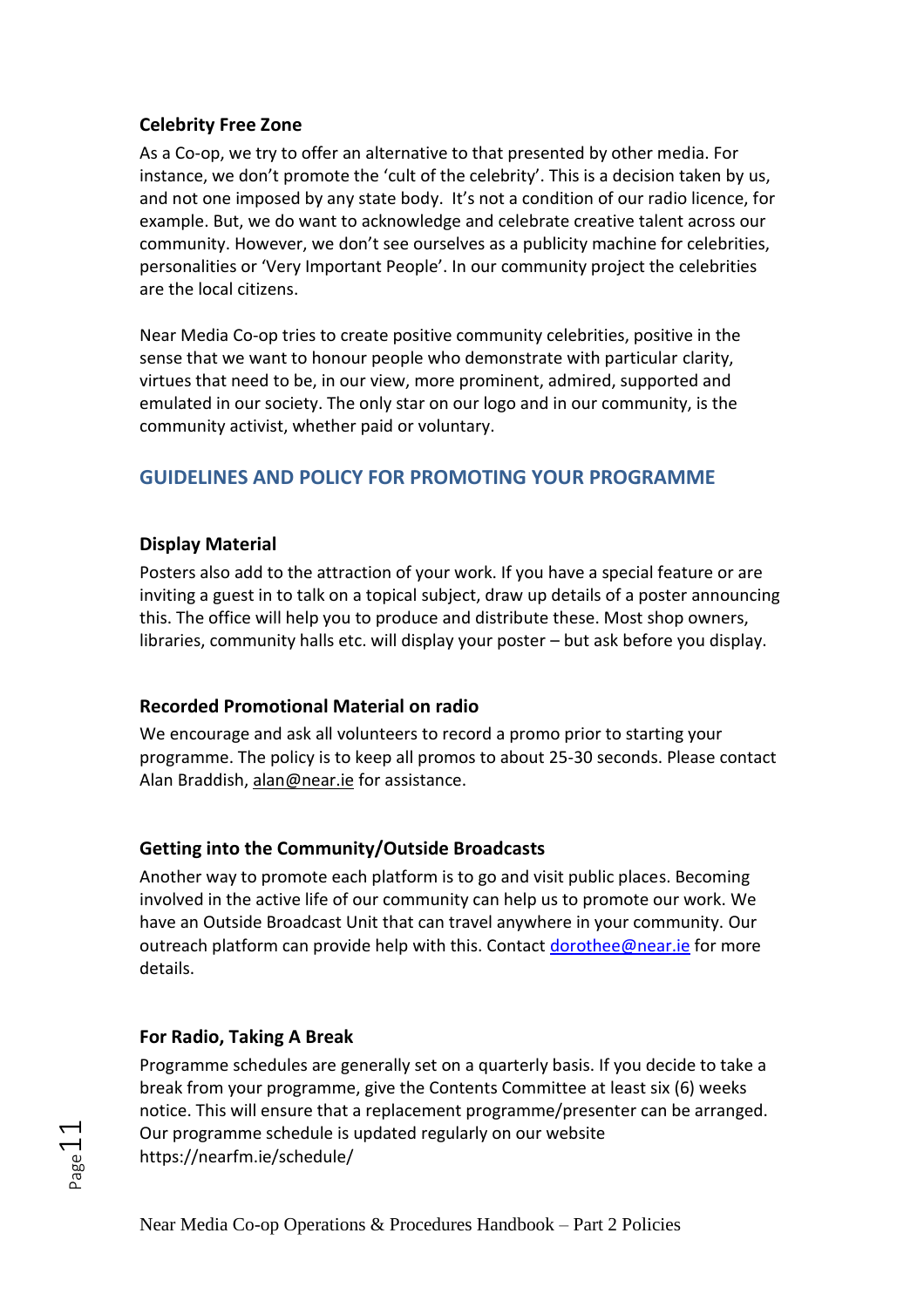# **Studio Booking and Equipment Sign-Out**

We ask that all volunteers book studio time in advance. Contact reception for further information, and available studio time. If you are taking out portable recording equipment, we ask that you sign it out. This is for insurance purposes. We ask for your Co-Operation in this.

Some things to note, keep in mind:

- Check if there is somebody assigned to do **studio duty** on the day you are recording/presenting your programme/segment if you need assistance.
- After you have agreed to do a programme you need to sign the **programme agreement**. Usually slots are given for 13 weeks initially. You can apply for a 30min or 60min or 90min programme.
- Prepare a **promo** in order to let other people know about your new programme. Alan can assist with the promo: [alan@near.ie.](mailto:alan@near.ie)
- Promote your new programme in the newsletter which is sent out bimonthly.
- If you'd like some assistance with designing a flyer or poster for your programme, get in touch with Dorothee, dorothee@near.ie
- Keep a **running order** of each programme and send it to the reception, the receptionist will archive it: [reception@near.ie.](mailto:reception@near.ie)
- You can **book portable recorders for compiling recordings** through Alan or Gay [Alan@near.ie,](mailto:Alan@near.ie) [gay@near.ie](mailto:gay@near.ie) 01.8671190.

# *Project Leaders*

From time to time, the Co-op applies for funding for specific projects. These are once off, and of limited duration. Ideally, each project should have a team. Why don't you get together with some other volunteers and offer to be a 'Project Team'. You will get production and administrative experience and the satisfaction of seeing a shortterm project through to completion. You would not be asked to do more than one each year.

# *Equal Opportunities*

Near Media Co-op is committed to equality of opportunity in all its employment practices, policies and procedures and to the creation of a working environment free from discrimination. Near Media Co-op's employment policy fully conforms to the Employment Equality Acts, 1998 - 2015 and accordingly, the Co-op will ensure that no job applicant or employee will receive less favourable treatment due to any of the nine grounds contained in the Act (i.e. age, gender, marital status, family status, religious, race, sexual orientation, membership of the traveller community,

Near Media Co-op Operations & Procedures Handbook – Part 2 Policies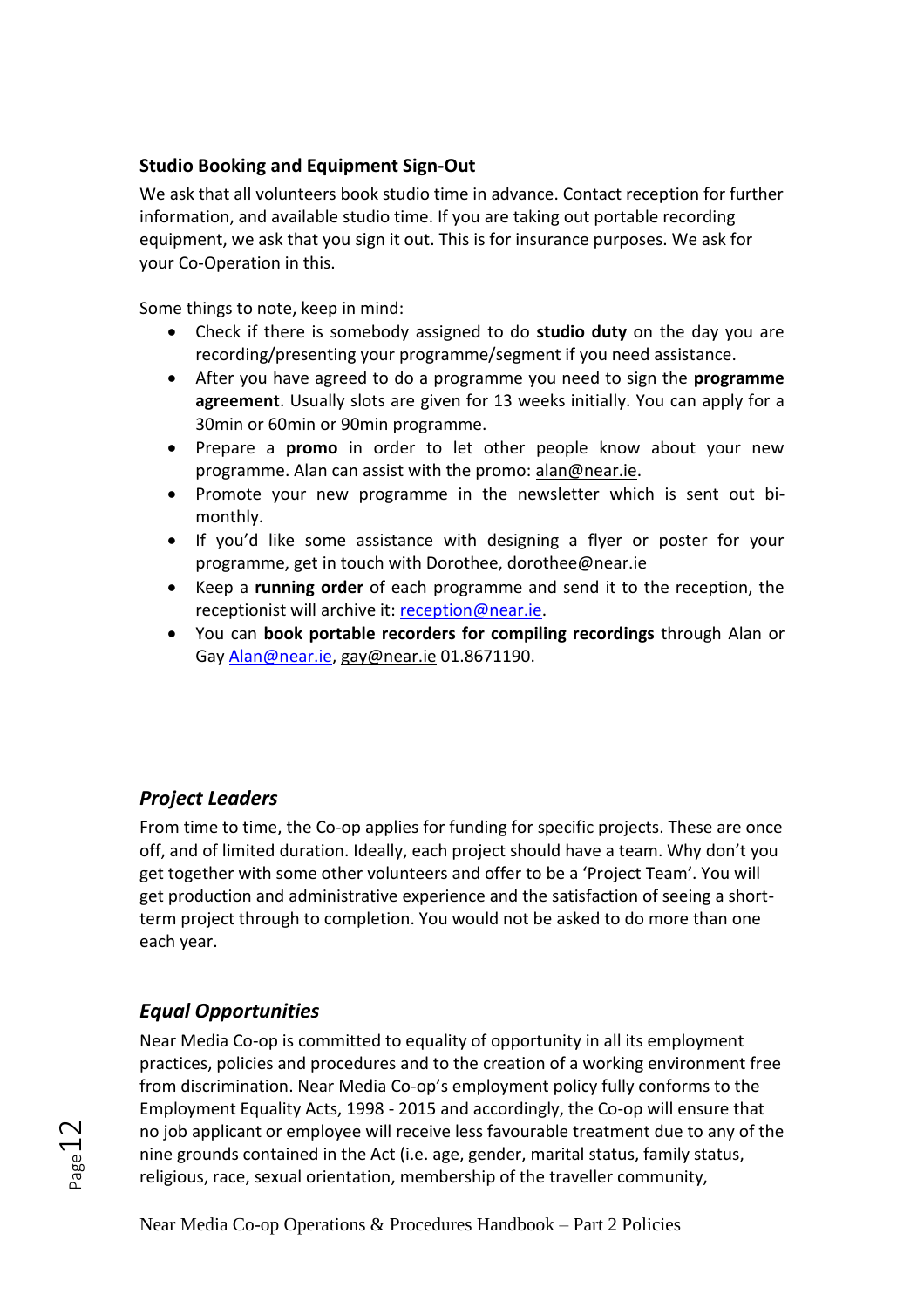disability), pay and conditions of work, training and work experiences and opportunities for career development and promotion. Selection, promotion and treatment of all employees will be on the basis of their abilities and merits only and according to the requirements of the job. This policy also extends to volunteers. The responsibility for ensuring the provision of Equality of Opportunity rests primarily with near media Co-Op. Managers and Supervisors have particular responsibility to engender respect for difference and to accommodate Diversity where appropriate. All staff and volunteers have an important role to play in ensuring Equality of Opportunity throughout the organisation. It is also recognised that individual employees and volunteers on behalf of Near Media Co-op have responsibilities in law and are: a) Required to co-operate with any measures introduced by Near Media Co-op to promote Equal Opportunities. b) Must not themselves, either directly or indirectly, discriminate against fellow employees or harass or intimidate them in any way.

(See also, our Intercultural Policy)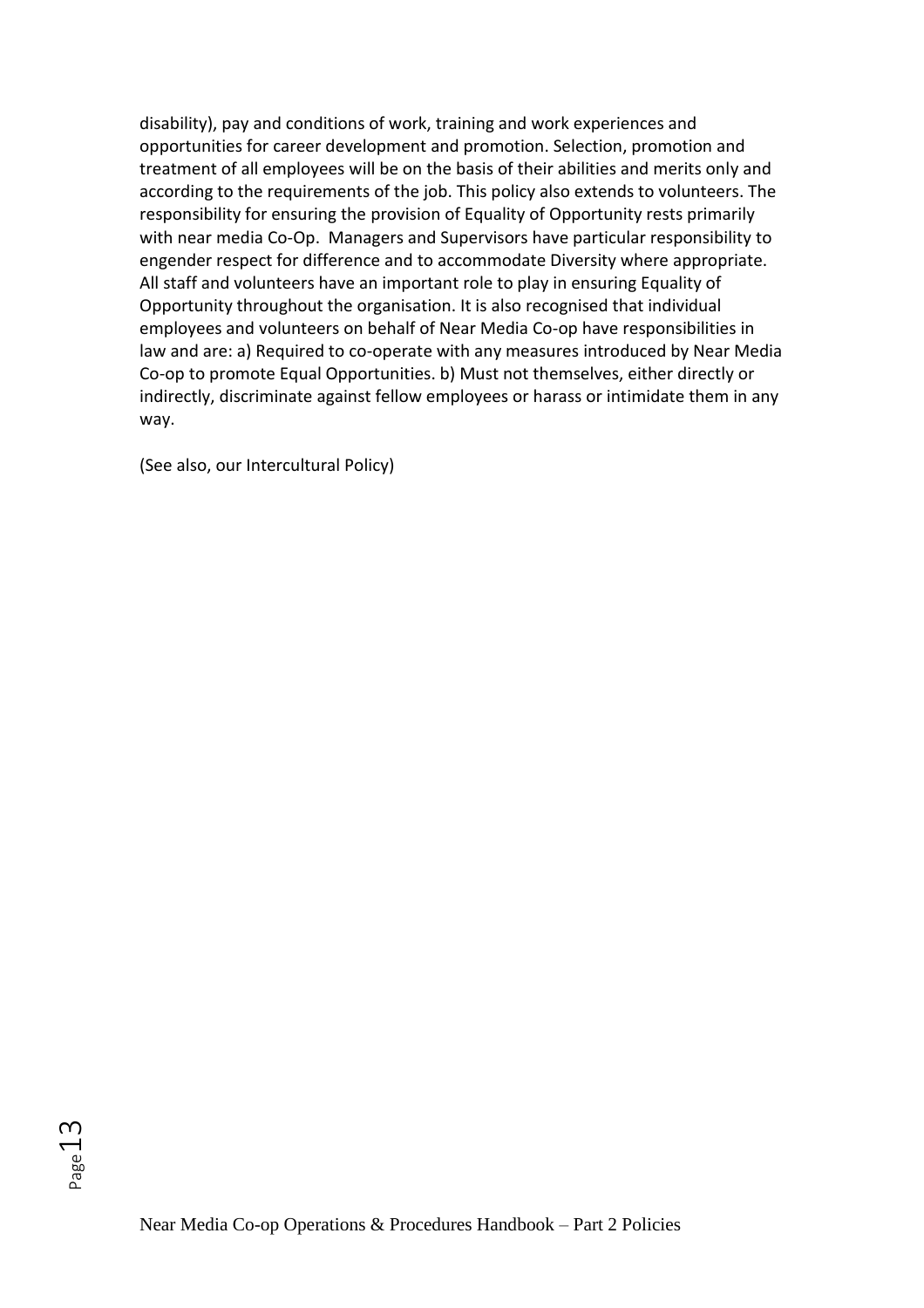# <span id="page-14-0"></span>**Sound and Vision Productions - Guidelines for Members**

## **Background**

Sound and Vision is a fund that comes from the TV licence fee. It is something that Near Media Co-op and community media lobbied for many years and it is set up to "develop community broadcasting" in the Broadcasting Act. Near Media Co-op sees this funding as a way to make high quality programming and as a support for maintaining and developing our Co-op.

Sound and Vision makes funding available to make certain types of radio and television programmes; history, heritage, arts, drama, Irish experience in international and European context; Irish language, environment, documentaries, drama, children and youth programming.

## **Policy**

Most projects are Near Media Co-op productions. (Near FM and Near TV) Proposals can be made to Paul Loughran (paul@near.ie) or Ciaran Murray (ciaran@near.ie) As part of a production team Near Media Co-op members will be paid for their role on the project, this could be

producing/researching/editing/interviewing/writing/performing etc. Members need to show that they have an interest in the area and that they have experience in making the kind of programme in question and that they have a strong track record in delivering.

If there is no track record members may be asked to work with a programme area for a period of time before the proposal can be taken up.

Note: Near Media Co-op are usually the legal owners of all material, but we realise that there are circumstances where flexibility is need, whereby the Co-op may retain as little as 10% ownership.

Other ways to work with Near FM: On occasion we will work with producers as the broadcaster only.

But this is usually where the producer has a proven track record with Near.

## **Environment Policy**

Page14

Near Media Co-op realises the importance of addressing global and regional environmental problems, including the degradation of natural resources. It is essential to deal with problems that are seriously threatening the ecological balance of the planet as a whole, such as ozone layer depletion, global warming, biodiversity loss and deforestation.

There is now international consensus that degradation of natural resources, poverty and unsustainable patterns of production and consumption are not separate issues but are in fact closely interconnected and can be contributory factors to conflict within and between nations. In addition, collective action in these areas is necessary not only because many environmental problems require concerted action to achieve a satisfactory resolution, but also to avoid market and competitive distortion that might result from unilateral actions.

Near Media Co-op Operations & Procedures Handbook – Part 2 Policies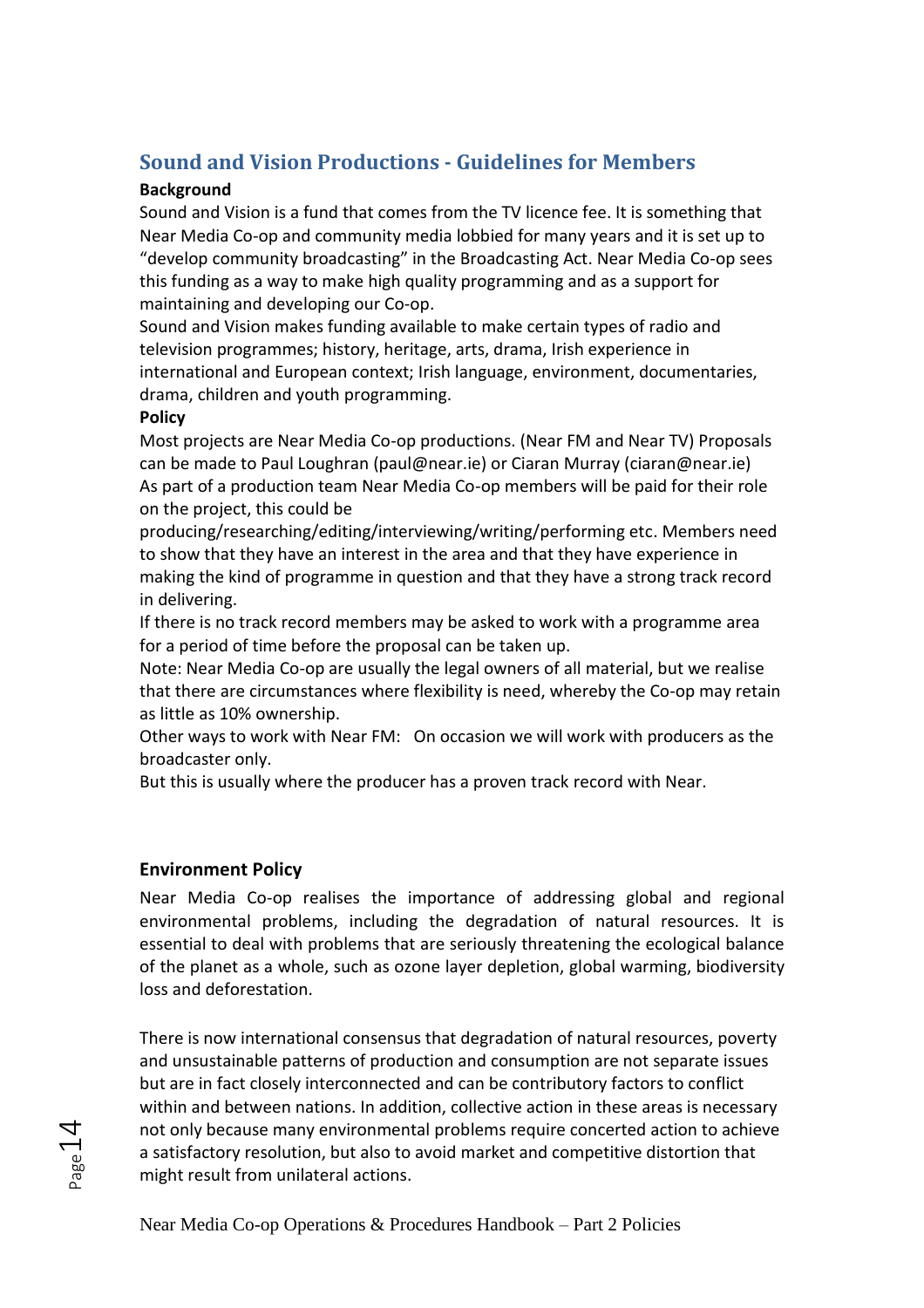Near Media Co-op follows the guidelines established by the Earth Summit in Rio de Janeiro in June 1992 recognised the need to deal with the complex inter-relationship of these issues in a comprehensive and balanced manner, adopting Agenda 21 as a guide for this organisation in their pursuit of sustainable development, and specifically, referring to Chapter 36 of Agenda 21, dealing with reorienting education towards sustainable development, increasing public awareness and promoting training.

Near Media Co-op commits itself to increase public sensitivity to environment and development problems and involvement in their solutions and foster a sense of personal environmental responsibility and greater motivation and commitment towards sustainable development

# <span id="page-15-0"></span>**NEAR MEDIA CO-OP GRIEVANCE PROCEDURE FOR VOLUNTEERS**

#### **1. Introduction**

Near Media Co-op aims to create an environment where volunteers feel valued while volunteering with the Co-Operative. Near also recognises that there may be occasions when volunteers have concerns or grievances and this grievance procedure enables individual volunteers to raise grievances more formally. The procedure provides an open and fair way for volunteers to make known their problems and aims to enable grievances to be resolved quickly before they fester and become major problems.

# **2. Informal Discussions**

In the first instance, if any volunteer has a grievance about their volunteering or a colleague they should discuss it informally, as soon as possible, with their relevant platform co-ordinator (i.e Near FM, Near TV, , outreach, training and production) or another co-ordinator if the grievance involves the platform co-ordinator. The coordinator will take the grievance seriously and ensure that everything is done to try and resolve the issue informally. It is hoped that the majority of concerns will be resolved at this stage.

## *Formal Procedure*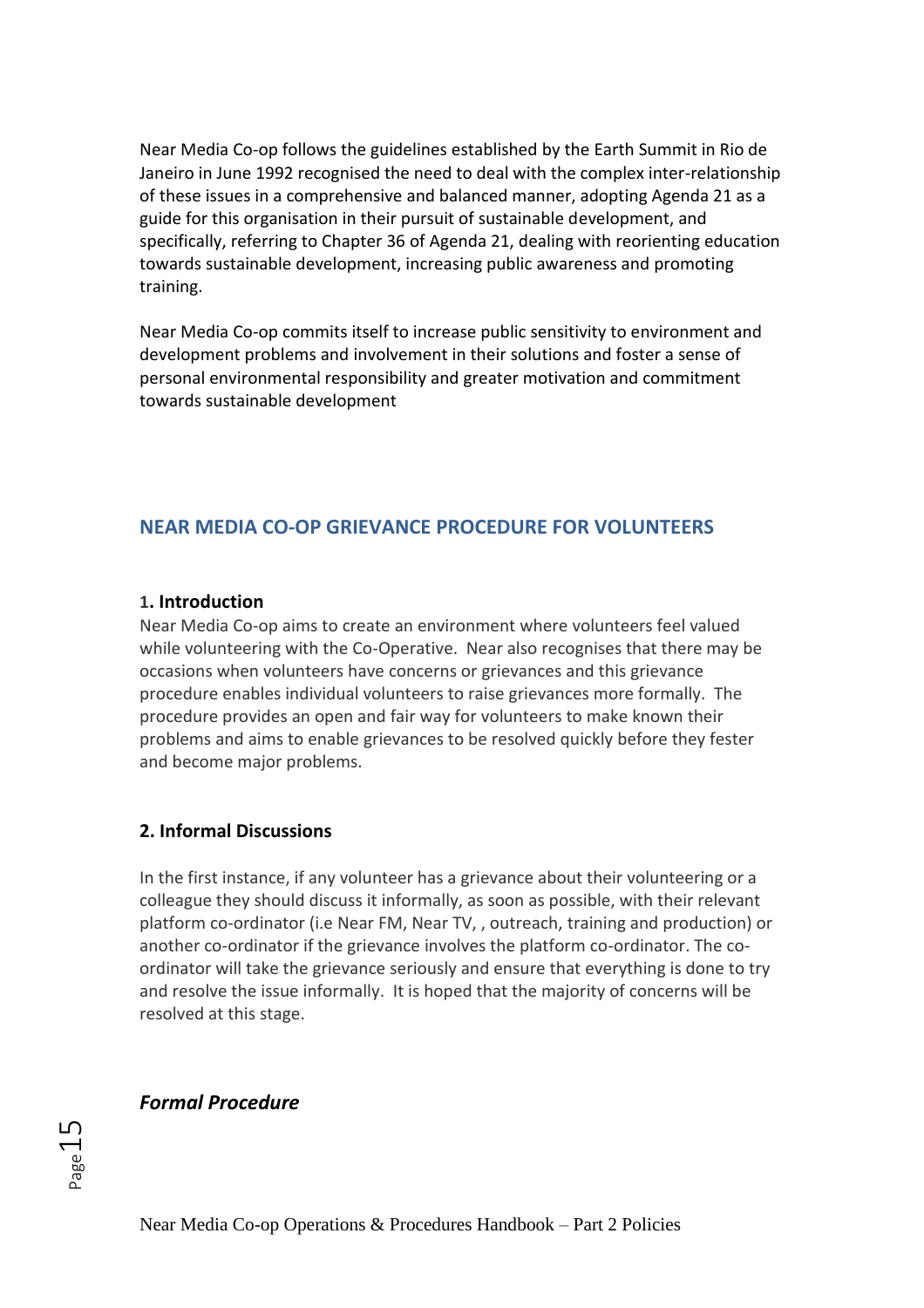# **3. Stage 1**

If a volunteer feels that the matter has not been resolved through informal discussions, they should put the complaint in writing to their relevant platform coordinator. If the complaint involves the volunteer's platform co-ordinator the complaint should be put in writing to another co-ordinator in the organisation or the Project Co-Ordinator, Ciaran Murray.

A meeting will be held between the volunteer and their platform co-ordinator (or other appropriate person) to respond to the complaints raised. The meeting will be an opportunity for the volunteer to explain their complaints and share how they would like them to be addressed.

Following the meeting, the platform co-ordinator (or other appropriate person) will give a written response within 10 working days of the meeting outlining how the complaint(s) will be responded to. If the complaint is against another member of staff or volunteer or requires further investigation, the platform co-ordinator (or other appropriate person) will need to carry out further meetings or investigations. In this case, the 10 working days limit above, may need to be extended. The response will issue following this meeting and include a reference to the right of appeal.

# **4. Stage 2**

If the volunteer feels the issue has still not been resolved satisfactorily, the volunteer must raise the matter, in writing, with the Co-Op Secretary. The Secretary will advise the Chair of the Committee of Management. The Secretary will invite the volunteer to a meeting where they can discuss the matter and establish how best to resolve the situation.

Following the meeting, the Secretary will give a written response within 10 working days of the meeting outlining how the complaint will be responded to. If the complaint is against another member of staff or volunteer, or requires further investigation, the Secretary will need to carry out further meetings or investigations. In this case, the 10 working days limit above, may need to be extended. The response will follow this meeting and include a reference to the right of appeal.

# **5. Right of Appeal**

If the volunteer wishes to appeal against any grievance decision, they must appeal, in writing within 10 working days of the decision being communicated to them to the Chair of the Committee of Management. The Chair will convene an Appeals Sub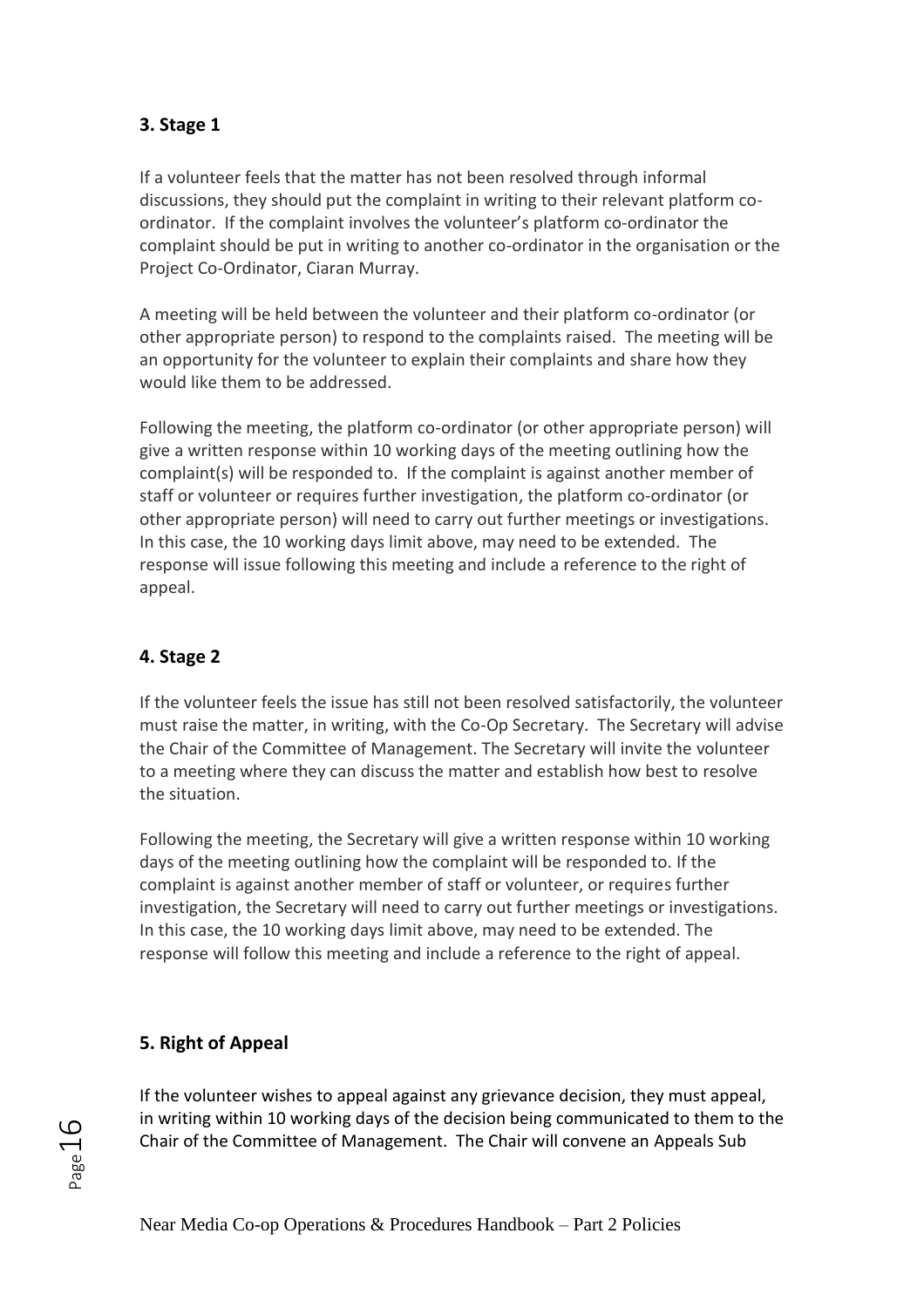committee to hear the appeal and the volunteer will be invited to a meeting with the Appeals Sub committee.

The Chair will not form part of the Appeals subcommittee. The Appeals sub committee's decision will be final.

A grievance made against other near media co op processes which have an appeal mechanism, are handled through that appeals process. Only one grievance will be processed at any one time.

*Please note – Near Media Co-op has a separate Harassment and Bullying Policy which should be used if the complaint relates to Harassment or Bullying.*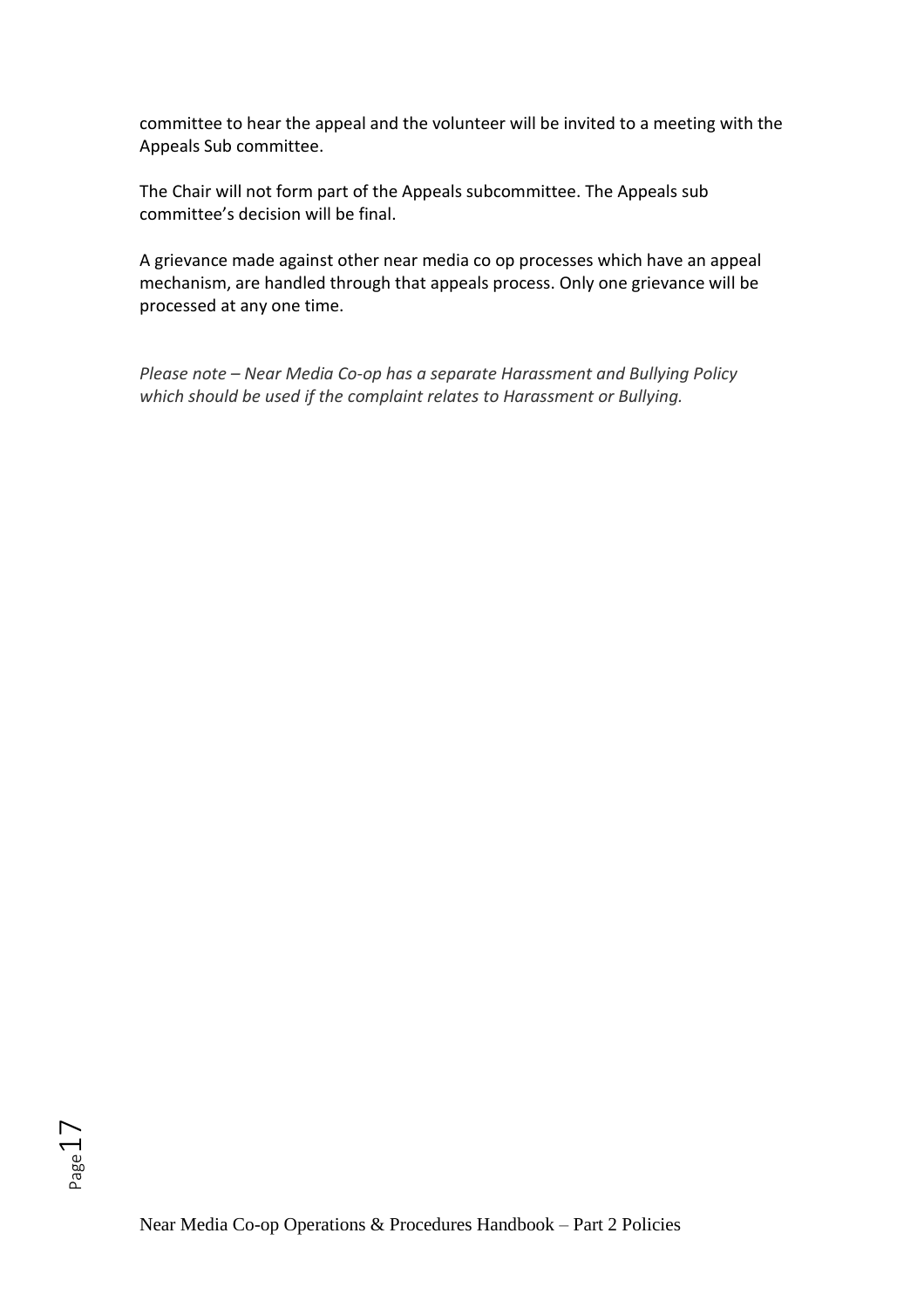# <span id="page-18-0"></span>**BULLYING & HARASSMENT POLICY AND PROCEDURE**

Near Media Co-Op is committed to providing all of its volunteers, participants and guests with an environment free from bullying/harassment and sexual harassment. The aim of this policy is to outline what constitutes bullying and harassment and what action Near Media Co-Op will take in dealing with an offence of this nature.

# **Scope:**

This policy is applicable to all volunteers, participants and guests both in the Near Media Co-Op offices and studios and at associated events such as meetings, conferences, and Near Media Co-Op functions whether on or off site. It also applies to contractors, customers and other business contacts with which volunteers might reasonably expect to come into contact within the course of their volunteering.

# **Policy:**

Near Media Co-Op acknowledges the right of all volunteers, participants and guests to be treated with fairness, dignity and respect and to a working environment free from bullying and harassment. Every volunteer has an obligation to be aware of the effects their behaviour has on others.

Any instances of bullying/harassment will be dealt with in an effective and efficient manner. Cases where the behaviour is proved to be repeated and consistent causing unnecessary stress and anxiety will be considered as gross misconduct and will be subject to disciplinary procedures up to and including dismissal as a volunteer, participant or guest. It is imperative that all volunteers, participants and guests respect the dignity of every colleague and be conscious of behaviour which may cause offence.

## **Definition:**

Bullying/Harassment are defined as any form of repeated, unwelcome and unacceptable

conduct that can be regarded as offensive, humiliating or intimidation. An individual can be harassed on grounds of race, religious belief, national ethnic origin, gender, sexual orientation, age, marital status, disability or membership of the traveller community. The Harassment can include conduct offensive to a reasonable person e.g. oral or written slurs, physical contact, gestures, jokes, displaying pictures, flags/emblems, graffiti or other material which state or imply prejudicial attitudes which are offensive to fellow volunteers. Other examples of bullying behaviour include:



- Personal insults and name calling.
- Persistent unjustified criticism and sarcasm.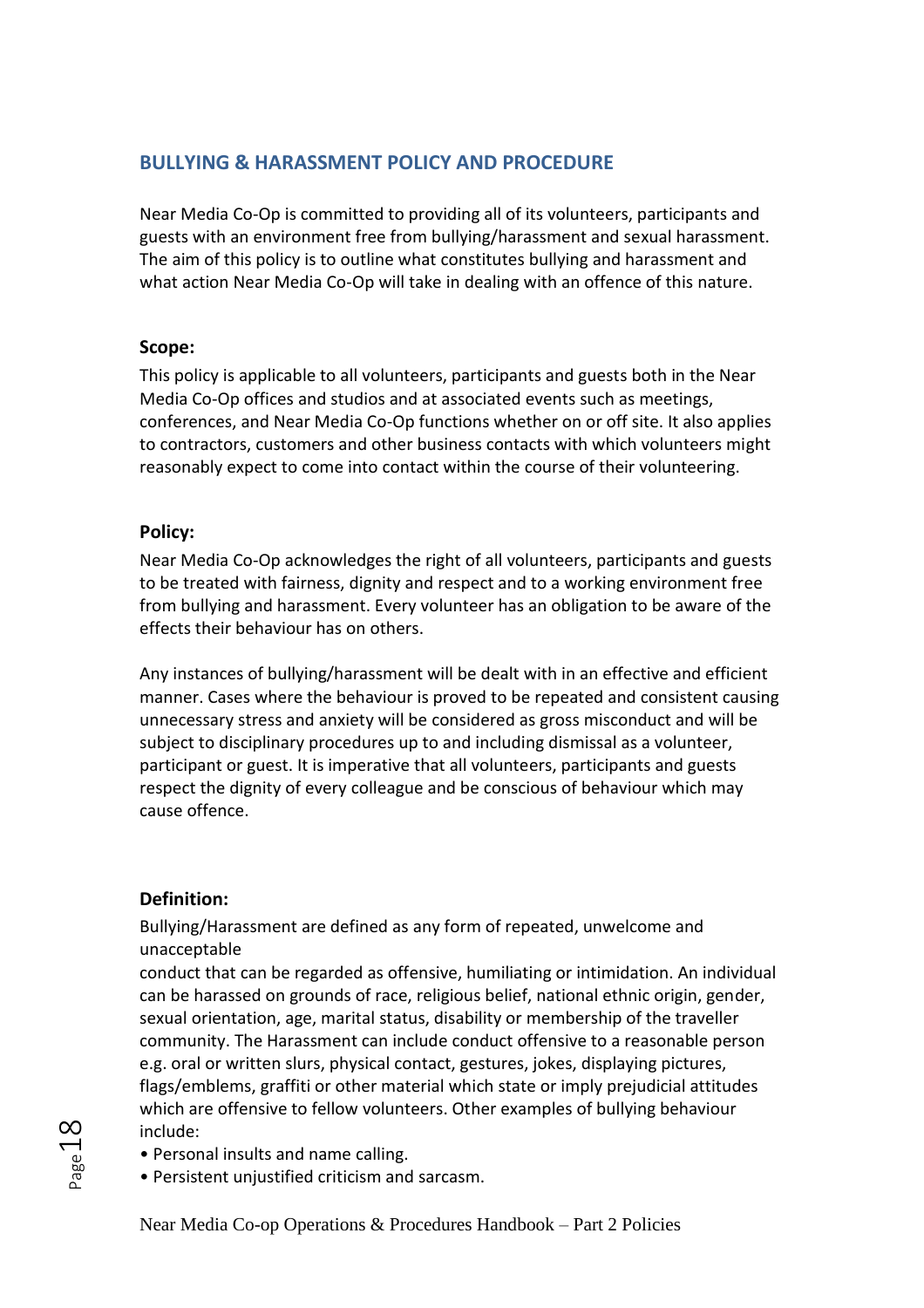- Public or private humiliation
- Shouting at volunteers in public and/or private sneering.
- Instantaneous rage, often over trivial issues.
- Unfair delegation of duties and responsibilities.
- Setting impossible deadlines.
- Unnecessary work interference.
- Making it difficult for volunteers to have access to necessary information.
- Aggression
- Not giving credit for work contribution
- Continuously refusing reasonable requests without good reason.
- Intimidation and threats in general.

 Sexual Harassment can be defined as conduct towards another person that is sexual in nature or has a sexual dimension and is unwelcome to the recipient. Examples of this type of Harassment include:

- Sexual Gestures
- Displaying sexually suggestive objects, pictures, calendars or sending suggestive pornographic correspondence (including e-mail)
- Unwelcome sexual comments or jokes
- Unwelcome physical contact such as pinching, unnecessary touching, etc.

The above examples are not exhaustive and only serve as a guideline to volunteers. Each case will be taken in isolation and dealt with in the appropriate manner.

## *COMPLAINTS PROCEDURE*

This policy adopts a two-tiered approach (the informal and formal procedures) to dealing with issues of Bullying and Harassment in Near Media Co-op.

### **Informal Procedure:**

It is often preferable for all concerned that complaints of bullying/harassment are dealt with informally whenever possible. This approach is likely to produce solutions, which are speedy, effective and minimise embarrassment and the risk of breaching confidentiality.

Thus, in the first instance a person who believes he/she is the subject of harassment/ bullying should ask the person responsible to stop the offensive behaviour. The person responsible should also be informed of Near Media Co-Op's bullying/ harassment policy and advised that a further occurrence of this nature will result in a formal complaint. In instance where a person is unsure whether the behaviour constitutes a form of bullying/harassment, he/she should discuss this with a supervisor or manager.

It is recognised that it may not always be practical to use the informal procedure particularly where the bullying/harassment is of a serious nature or where the person(s) concerned are at different levels in Near Media Co-Op. In such instances, the volunteer, participant or guest should use the formal procedure.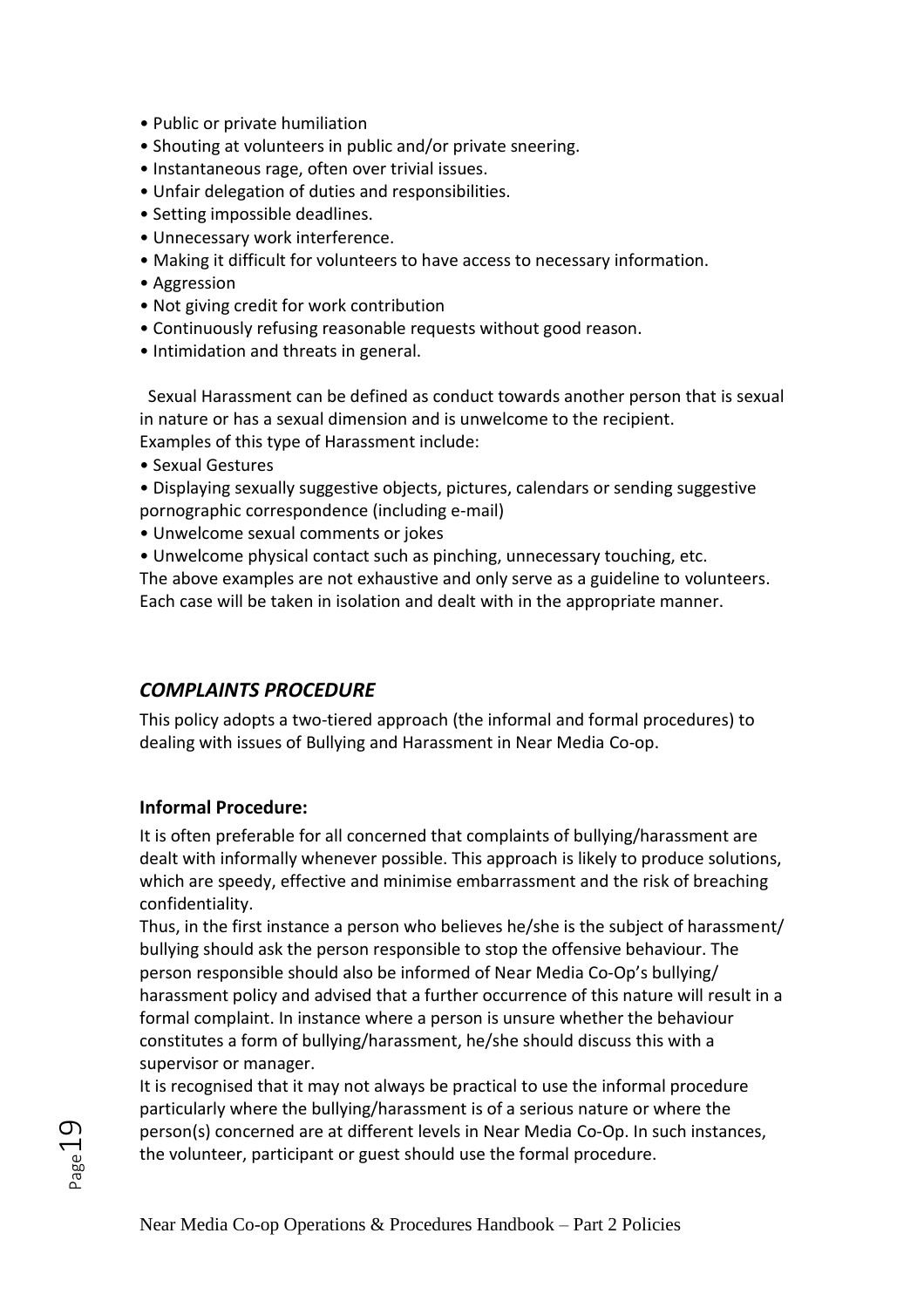## **Formal Procedure:**

Where a formal complaint is being made, the volunteer, participant or guest should contact his/her supervisor/ manager as soon as possible. A participant or guest should contact the Project Co-ordinator. Any person making a complaint will be required to put his/her allegation in writing. In the interests of natural justice, the alleged harasser will be made aware of the nature of the complaint, his or her right to representation and will be given every opportunity to rebut the allegations made. While it is desirable to maintain utmost confidentiality, once an investigation begins it may be necessary to interview other volunteers, participants, guests or staff. If so, the importance of confidentiality will be stressed to them and any statements taken will be circulated to both the complainant and the alleged harasser for their comments before any conclusion is reached in the investigation. When the investigation has been completed both parties will be informed as to whether or not the complaint has been upheld. All complaints will be treated seriously, confidentially and dealt with as soon as is practicable. Strict confidentiality and proper discretion will be maintained as far as is possible to safeguard both parties from innuendo and harmful gossip. A record of all relevant discussions which take place during the course of the investigation will be retained on file.

# *ACTION POST-INVESTIGATION*

Where a complaint is upheld, a disciplinary hearing will take place in line with Near Media Co-Op's Grievance Policy. Should a case of bullying/harassment be proven then the Near Media Co-Op will take appropriate disciplinary action up to and including dismissal. Records of any warnings for bullying/harassment will remain on file with the Co-op and will be used if any further allegations of a similar nature occur in the future.

Regular checks will be made by the person responsible for investigating the complaint to ensure that the bullying/harassment have stopped and that there is no victimisation. Retaliation of any kind against a volunteer for complaining ago taking part in an investigation concerning bullying/harassment is a serious disciplinary offence. In cases where it is established that a person made a false allegation against a volunteer, then he/she will face serious misconduct charges resulting in an immediate disciplinary hearing.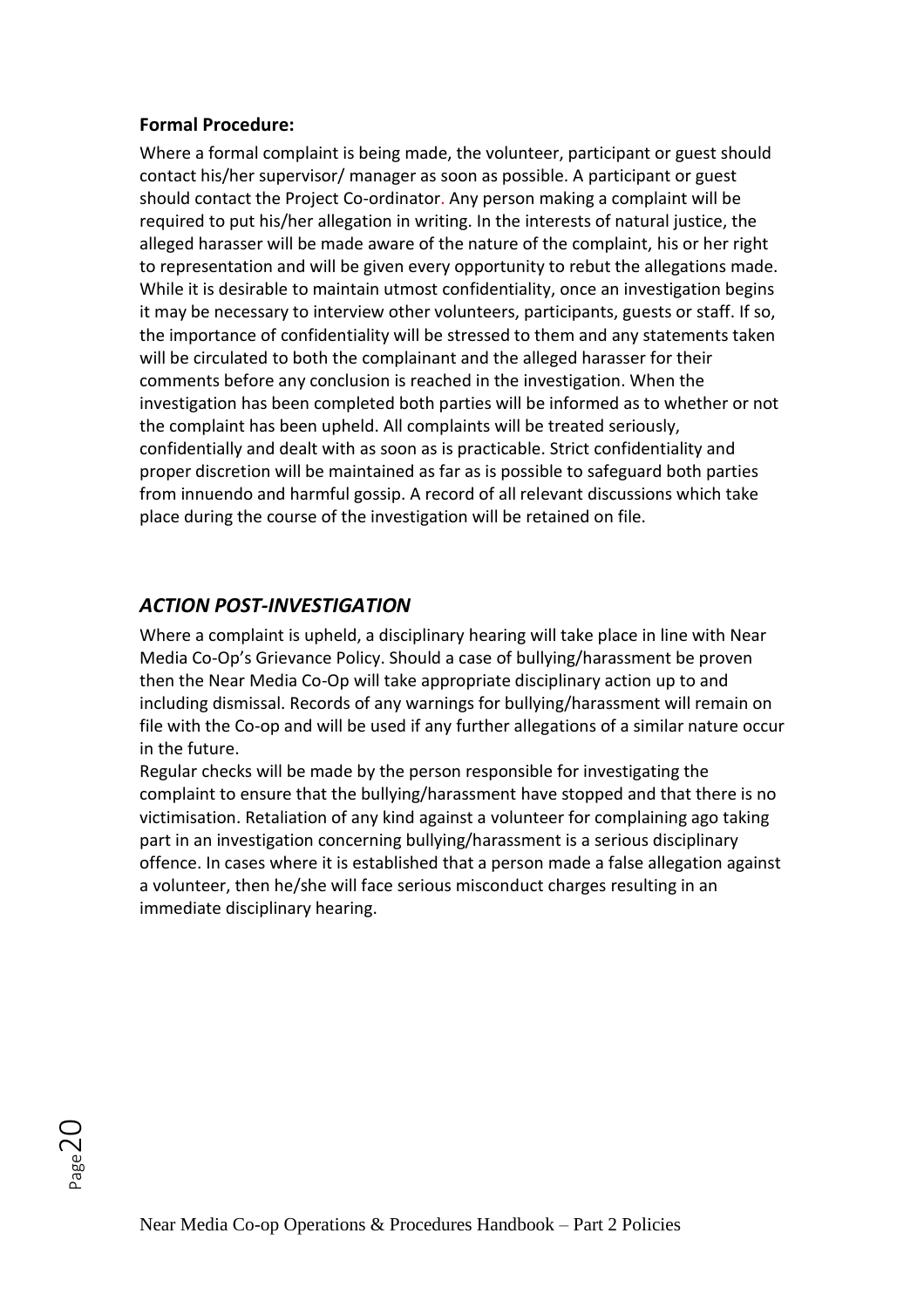# <span id="page-21-0"></span>**NEAR MEDIA CO-OP VOLUNTEER GOVERNANCE ACCORD**

To deal with disputes and unacceptable behaviour by any Volunteer involved in this Community Media Project.

#### **Objectives**

The objectives of this Accord are:

- to ensure that volunteers against whom allegations are made are dealt with in a fair and equitable manner, and

- to provide an adequate means by which impropriety can be dealt with effectively and the highest standards of conduct be maintained.

#### **Causes for activating the Accord**

There are several areas covered by this Accord, including but not limited to:

- · Unsatisfactory performances of one's voluntary duties.
- · Absence without proper notification
- · Any form of abuse or aggression
- · Being unfit to carry out one's duties
- · Ignoring a request or requirement of the Co-op Management.
- · Breaching the Rules and Policies of Near Media Co-op.

## **Procedures**

The Committee of Management, acting through its agents, the Coordination Committee and the Project Coordinator, as the persons dealing with Operations, will write to the volunteer(s) in question, requesting them to attend a Formal Review Meeting, explaining the reasons for the meeting:

- · Outlining the volunteers alleged misconduct.
- · Reiterating possible outcomes, including; lifting of any sanctions, continuation of suspension or confirmation of dismissal, which will depend on severity of alleged activity.

The normal course of events will be:

- · First written warning
- Final written warning
- Dismissal.

## **The Formal Review Process**

In cases where a volunteer has been deemed to be in breach of procedures or where conduct is deemed to be unsatisfactory, the Coordination Committee can decide to request the attendance of the volunteer(s) at a formal review of the situation, The nature and/or degree of a volunteers misconduct will generally determine the appropriate action to be taken.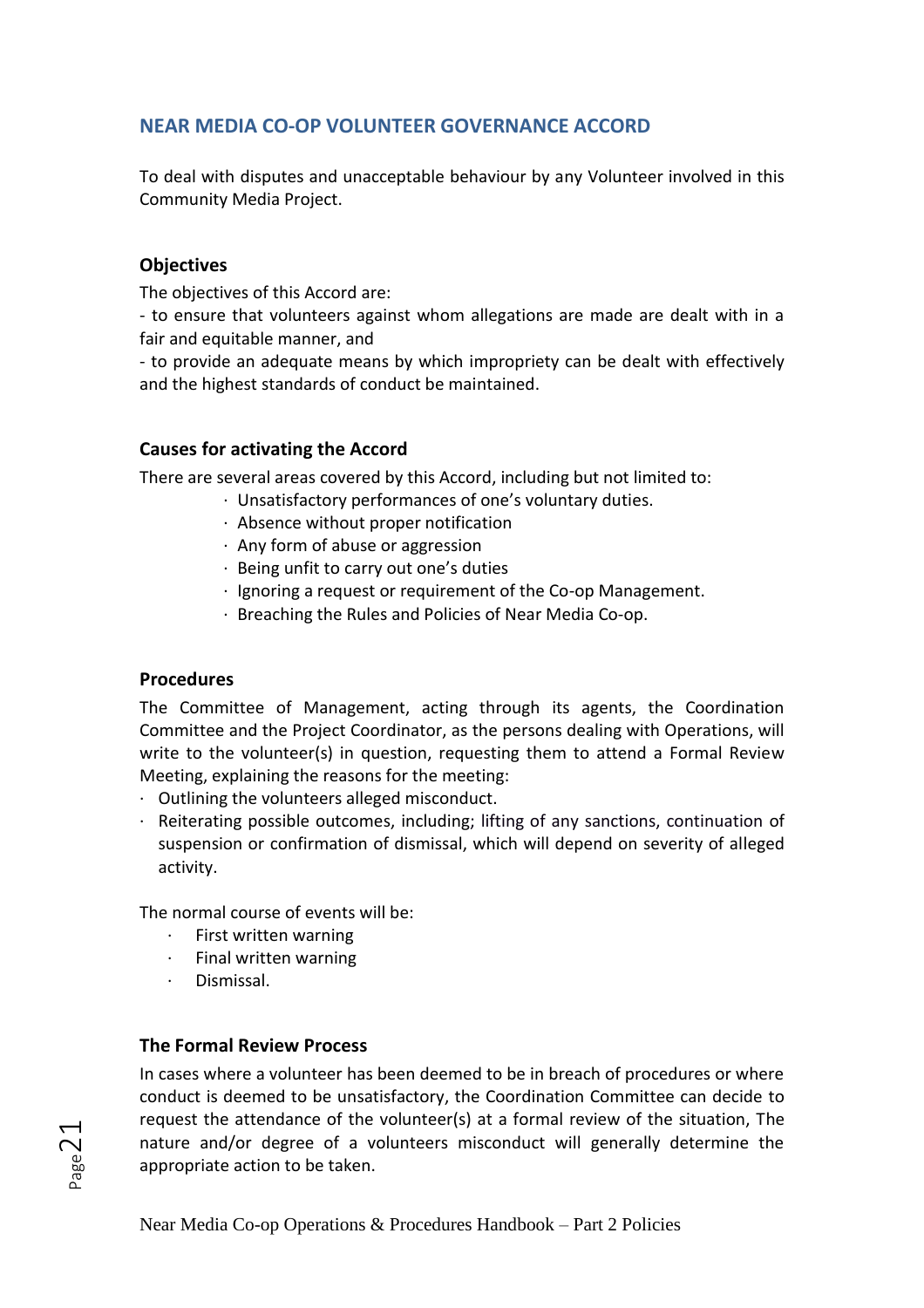- Reconciliation: If the matter under consideration is of a lesser nature, the Coordination Committee may seek to resolve the matter amicably with the volunteer and to find a way for the volunteer to continue in that role.
- Suspension: Depending on the scale of the alleged misconduct, the Project Coordinator with the consent of the Coordination Committee may decide in the interim, to suspend the volunteer(s) and the relevant programme, if in question, before the review meeting, or upon the issue of a written warning.
- Dismissal: In the case of gross misconduct, the Committee of Management, through the Coordination Committee, reserve the right under this accord to immediately dismiss a volunteer or volunteers. Such a letter of dismissal will be sent to the dismissed volunteer(s) by the Co-op Secretary.
- The Review: Written communication between the Coordination Committee and the volunteer under review shall be confined to: 1) any written warning(s), 2) the summoning to the formal review meeting, outlining the volunteers alleged misconduct and reiterating possible outcomes and finally, 3) a written notification to the volunteer of the outcome. A file on this correspondence shall be kept for a reasonable time. It may be necessary to include relevant correspondence from the volunteer prior to the review, but these should not be responded to, but should be dealt with during the review meeting.
- The Committee of Management shall deal similarly with an appeal, issuing only a letter of outcomes.
- All volunteers will be expected to co-operate fully in the review of allegations of impropriety by providing such explanations as are sought in the course of the review.

## **Discretion**

The matter under review shall be dealt with by the Coordination Committee, in a manner that protects the dignity of the volunteer and shall not be conducted in the presence of other volunteers, staff or the general public. For operational reasons the Coordination Committee may need to inform necessary parties of a suspension, but otherwise, it will not be alluded to by them in any public fora. A volunteer in this review process, with no such operational imperatives, will be expected to conduct themselves in a similarly discreet manner and to confine their comments on the matter to the formal review exercise.

#### **Participation**

The Coordination Committee will act to hold the formal review of the alleged action(s) as soon as possible and will establish an agreed date and time with the volunteer. Should the volunteer fail to attend, the absence and conclusions will be noted in the minutes of the meeting. The minutes of the review meeting are the property of Near Media Co-op and may be shared with the volunteer if deemed appropriate. A volunteer under review, if they wish, may keep their own

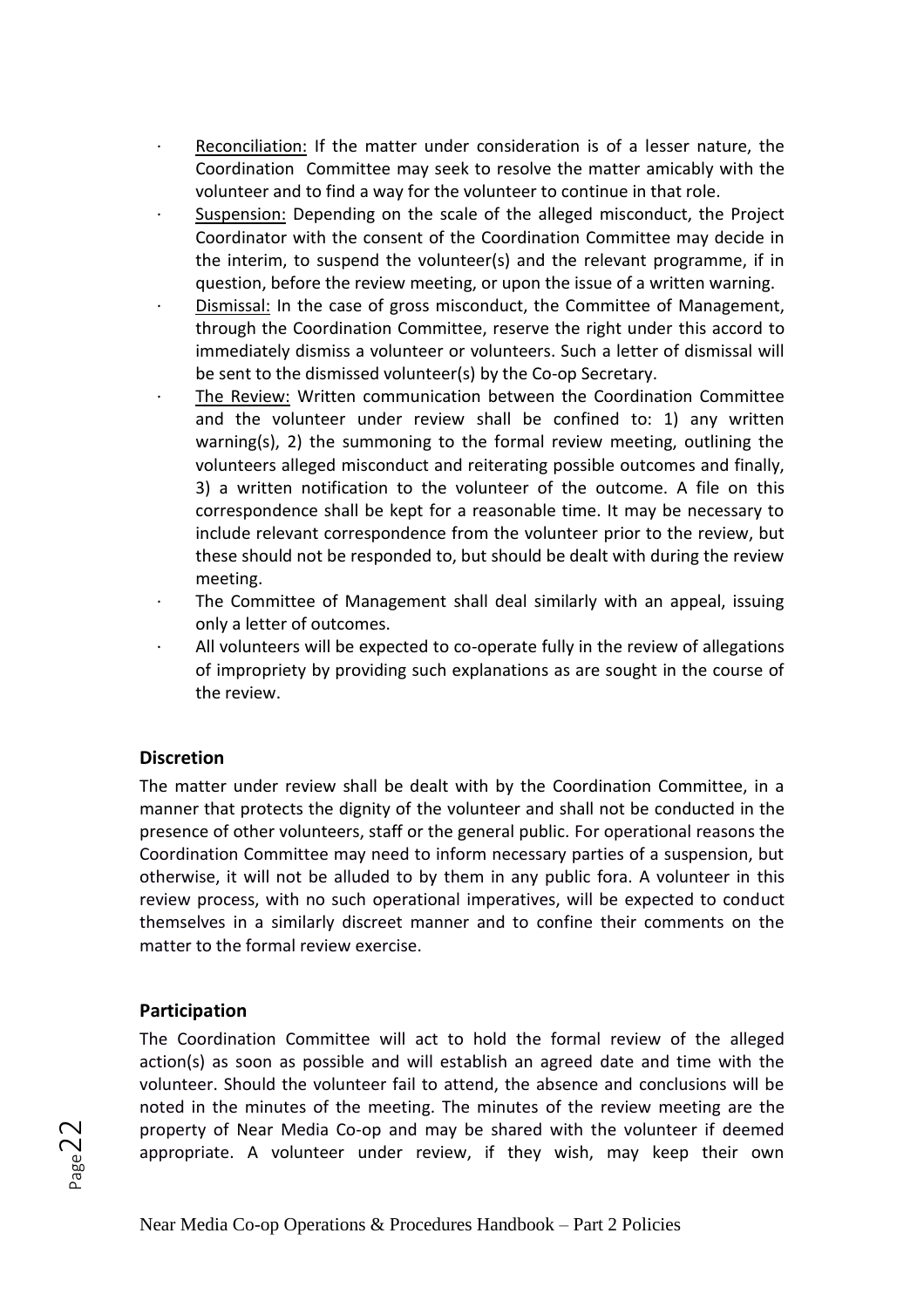contemporaneous written notes and/or bring another volunteer to such review meeting.

## **Outcome**

Following the review meeting, the Coordination Committee will discuss the matter and make a decision. As the Coordination Committee is primarily composed of volunteers, the decision will be taken and communicated in writing to the volunteer under review as soon as possible, but not later than 28 days.

## **Appeal**

A volunteer sanctioned under this governance accord may appeal the result to the Committee of Management, who will attempt to have the matter dealt with at the next available meeting of that committee. The appellant will receive written notification of the outcome soon thereafter. Or, the sanctioned volunteer may lodge a complaint through the grievance route, but not before the review process is completed.

## **The Committee of Management**

The elected Management Committee of Near Media Co-op will have several functions in such a situation. If there is an appeal, to deal with it, minute it, and communicate the decision to the appellant. If there is no appeal, to hear and minute a report on the matter from the Project Coordinator.

#### **Notification:**

While the Committee of Management, nor its agents, will make no public comment during the formal review period, at the conclusion, they may decide that the general membership and any interested parties would benefit from clarification of such governance outcomes.

#### **Status:**

This Governance Accord was approved by a General Meeting of Near Media Cooperative on 5<sup>th</sup> March 2014.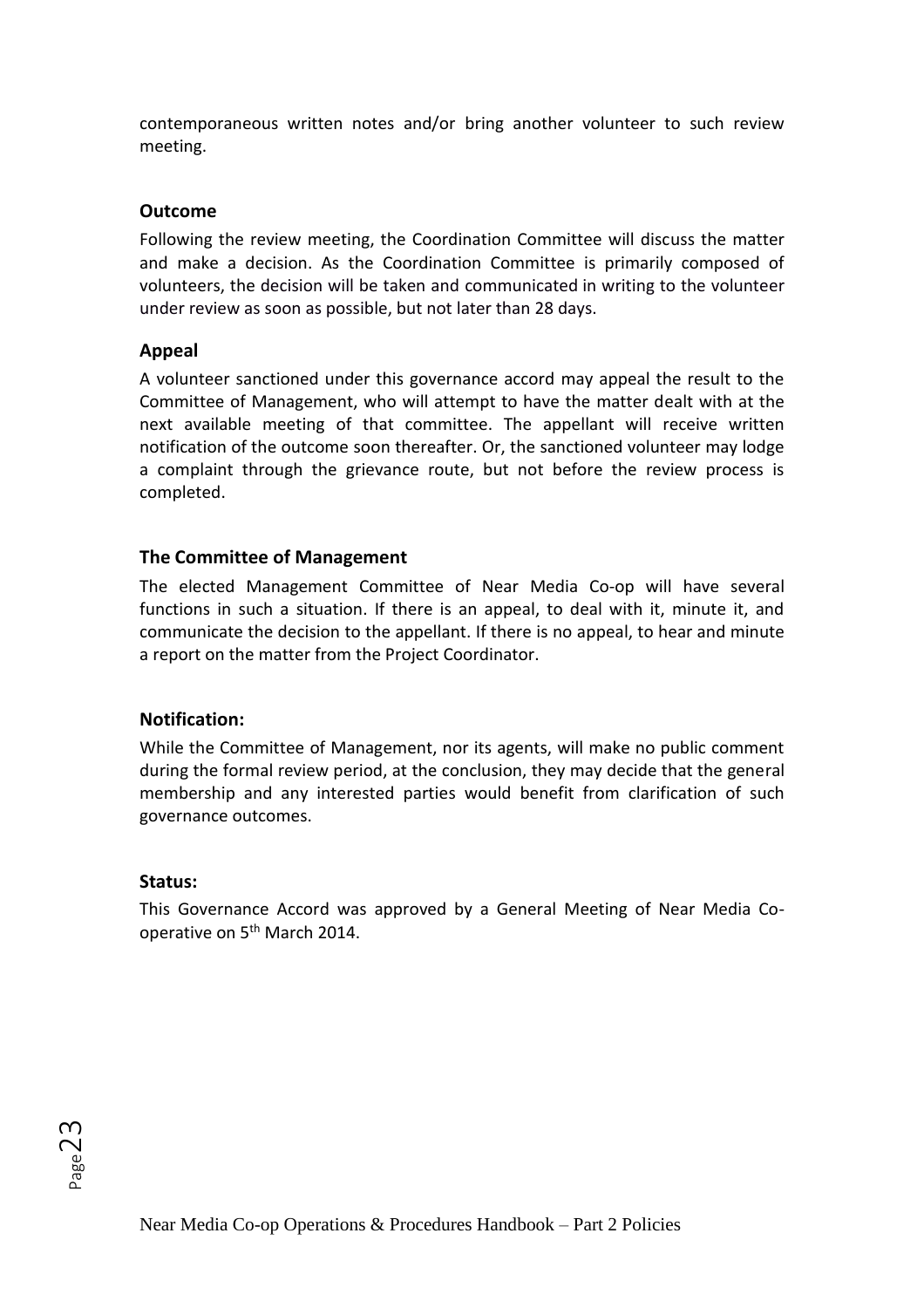## <span id="page-24-0"></span>**NEAR MEDIA CO-OP SOCIAL MEDIA POLICY**

## *Policy*

This is the official Policy, approved by the Committee of Management, for participating in social media for Near Media Co-op. If you're a Near Media Co-op employee or volunteer creating or contributing to blogs, wikis, social networks, social bookmarking or any other kind of digital media, these guidelines are for you. This policy applies to the use of digital media both for volunteering, work and personal purposes, whether while volunteering, at work or otherwise. The policy applies regardless of whether the digital media is accessed using our facilities and equipment or personal equipment. Please note, this policy links to all other policies therefore social & digital media should never be used in a way that breaches any of our other policies (you can find our policies in Near Media Co-op Operations and Procedures handbook:<http://near.ie/operations-and-procedures-manual/> )They will evolve as new social networking tools emerge, so check back regularly to make sure you're up to date.

**We believe that, participation in social computing on behalf of Near Media Co-op is not a right but an opportunity, so please treat it seriously and with respect.** Failure to abide by these guidelines or the Near Media Co-op internet safety guidelines contained in this policy could put your participation at risk. Please also follow the terms and conditions for any third-party sites.

#### **Use of the Near Media Brand Guidelines**

Use of 'Near', 'Near FM' 'Near TV' or any other variant of the Near brand in personal email / Facebook, Twitter or any other Social Network, Blog, Vlog or any other digital account must be cleared by Near Media Co-op Management. Please check with the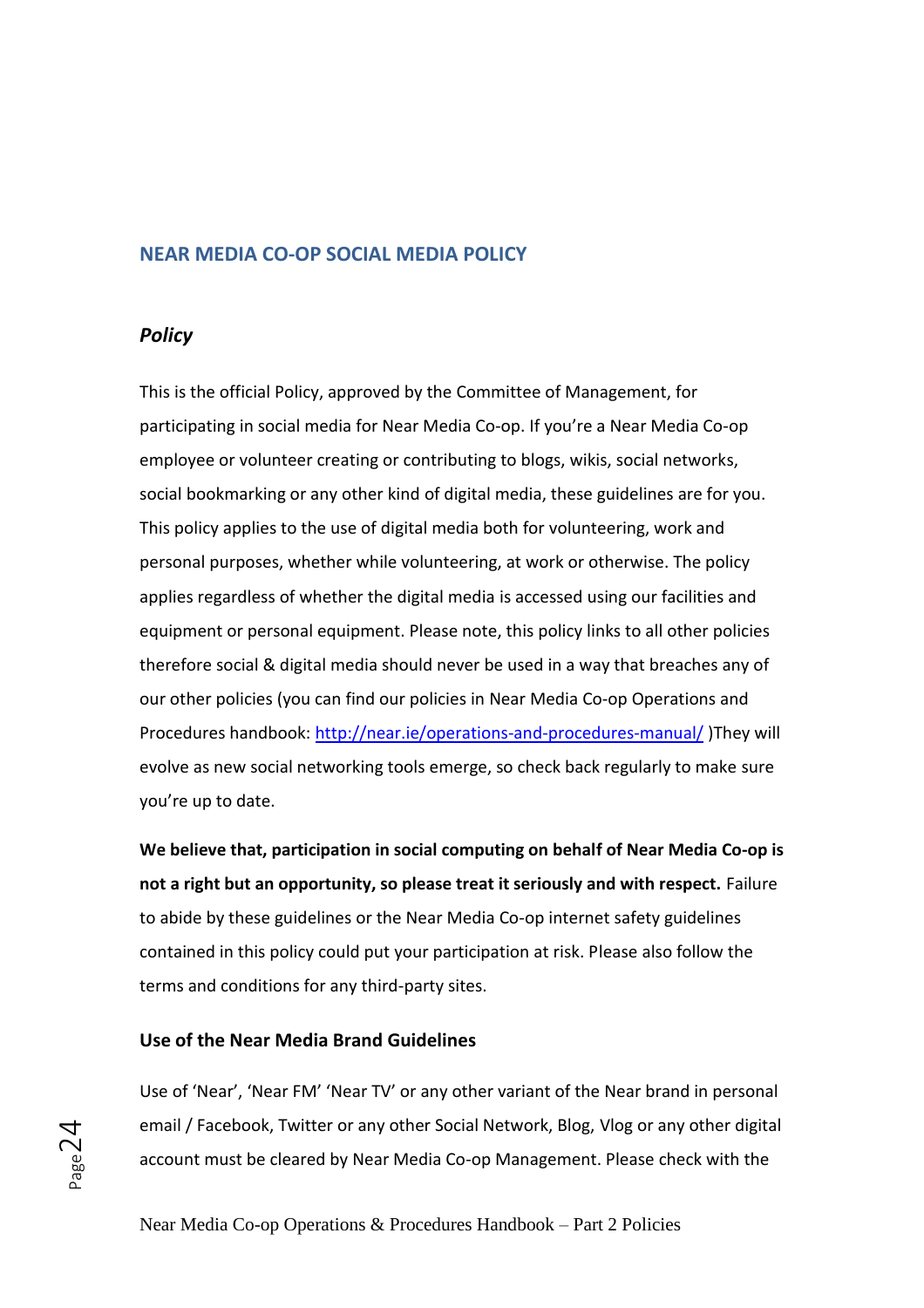Social Media moderator before setting up any user name containing the Near brand. If you set-up any account without prior approval, Near Media Co-op reserve the right to require it to be discontinued.

Social Media Moderator: Alan Braddish (Alan@near.ie)

If you publish to any digital platform outside Near Media Co-op, please also use a disclaimer to reflect that the postings on the site are your own and don't necessarily represent Near Media Co-op's positions, strategies, or opinions.

Please also tag Near Media Co-op (by including media appropriate reference, page/profile/hashtag or link in your post) to allow the promotion of your posts.

- · **Be transparent:** Use your real name, identify that you work for or volunteer with Near Media, and be clear about your role.
- · **Be truthful:**If you have a vested interest in something you are discussing; be the first to point it out and be specific about what it is.
- · **Be yourself:** Stick to your area of expertise; write what you know.
- · Your honesty or dishonesty will be quickly noticed in the social media environment. Please represent Near Media Co-op ethically and with integrity. Make sure that transparency doesn't violate Near Media Co-op's confidentiality or legal guidelines - or your own privacy. Remember, if you're online, you're on the record - everything on the Internet is public and searchable. And what you write is ultimately your responsibility.
- Add value: There are millions of words out there make yours helpful and thought-provoking. Remember it's a conversation, so keep it real. Build community by posting content that invites responses then stay engaged. You can also broaden the dialogue by citing others who are writing about the same topic and allowing your content to be shared.
- · If you see content in social media that disparages or reflects poorly on Near FM, Near TV or Near Media Co-Op, you should report it to the Social Media

Near Media Co-op Operations & Procedures Handbook – Part 2 Policies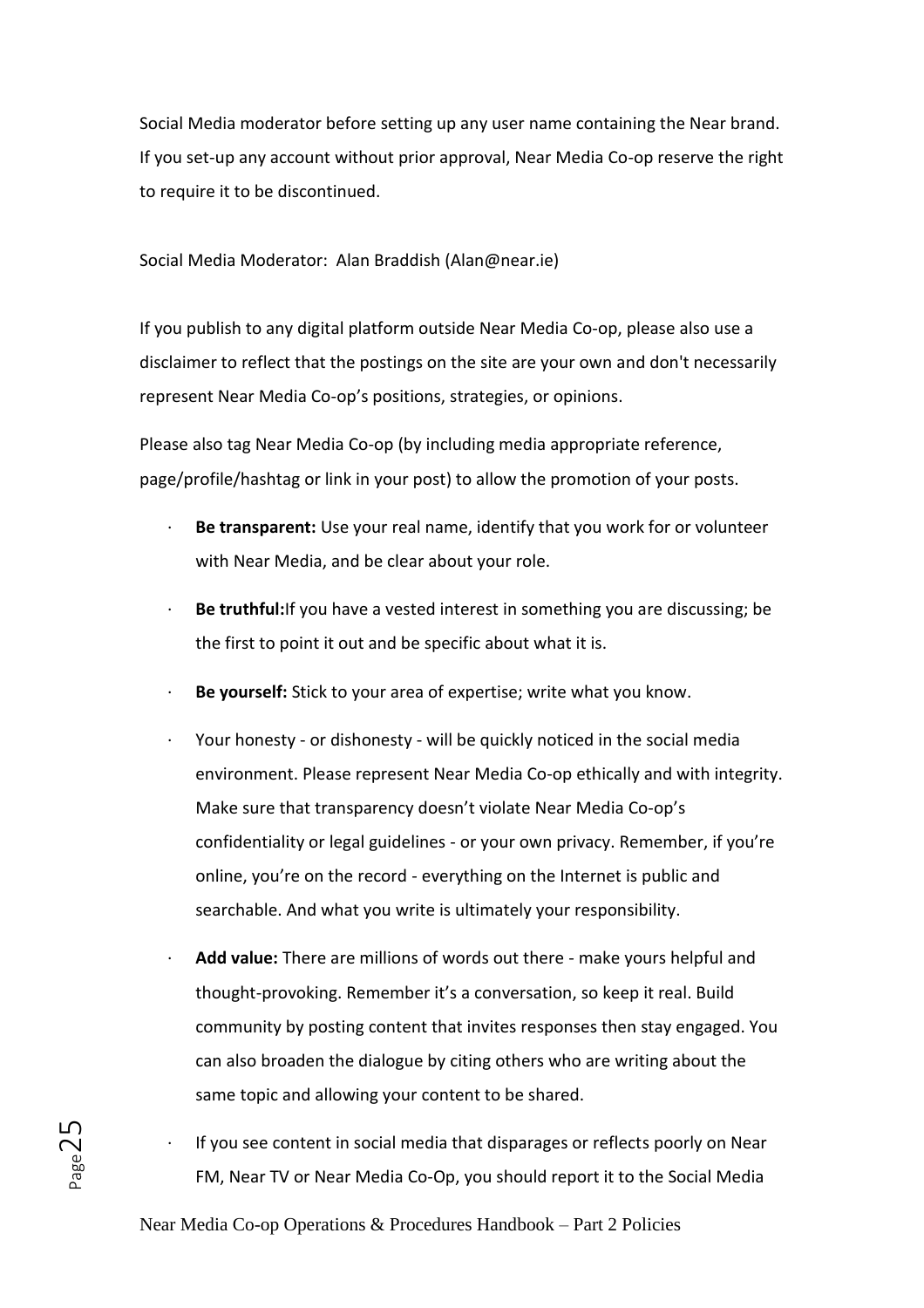Moderator. All volunteers and employees are responsible for protecting our reputation.

#### **Moderation**

Moderation applies to any content written on behalf of Near Media Co-op, whether the site is on or off near.ie, including on social media or any other digital platform.

We do not endorse or take responsibility for content posted by third parties, a.k.a. user-generated content (UGC). This includes text input and uploaded files, including video, images, audio, executables and documents. While we strongly encourage user participation, we ask third parties to follow Internet Safety Guidelines to keep it safe for everyone.

Of particular importance here is the received verbal consent of any person whose image you want to include either in reference to, or in promotion of your Near FM/Near TV programme or related project. Please note, Near Media Co-Op does not permit tagging of vulnerable adults or anyone under the age of 18.

**The "house rules":** Whether content is post-moderated or community moderated, we use this rule of thumb: **Tell the truth and don't be nasty**.

If the content is positive or negative and in context to the conversation, then it is okay, regardless of whether it's favorable or unfavorable to Near Media Co-op. In addition, if the content is ugly, offensive, denigrating, and/or completely out of context, then we ask our moderators and communities to reject the content.

Please keep in mind that Near Media Co –Op monitors social media related to our organisation, including the activities of our community. If we find any non-disclosed relationships or statements that are false or misleading, we will contact you for correction.

## *Internet Safety Guidelines*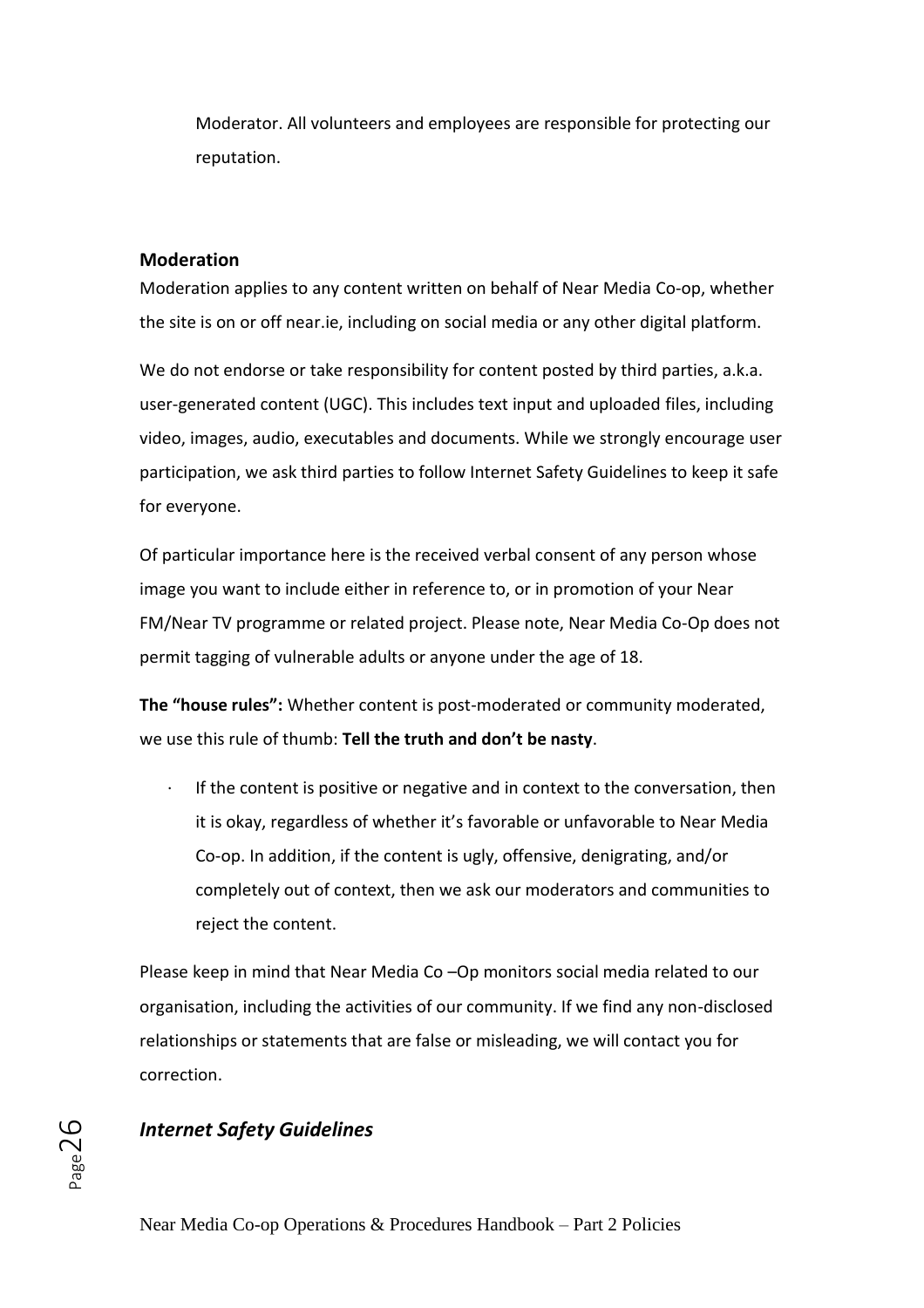- · **Don't slam another organisation:** Play nice. Anything you publish must be true and not misleading, and all claims must be substantiated and approved.
- · **Don't over share:** Be careful out there once you hit "share", you usually can't get it back. Plus being judicious will help make your content more crisp and audience-relevant.
- **Perception** is reality and in online social networks, the lines between public and private, personal and professional are blurred. Just by identifying yourself as an Near employee or volunteer you are creating perceptions about your expertise and about Near Media Co-op.
- Keep it cool: There can be a fine line between healthy debate and incendiary reaction. Try to frame what you write to invite differing points of view without inflaming others. And you don't need to respond to every criticism or barb. Be careful and considerate.
- **Did you screw up?** If you make a mistake, admit it. Be upfront and be quick with your correction. If you're posting to a blog, you may choose to modify an earlier post, just make it clear that you have done so.
- **Keep it relevant & timely** To make sure postings on official and personal digital media outlets are relevant and current, we encourage starting conversations about related events and topics, we only ask not to over-share or mention same event/topic several times in row. Make sure to check with your colleagues if this may become an issue.
- Digital media rewards interesting and witty thoughts. You can be interesting without being controversial.

Keep in mind that what you write is your responsibility and failure to abide by these guidelines could put your Near Media Co-op activities at risk. Also please always follow the terms and conditions for any third-party sites in which you participate. Remember as employee or volunteer you are a representative of Near Media Co-op and you have committed yourself to positively promoting this project. Should you have problems or difficulties within the organisation these should be dealt with



Near Media Co-op Operations & Procedures Handbook – Part 2 Policies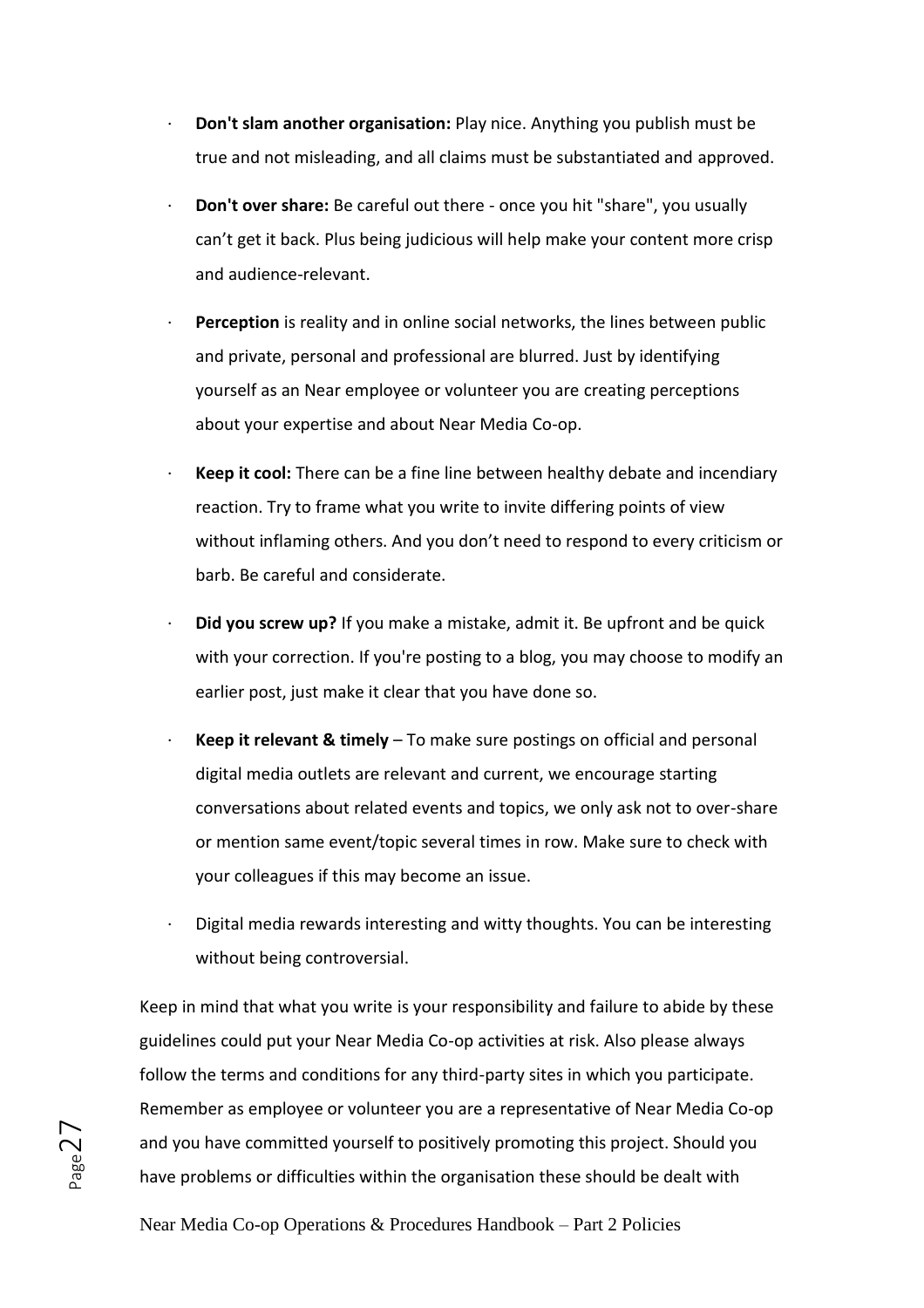through the specified Grievance Procedure and not publicly through any social media platform.

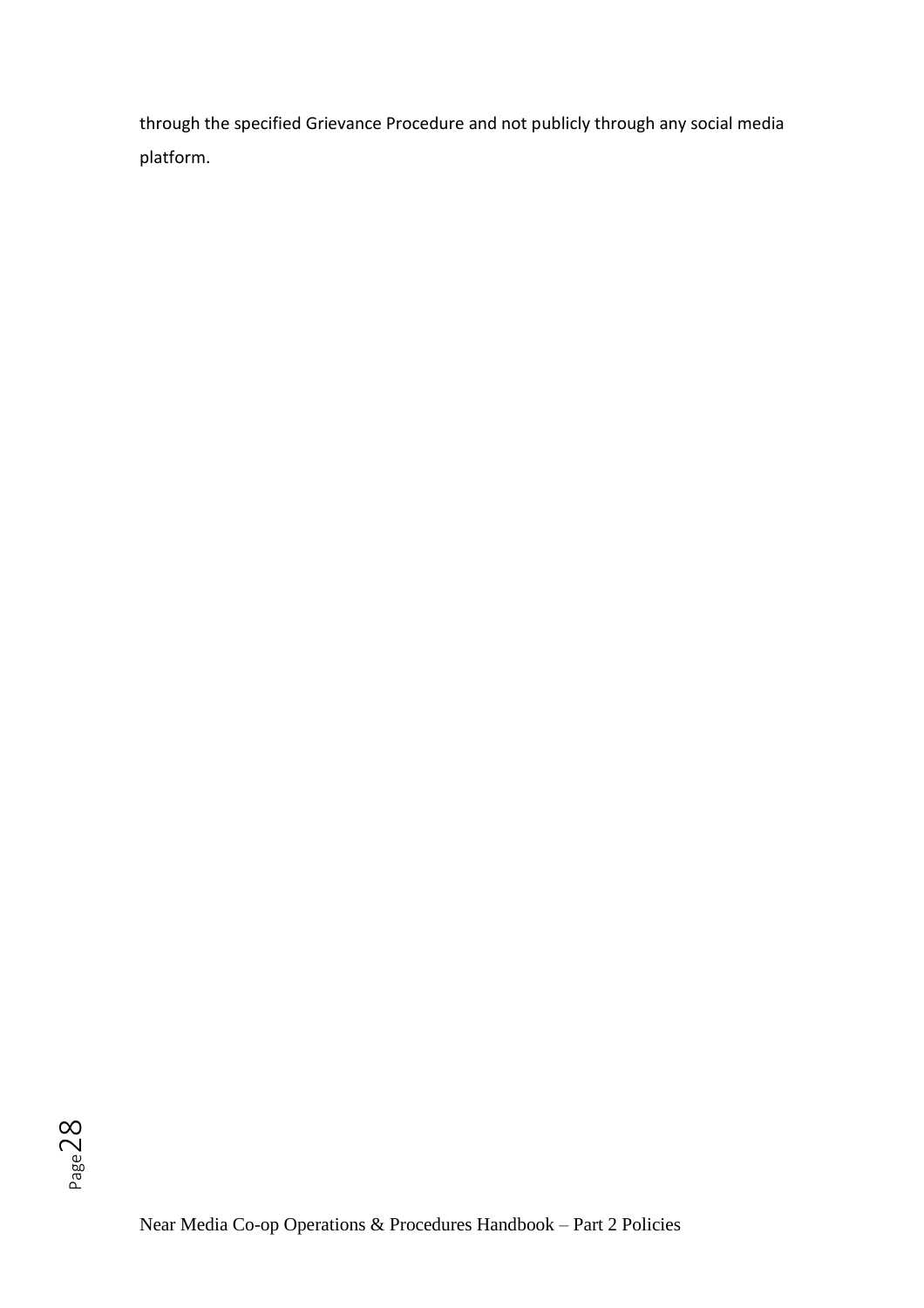# <span id="page-29-0"></span>**NEAR MEDIA CO-OP INTERCULTURAL POLICY**

Near Media Co-op aims to promote positive social interaction, communication and mutual understanding between all cultures within our community. Near Media Coop avoids defining cultural differences and intercultural relations only by proxy using ethnicity, religion, country of birth, nationality or language as indicators. Rather, Near Media Co-op adopts a broad approach to integration, understanding interculturalism and equality to positively encompass all the different facets of identity that comprise the full diversity of individuals and groups, including, but not limited to: race, ethnicity, gender, religion or belief, membership of the Travelling community, physical or intellectual ability, age, youth, sexual orientation, gender identity or expression, language, migration status, health status, marital status, family status, or socio-economic background. The aforementioned groups, who are equally embraced by Near Media Co-op, will herein be referred to as 'our diverse community'.

Media has the power to shape the way in which all members of our diverse community are perceived and evaluated by the wider society. For this reason, we have adopted this policy which promotes the production of responsible communications that inform and shape public opinion with respect to these groups.

Near Media Co-op promotes diversity at all organisational levels and ensures that the content produced by stakeholders at Near Media Co-op are balanced, accurate and informed on intercultural issues.

To promote interculturalism, Near Media Co-op:

- Guarantees the rights of all people involved with Near Media Co-op;
- Ensures representation of voices that are consistently marginalised in the media;
- Fosters a sense of belonging for all who participate with Near Media Coop;
- Communicates Near Media Co-operative's ethos and intercultural approach in an accessible way;
- Protects Near Media Co-op from charges of incitement to hatred;
- Makes a clear statement to those within and beyond Near Media Co-op about the fundamental importance we place on equality

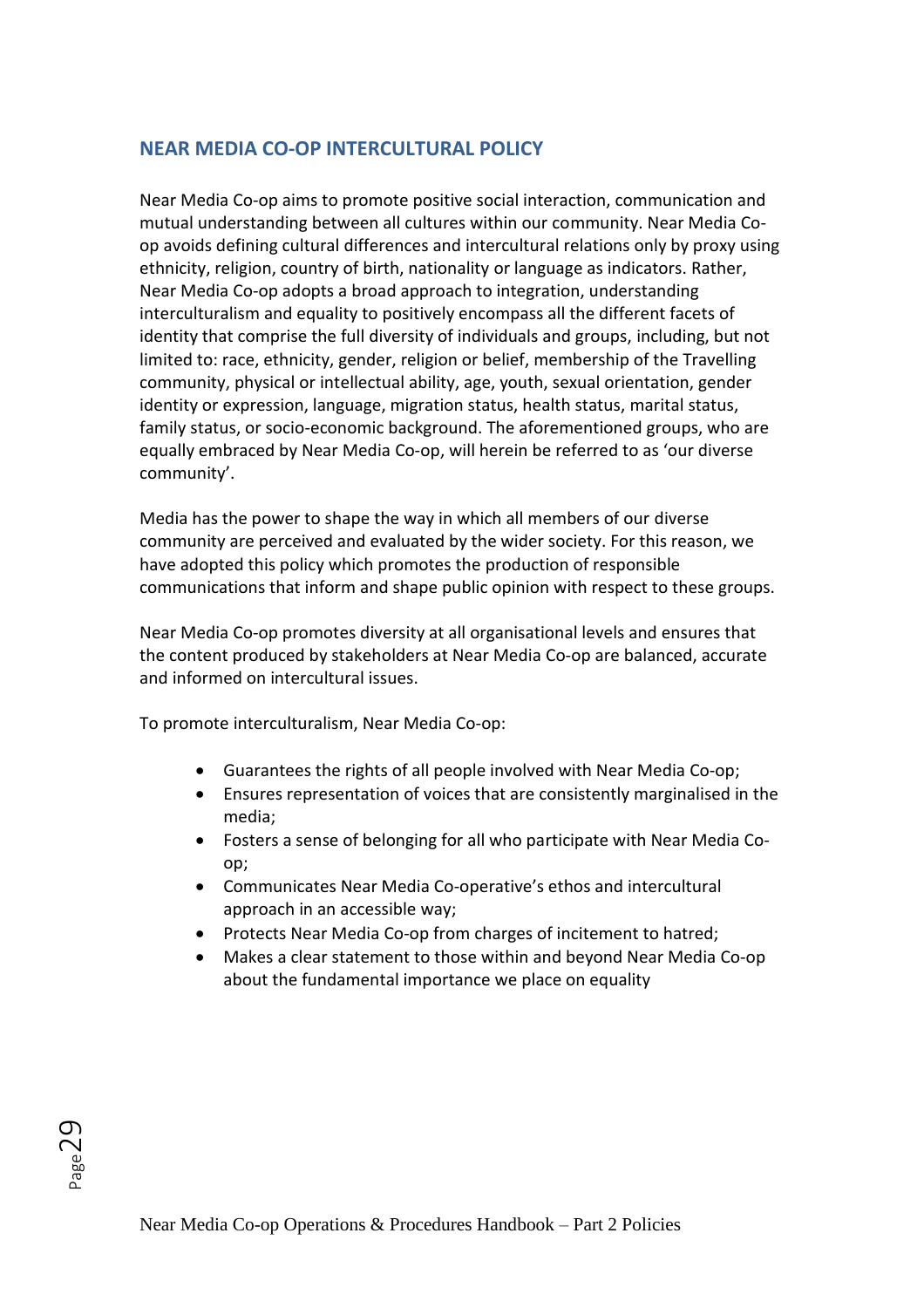# <span id="page-30-0"></span>**DATA PROTECTION POLICY**

#### **Introduction**

Near Media Co-op needs to collect and use data (information) for a variety of purposes about its staff, volunteers and other individuals who come in contact with the Co-op. The purposes of processing data include the organisation and administration of training courses, radio and TV programming, research activities, the recruitment and payment of staff, compliance with statutory obligations, etc. Data Protection is the safeguarding of the privacy rights of individuals in relation to the processing of personal data. The Data Protection Act 1988, the Data Protection (Amendment) Act 2003 and the Data Protection 2018 confer rights on individuals as well as responsibilities on those persons processing personal data. Personal data, both automated and manual are data relating to a living individual who is or can be identified, either from the data or from the data in conjunction with other information.

#### **Purpose of this policy**

This policy is a statement of the Co-op's commitment to protect the rights and privacy of individuals in accordance with the Data Protection Act 1988 and the Data Protection (Amendment) Act 2003.

**Collecting information about you.**

We collect and use information to provide the following services:

- To provide a community media service, which includes Near FM, Near TV productions and near.ie.
- To undertake this service with the financial support of statutory bodies, including the City of Dublin Education & Training Board, Department of Employment Affairs and Social Protection/INTREO and the Broadcasting Authority of Ireland.
- To provide you with regular updates about near media co-op using our newsletter, which may be circulated via email, hard copy and on our website.
- To provide you with information about ongoing training, general meetings and other activities in near media co-op
- To perform accounting and other record-keeping functions.
- To keep your information secure.
- To enhance or improve your experience on our website.

In general terms, the data we collect from you is your name, address, telephone number and email address. We may also collect your PPSN number and bank account details where we are making any payment to you for services provided.

**Principles of the Acts** 

 $_{\mathrm{Page}}$ 30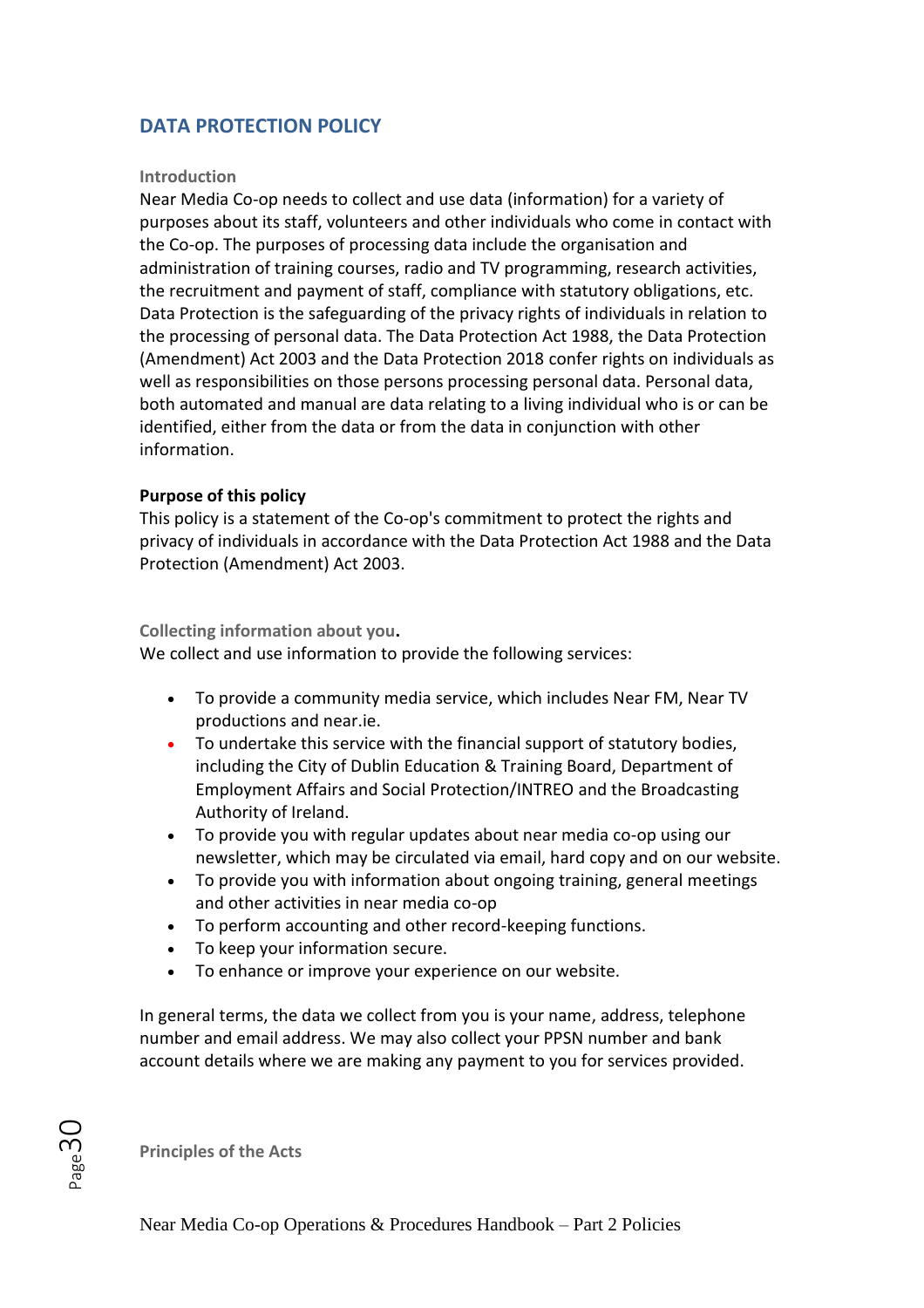The Co-op administers its responsibilities under the legislation in accordance with the eight stated data protection principles outlined in the Acts as follows:

- 1. Obtain and process information fairly The Co-op obtains and processes personal data fairly and in accordance with the fulfilment of its functions.
- 2. Keep it only for one or more specified, explicit and lawful purposes The Co-op keeps data for purposes that are specific, lawful and clearly stated and the data is only processed in a manner compatible with these purposes.
- 3. Use and disclose it only in ways compatible with these purposes The Co-op only discloses personal data that is necessary for the purpose/s or compatible with the purpose/s for which it collects and keeps the data.
- 4. Keep it safe and secure The Co-op takes appropriate security measures against unauthorised access to, or alteration, disclosure or destruction of, the data and against their accidental loss or destruction. The Co-op is aware that high standards of security are essential for all personal information.
- 5. Keep it accurate, complete and up-to-date The Co-op has procedures that are adequate to ensure high levels of data accuracy. The Co-op regularly examines the general requirement to keep personal data up-to-date. The Co-op has in place, appropriate procedures to assist staff in keeping data up-to-date.
- 6. Ensure that it is adequate, relevant and not excessive Personal data held by the Co-op is adequate, relevant and not excessive in relation to the purpose/s for which it is kept.
- 7. Retain it for no longer than is necessary for the purpose or purposes The Co-op has a policy on retention periods for personal data.
- **8.** Give a copy of his/her personal data to that individual, on request The Co-op has procedures in place to ensure that data subjects can exercise their rights under the Data Protection legislation. To make an access request, please submit your request in writing to Ciaran Murray, near media co-op, Northside Civic Centre, Bunratty Road, Dublin 17. E-mail: ciaran@near.ie Please ensure that you describe the records you seek in the greatest detail possible to enable us to identify the relevant records.

#### **Responsibility**

Near Media Co-op has overall responsibility for ensuring compliance with the Data Protection legislation. However, all employees and volunteers of the Co-op who collect and/or control the contents and use of personal data are also responsible for compliance with the Data Protection legislation. The Co-op provides support, assistance, advice and training to all departments, offices, staff and volunteers to ensure it is in a position to comply with the legislation.

The standard of security expected of all employees and volunteers of Near Media Co- op includes the following: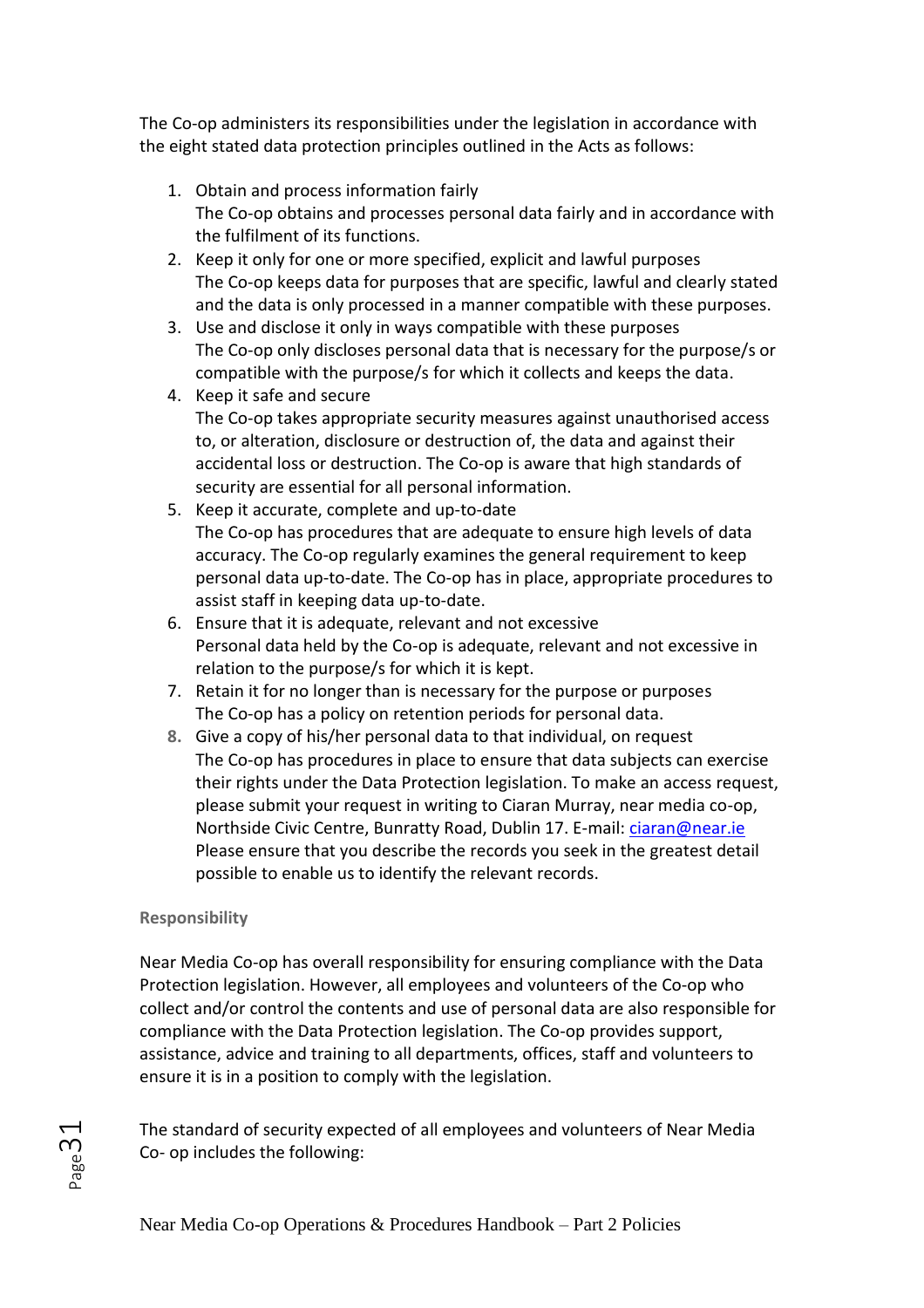- access to the information restricted to authorised staff/volunteers on a "need-to- know" basis in accordance with a defined policy,
- computer systems password protected,
- information on computer screens and manual files kept hidden from callers to offices,
- back-up procedures in operation for computer held data, including off-site back-up,
- all waste papers, printouts, etc. disposed of carefully by shredding,
- all employees/volunteers must log off from their computer on each occasion when they leave the workstation,
- personal security passwords must not be disclosed to any other employee/volunteer of Near Media Co-op,
- all Near Media Co-op premises to be secure when unoccupied,

## **Procedures and Guidelines**

This policy supports the provision of a structure to assist in the Co-op's compliance with the Data Protection legislation, including the provision of best practice guidelines and procedures in relation to all aspects of Data Protection.

#### **Review**

This Policy will be reviewed regularly in light of any legislative or other relevant indicators.

The point of contact for further information is Sabrina Ryan, Secretary, Near Media Co-op (Sabrin[a@near.ie\)](mailto:@near.ie) or Ciaran Murray, Project Co Ordinator [\(Ciaran@near.ie\)](mailto:Ciaran@near.ie)

# <span id="page-32-0"></span>**DATA RETENTION POLICY**

Near Media Co-op retains all important documentation (statutory/employment) including information pertaining to financial records and employment contracts or service contracts for a minimum period of 7 years. All other personal contact details pertaining to volunteers and staff are shredded one year after the person in question has stopped volunteering or has ended their employment with Near Media Co-op.

All documents are stored in secure containers within Near Media Co-op's premises.

This policy embraces the principles of best practice in relation to document retention policies in the Republic of Ireland.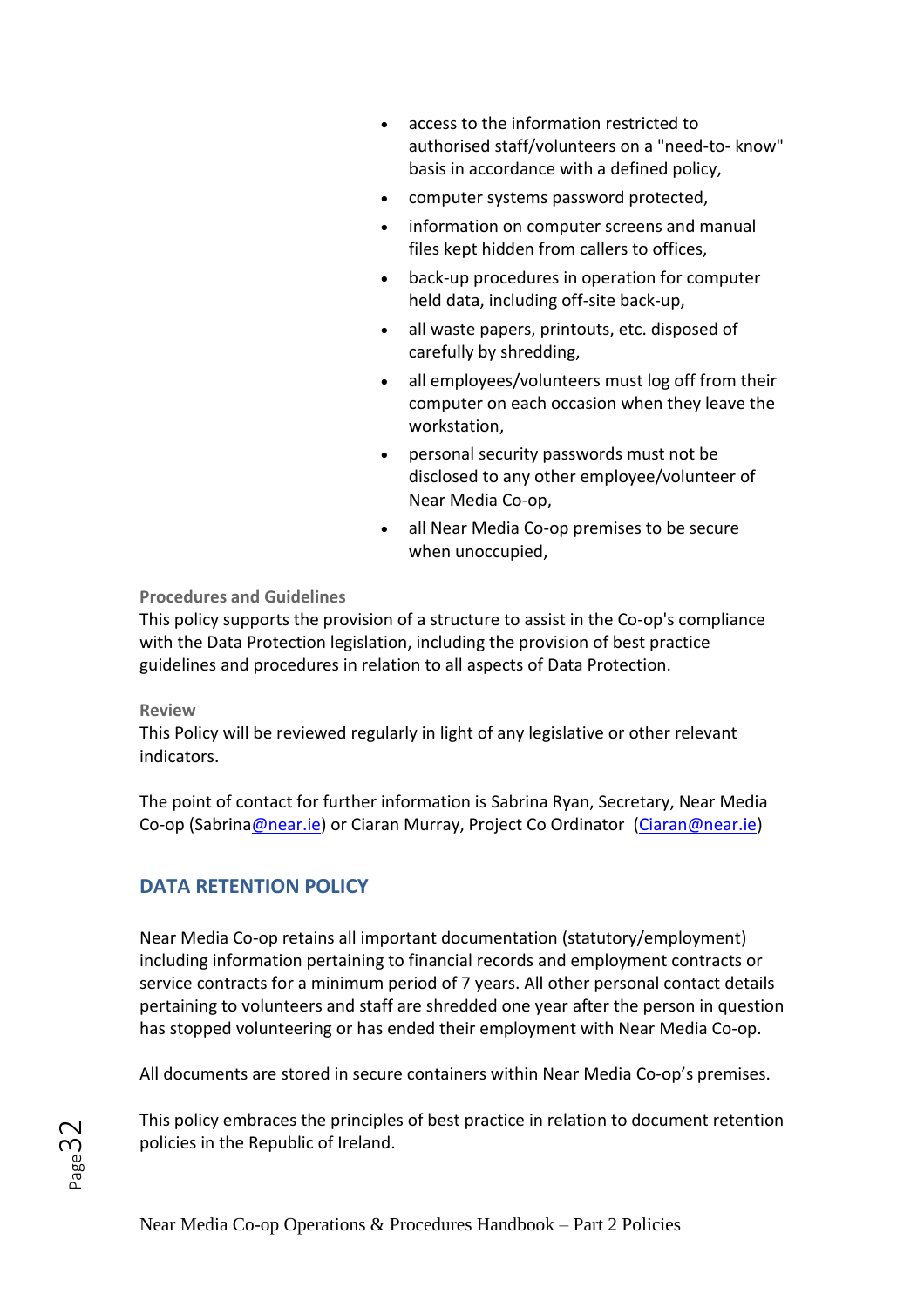<span id="page-33-0"></span>*near media co-operative May 2018* 

## **PRIVACY STATEMENT**

Comhar Chumann Cumarsaide Pobal Bhaile Átha Cliath Thoir-Thuaidh Teoranta, Dublin North East Community Communications Co-operative Society Ltd (Near Media Co-op), the publisher of near.ie, is committed to protecting your privacy. References to "we", "us", "you" or "our" in this Privacy Policy are references to Near Media Co-op, a registered co-operative. RFS No: 4128R

We have adopted this Privacy Statement to let you know how your personal information is processed and used. We promise that we will take steps to use your personal information only in ways that are compatible with this Privacy Statement**.**

Near Media Co-operative confirms that it adheres to **key responsibilities** as set out by the Data Protection Commissioner and with respect to the Irish Data Protection Acts 1988, 2003 and 2018. With any personal data collected by near media cooperative, we aim to:

- 1. **Obtain** [and process the information fairly;](http://www.dataprotection.ie/viewdoc.asp?m=y&fn=/documents/responsibilities/3c.htm)
- 2. **Keep** [it only for one or more specified and lawful purposes;](http://www.dataprotection.ie/viewdoc.asp?m=y&fn=/documents/responsibilities/3d.htm)
- 3. **Process** [it only in ways compatible with the](http://www.dataprotection.ie/viewdoc.asp?m=y&fn=/documents/responsibilities/3e.htm) purposes for which it was given to [Near Media Co-op initially;](http://www.dataprotection.ie/viewdoc.asp?m=y&fn=/documents/responsibilities/3e.htm)
- 4. Keep it **[safe and secure;](http://www.dataprotection.ie/viewdoc.asp?m=y&fn=/documents/responsibilities/3f.htm)**

Page33

- 5. Keep it **[accurate and up-to-date;](http://www.dataprotection.ie/viewdoc.asp?m=y&fn=/documents/responsibilities/3g.htm)**
- 6. Ensure that it is **[adequate, relevant and not excessive;](http://www.dataprotection.ie/viewdoc.asp?m=y&fn=/documents/responsibilities/3h.htm)**
- 7. Retain it **no longer than is necessary** [for the specified purpose or](http://www.dataprotection.ie/viewdoc.asp?m=y&fn=/documents/responsibilities/3i.htm)  [purposes;](http://www.dataprotection.ie/viewdoc.asp?m=y&fn=/documents/responsibilities/3i.htm)
- 8. **[Give a copy of his/her personal data](http://www.dataprotection.ie/viewdoc.asp?m=y&fn=/documents/responsibilities/3j.htm)** to any individual, on request.

The following policies are only in effect for the web pages, newsletters, discussion lists and opt-in announcement lists owned and operated by Near Media Cooperative, including near.ie, nearfm.ie, neartv.ie, mediacoop.ie, nearintercultural.ie,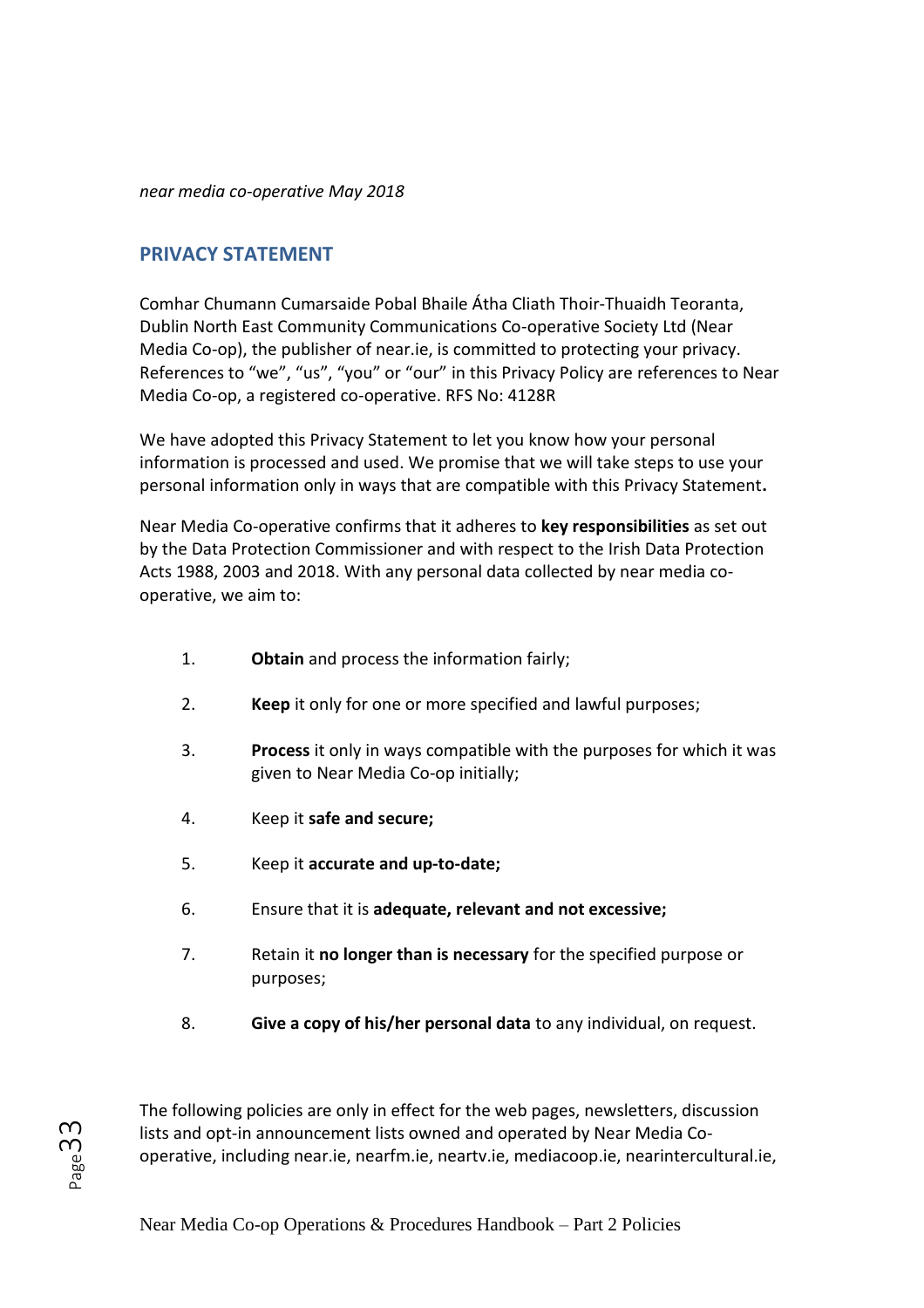neararchive.org, nearpodcast.org, archive.ie, nearchoice.ie, neardigital.ie, medialiteracy.ie

## **What information are we collecting and how are we collecting it?**

We collect personal information from you when you enquire about our activities, ring, text or email for information and advice, register for a volunteer course with us, submit an on-air radio request or subscribe to one of our services. This may include your name, title, email address, physical address and telephone numbers.

Every computer connected to the Internet is given a domain name and a set of numbers that serve as that computer's "Internet Protocol" or IP address. When a visitor requests a page from any website within Near Media Co-op's online network, our web servers automatically recognize that visitor's domain name and IP address. The domain name and IP address reveal nothing personal about you other than the IP address from which you have accessed our site. We use this information to examine our traffic in aggregate, but do not collect and evaluate this information for individuals.

If you email Near Media Co-op, we will retain a copy of your correspondence, and any reply from us, on our servers.

We may share your information with other third parties in order to carry out our services effectively. For example in order to receive the newsletter you must be held on a database stored in Mailchimp. You will be informed if we share your personal data with a third party if it applies to the service you signed up for and we promise not to share your personal data with any other third parties or marketing companies if you have not consented to do so.

## **What are cookies?**

From time to time, near.ie or nearfm.ie, neartv.ie, mediacoop.ie, nearintercultural.ie, neararchive.org, nearpodcast.org, archive.ie, nearchoice.ie, neardigital.ie, medialiteracy.ie may send a "cookie" to your computer. A cookie is a small piece of data that is sent to your browser from a web server and stored on your computer's hard drive. A cookie cannot read data off your hard disk or read cookie files created by other sites. Cookies do not damage your system. We use cookies to identify which areas of the suite of near websites that you have visited or customized, so that in time we may provide a better and more personalized experience for you.

You can choose whether to accept cookies by changing the settings of your browser. You can reset your browser to refuse all cookies, or allow your browser to show you when a cookie is being sent. If you choose not to accept these cookies, your experience at our site may be diminished and some features may not work as intended.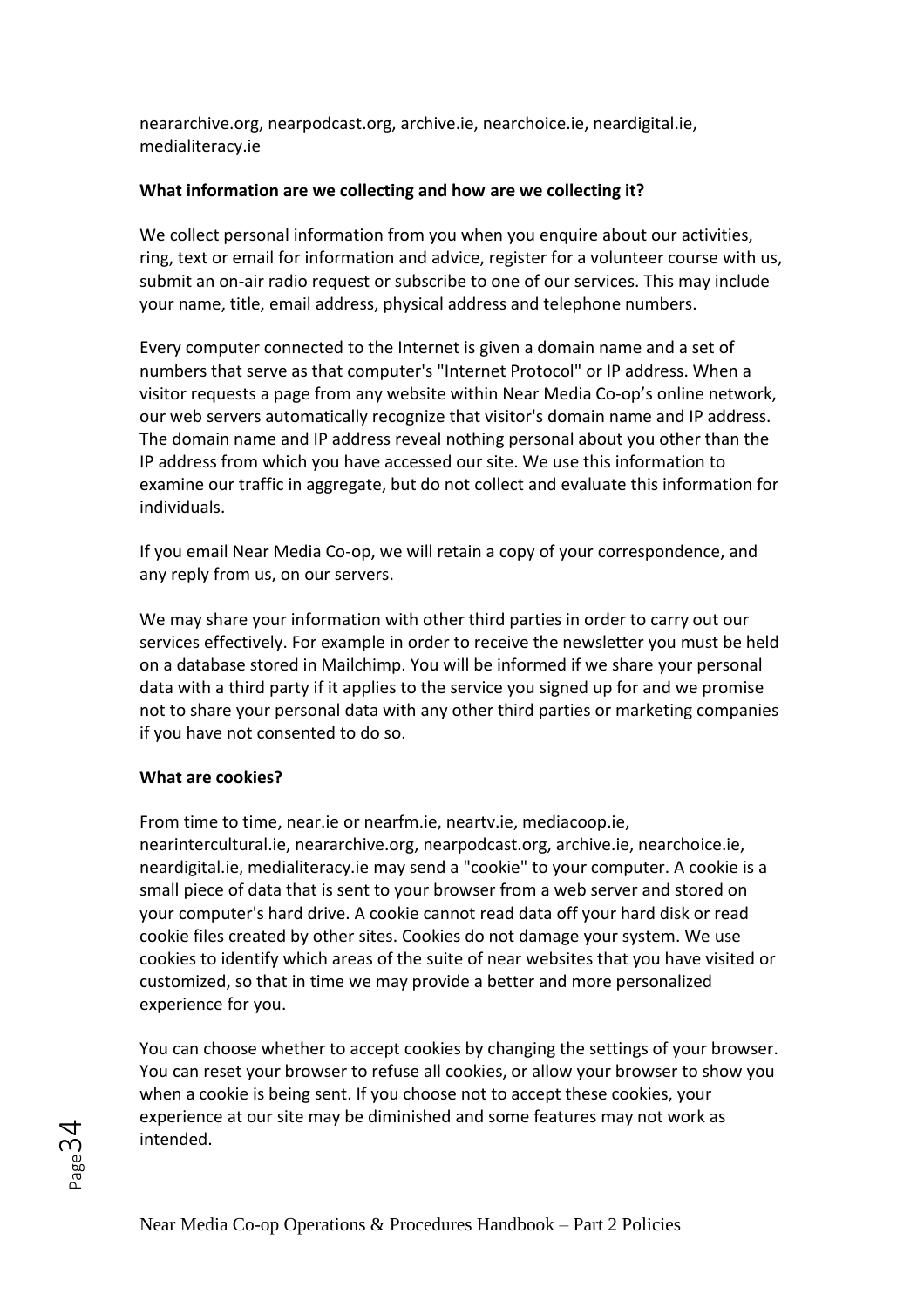#### **What other information do we request?**

We may also request your e-mail address or mailing address for the purposes of conducting a survey or to provide additional services (for example, subscriptions to e-mail newsletters, announcement lists or information about Near Media Co-op events). Whenever we request the identity of a visitor, we will clearly indicate the purpose of the inquiry before the information is requested. In addition, we will not send you e-mail that you have not agreed to receive. If you do not wish to receive further updates, you can opt-out by sending an email to [mailinglist](mailto:mailinglist-unsubscribe@near.ie)[unsubscribe@near.ie](mailto:mailinglist-unsubscribe@near.ie)

## **Will we disclose the information you collect to outside third parties?**

Near Media Co-op may share aggregate information about our users to third parties but will not share any personally identifiable information about you without your expressed consent.

## **Security**

Near Media Co-op uses reasonable precautions to keep the information disclosed to us secure. This includes the use of password protection and regular maintenance of our servers. We do not sell, rent, or otherwise give your e-mail address to a thirdparty without your consent. Furthermore, we are not responsible for any breach of security or for any actions of any third parties who receive the information. As a directory, near.ie including nearfm.ie, neartv.ie, mediacoop.ie, nearintercultural.ie, neararchive.org, nearpodcast.org, archive.ie, nearchoice.ie, neardigital.ie, medialiteracy.ie has links to a wide variety of other sites. We are not responsible for their privacy policies or how they treat information about their users.

Please note that Near Media Co-op will release specific personal information about you if required to do so in order to comply with any valid legal process such as a search warrant, subpoena, statute, or court order. *'We reserve the right to release personal information without your consent or without consulting you, when we believe that this is appropriate to comply with our legal obligations, to enforce our terms and conditions or other legal rights, to protect the security of the Site, to prevent fraud, or otherwise to protect our legitimate interests and/or the legitimate interests of our users.'*

Near Media Co-op takes its obligations very seriously and adopts the strongest line in relation to the misuse of customer information by any of its staff. Any breach of trust with regard to the confidentiality of information is treated as serious misconduct and may result in disciplinary action up to and including dismissal in accordance with the terms of the Disciplinary Code.

In accordance with the Data Protection Acts, Near Media Co-op will not keep data for longer than is necessary for the purpose to which it was received. In general we hold your contact details for as long as you subscribe to our newsletter and/or other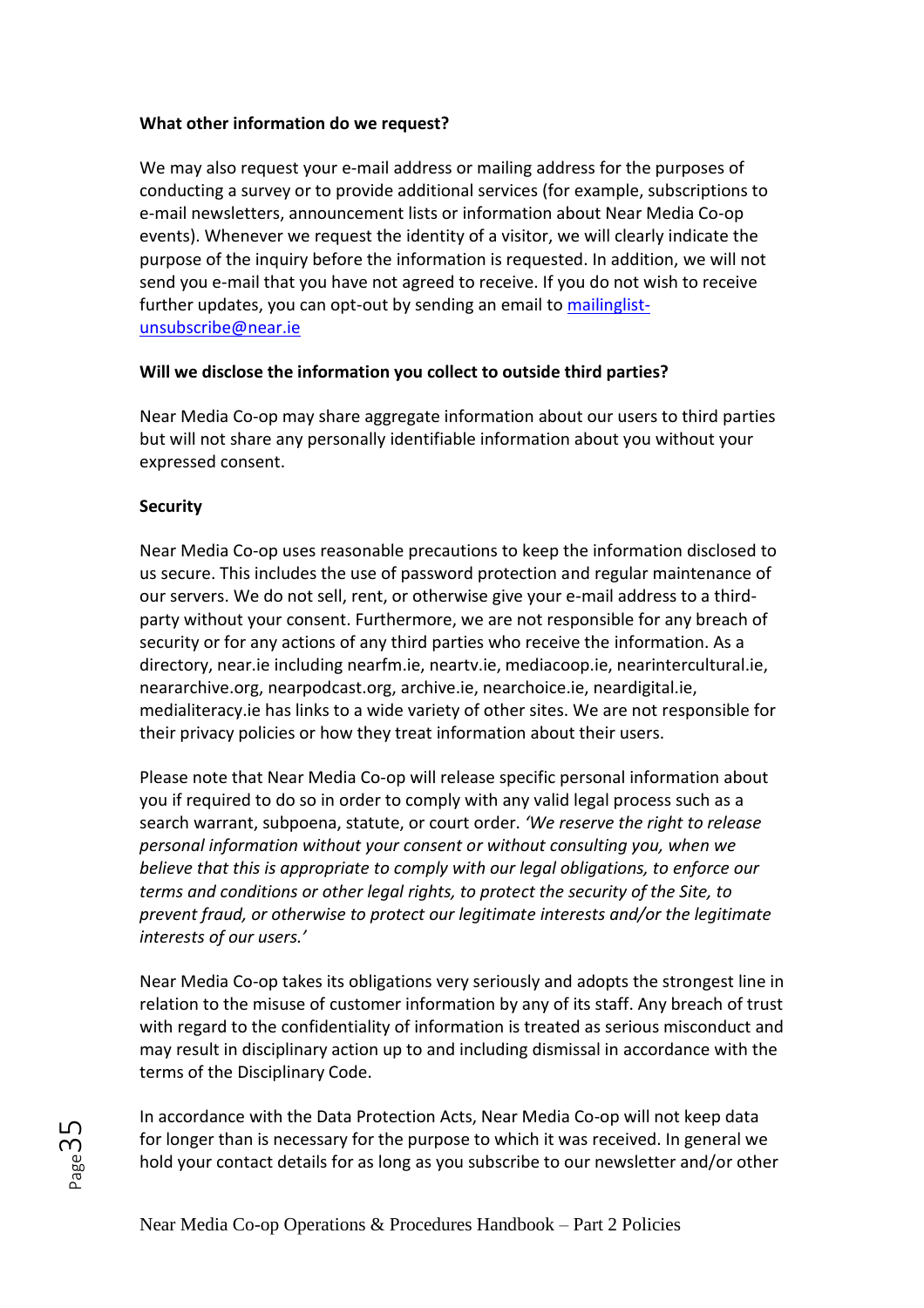mailing lists. In the case of a volunteer we will hold your contact information as long as you remain as a volunteer with Near Media Co-op

#### **Your Consent to This Agreement**

By using our near.ie nearfm.ie, neartv.ie, mediacoop.ie, nearintercultural.ie, neararchive.org, nearpodcast.org, archive.ie, nearchoice.ie, neardigital.ie, medialiteracy.ie websites, you consent to the collection and use of information by us as specified above. If we decide to change our privacy policy, we will post those changes on this page so that you are always aware of what information we collect, how we use it, and under what circumstances we disclose it.

Near Media Co-operative has procedures in place to ensure that data subjects can exercise their rights under the Data Protection legislation. To make an access request, or if you would like us to correct, update or delete any information we hold on you, from our records, under the Data Protection Acts 1988, 2003 and 2018, please submit your request in writing to Ciaran Murray, near media co-op, Northside Civic Centre, Bunratty Road, Dublin 17. E-mail: [ciaran@near.ie](mailto:ciaran@near.ie) Please ensure that you describe the records you seek in the greatest detail possible to enable us to identify the relevant records.

The point of contact for further information is Sabrina Ryan, Secretary, near media co-operative [\(Sabrina@near.ie\)](mailto:Sabrina@near.ie) or Ciaran Murray, Project Co-ordinator [\(Ciaran@near.ie\)](mailto:Ciaran@near.ie).

#### **DISCLAIMER**

All information contained on the near.ie website is intended for informational and educational purposes.

*near media co-operative May 2018*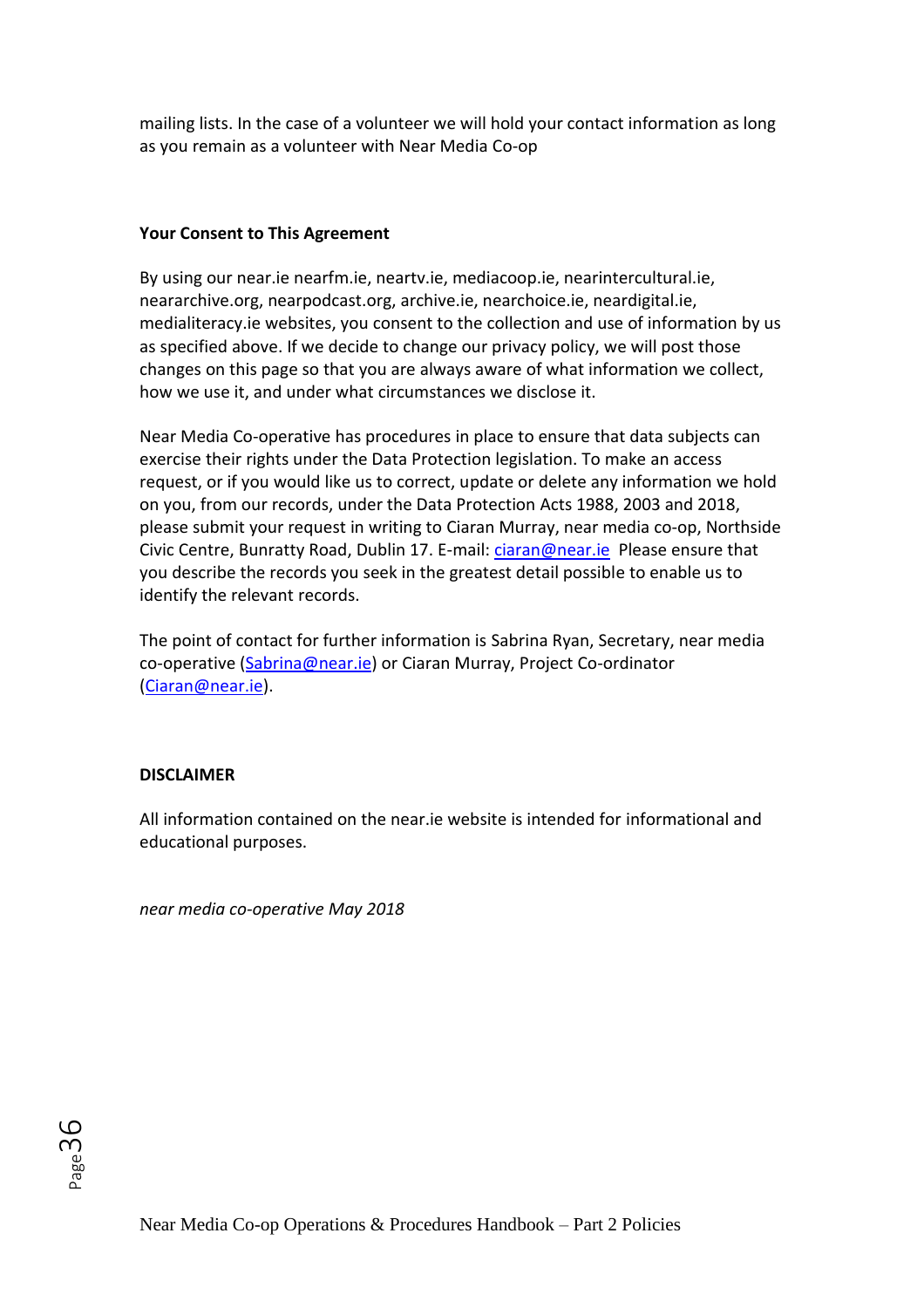### **NEAR MEDIA CO-OP RISK MANAGEMENT POLICY**

### *Purpose of this document*

- 1. The policy forms part of the Near Media Co-op's internal control and governance arrangements.
- 2. The policy explains Near Media Co-op's underlying approach to risk management, documents the roles and responsibilities of the Committee of Management and other key parties. It also outlines key aspects of the risk management process, and identifies the main reporting procedures.
- 3. In addition, it describes the process the Committee of Management will use to evaluate the effectiveness of Near Media Co-op's internal control procedures.

### *Underlying approach to risk management*

- 4. The following key principles outline Near Media Co-op's approach to risk management and internal control:
- the Committee of Management has responsibility for overseeing risk management within Near Media Co-op as a whole
- an open and receptive approach to solving risk problems is adopted by the Committee of Management
- staff and key volunteers support, advise and implement policies approved by the Committee of Management
- Near Media Co-op makes conservative and prudent recognition and disclosure of the financial and non-financial implications of risks
- all staff are responsible for encouraging good risk management practice within their areas of work
- key risks will be identified by the Committee of Management and closely monitored on a regular basis.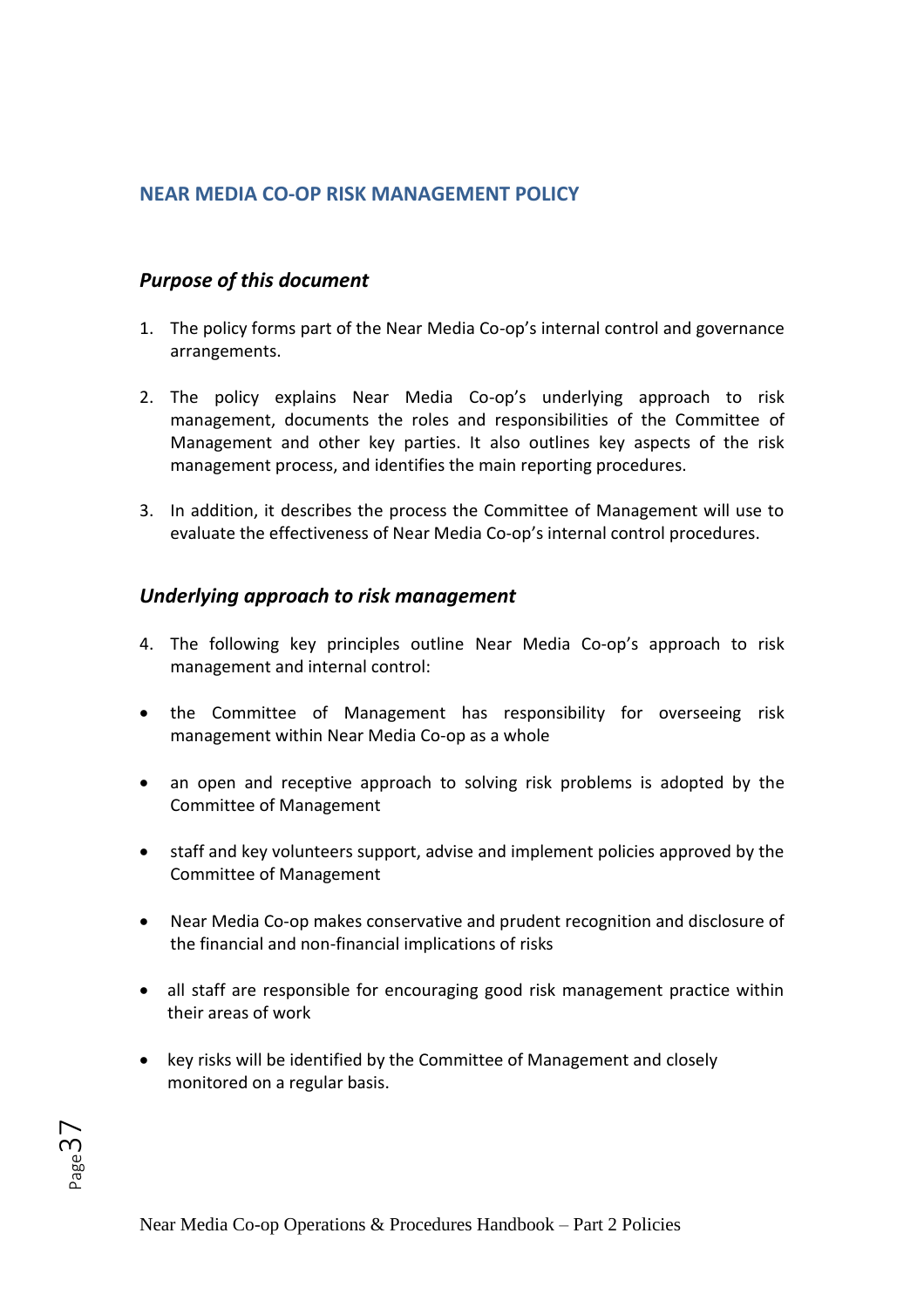### *Role of the Committee of Management*

- 5. The Committee of Management has a fundamental role to play in the management of risk. Its role is to:
	- a. Set the tone and influence the culture of risk management within Near Media Co-op. This includes:
	- communicating the Near Media Co-op's approach to risk
		- determining what types of risk are acceptable and which are not

• setting the standards and expectations of staff with respect to conduct and probity.

- b. Determine the appropriate risk appetite or level of exposure for Near Media Co-op.
- c. Approve major decisions affecting Near Media Co-op's risk profile or exposure.
- d. Identify risks and monitor the management of fundamental risks to reduce the likelihood of unwelcome surprises.
- e. Satisfy itself that the less fundamental risks are being actively managed, with the appropriate controls in place and working effectively.
- f. Annually review the Near Media Co-op's approach to risk management and approve changes or improvements to key elements of its processes and procedures.

## *Role of Key Staff and Volunteers*

- 6. Roles of key staff and volunteers are to:
	- a. Implement policies on risk management and internal control.
	- b. Identify and evaluate the fundamental risks faced by Near Media Co-op for consideration by the Committee of Management.
	- c. Provide adequate information in a timely manner to the Committee of Management and its sub-committees on the status of risks and controls.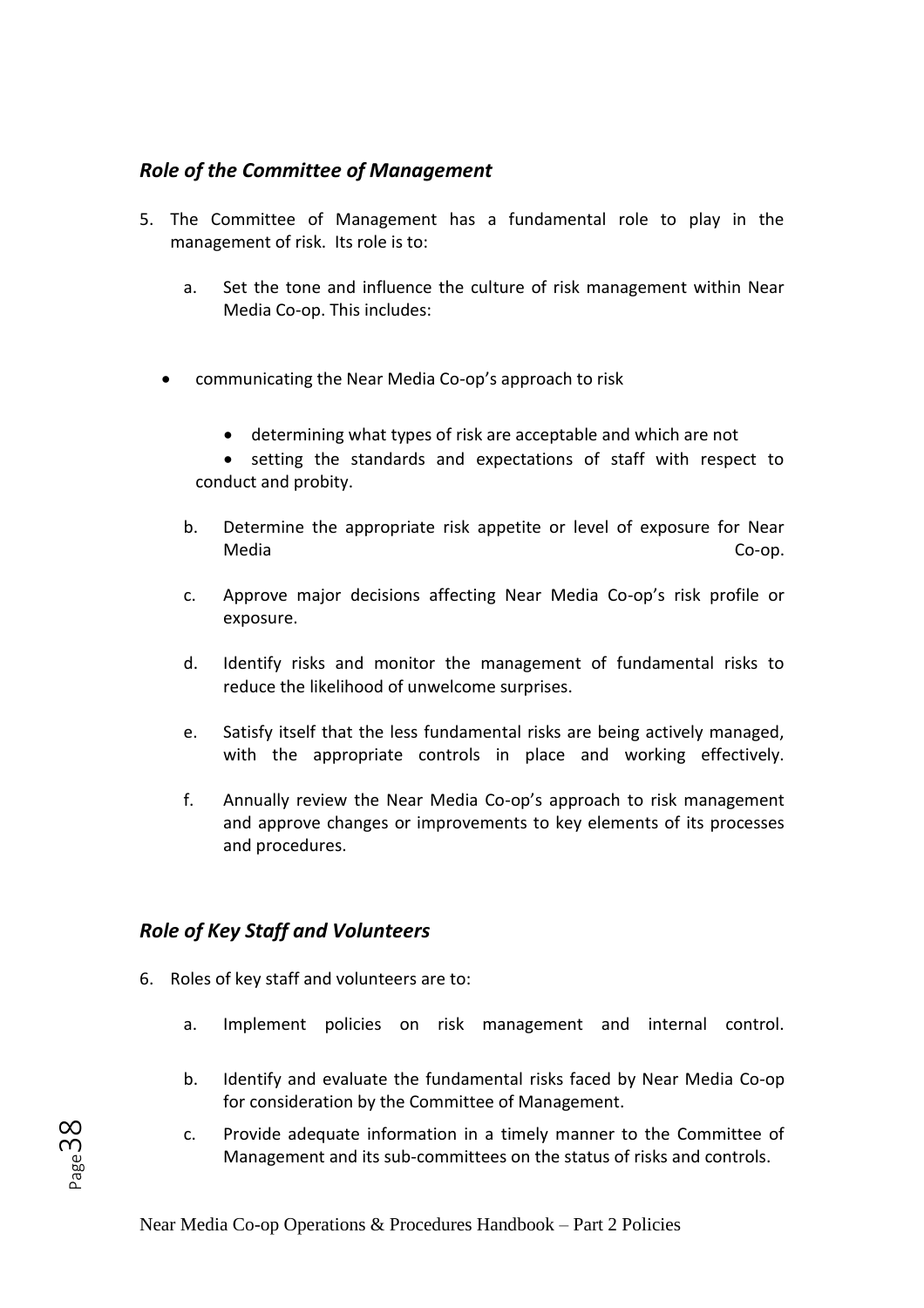d. Undertake an annual review of effectiveness of the system of internal control and provide a report to the Committee of Management.

### *Risk management as part of the system of internal control*

7. The system of internal control incorporates risk management. This system encompasses a number of elements that together facilitate an effective and efficient operation, enabling Near Media Co-op to respond to a variety of operational, financial, and commercial risks. These elements include:

#### *a. Policies and procedures.*

Attached to fundamental risks are a series of policies that underpin the internal control process. The policies are set by the Committee of Management and implemented and communicated to staff. Written procedures support the policies where appropriate, and are set out in the Employee Handbook, and the Operations and Procedures Manual.

### *b. Reporting.*

Comprehensive reporting is designed to monitor key risks and their controls. Decisions to rectify problems are made at regular meetings of the Committee of Management.

#### *c. Strategic planning and budgeting.*

The strategic planning and budgeting process is used to set objectives, agree action plans, and allocate resources. Progress towards meeting strategic plan objectives is monitored regularly.

### *d. External audits and Third party reports.*

External audit provides feedback to the Committee of Management on the operation of the internal controls reviewed as part of the annual audit.

From time to time, the use of external consultants may be necessary in areas such as health and safety, and human resources. The use of specialist third parties for consulting and reporting can increase the reliability of the internal control system.

#### *e. Risk Management Process.*

Near Media Co-op operates a risk management process/framework as follows: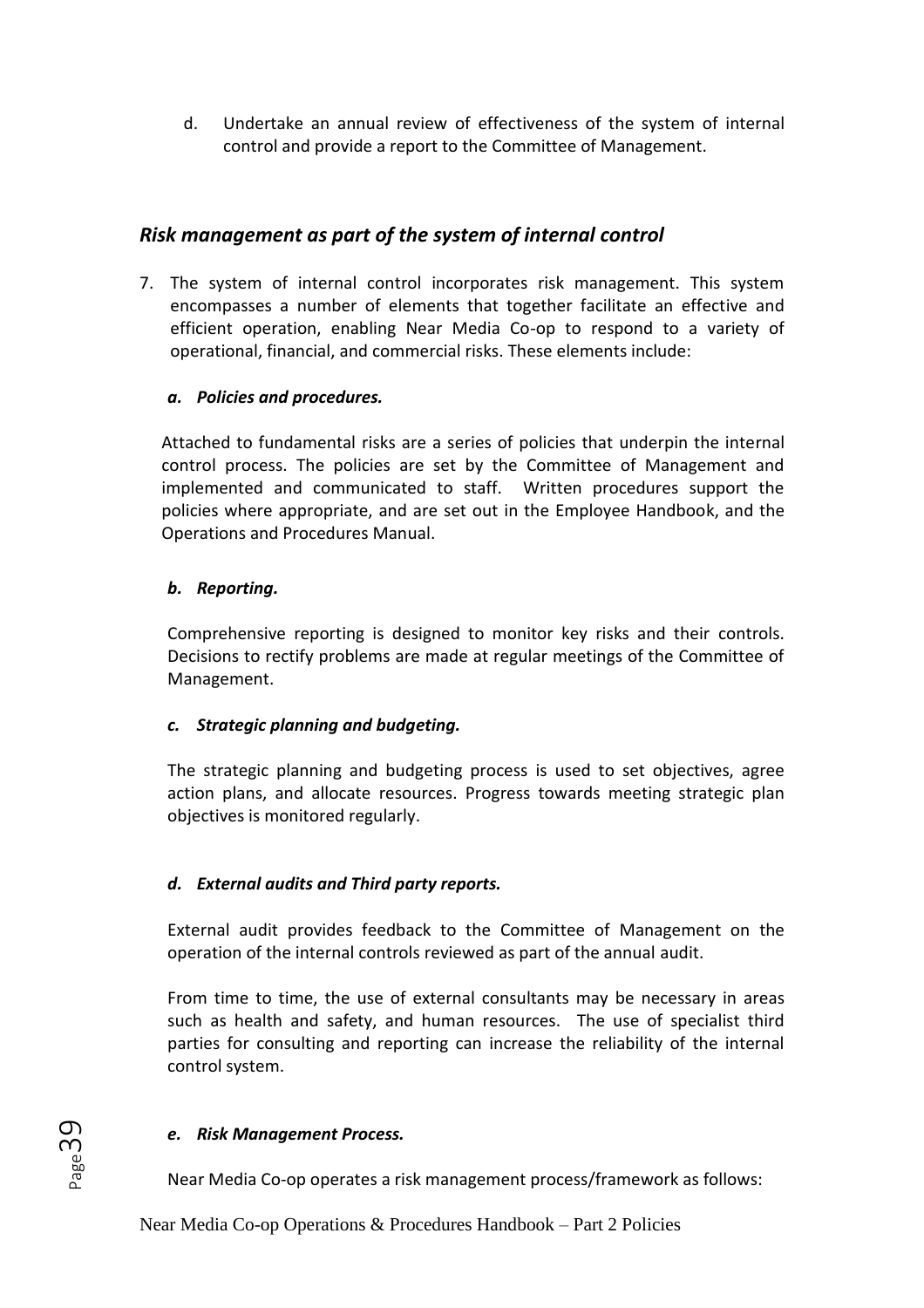- A review/appraisal of the previous year's risk management report
- A 'risk identification' exercise for the year ahead
- Evaluation of identified risks using risk assessments
- Manage risks through application of risk management techniques
- Record and monitor risks using risk registers
- Assigning responsibility for risks to appropriate personnel.

Risk identification is not an annual process. Committee of Management/Staff members are encouraged to report and update risk registers and carry out assessments throughout the year.

# *Annual review of effectiveness*

- 8. The Committee of Management is responsible for reviewing the effectiveness of internal control of Near Media Co-op, based on information provided by the senior employees. Its approach is outlined below.
- 9. For each fundamental risk identified, the Committee of Management will:
	- review the previous year and examine the Near Media Co-op's track record on risk management and internal control
	- consider the internal and external risk profile of the coming year and consider if current internal control arrangements are likely to be effective.
- 10. In making its decision the Committee of Management will consider the following aspects.
	- a. Control environment:
		- Near Media Co-op's objectives and its financial and non-financial targets
		- organisational structure and calibre of the staff/key volunteers
		- culture, approach, and resources with respect to the management of risk
		- delegation of authority
		- public reporting.
	- b. On-going identification and evaluation of fundamental risks:
		- timely identification and assessment of fundamental risks
		- prioritisation of risks and the allocation of resources to address areas of high exposure.
	- c. Information and communication:

Page40

• quality and timeliness of information on fundamental risks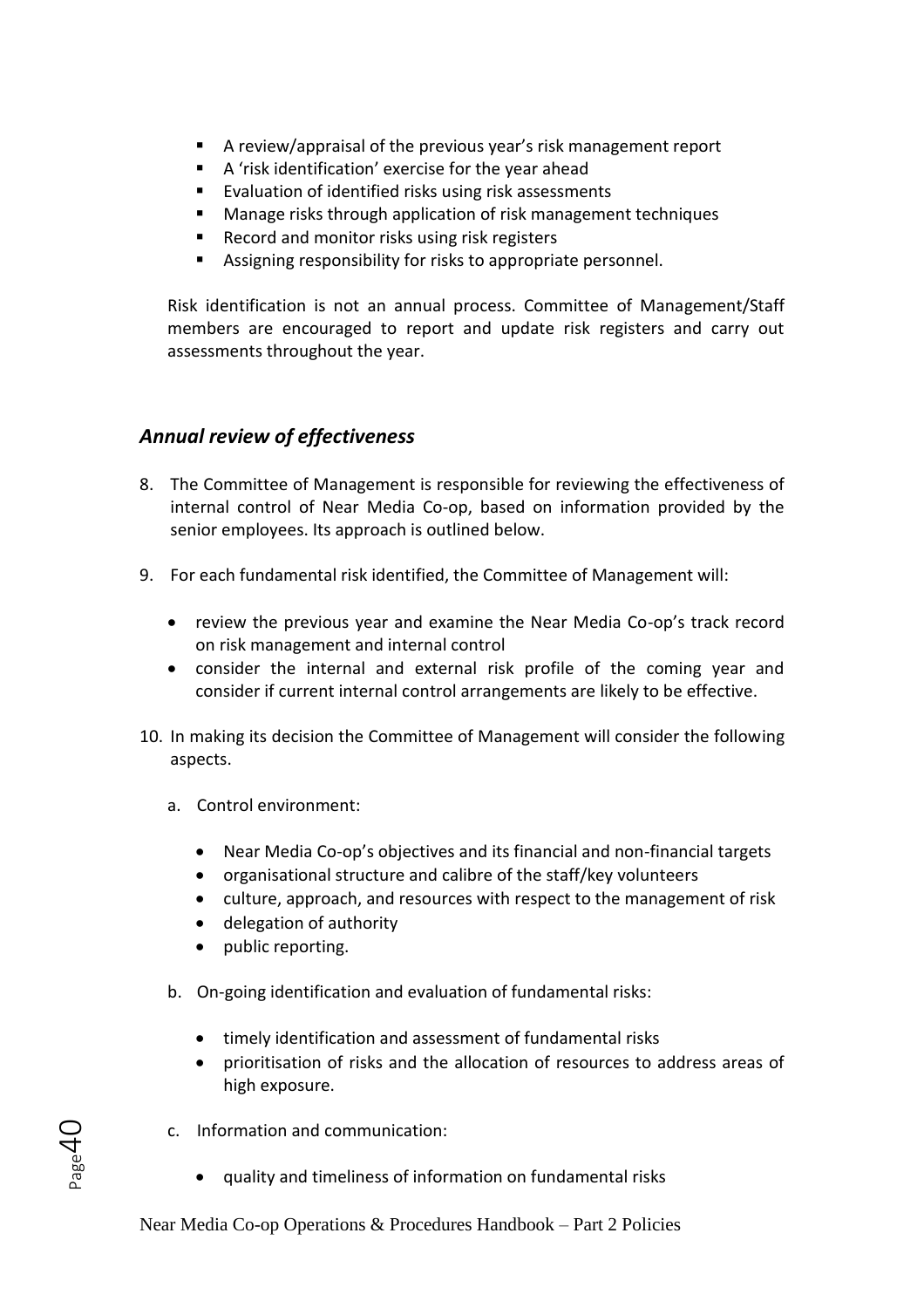- time it takes for control breakdowns to be recognised or new risks to be identified.
- d. Monitoring and corrective action:
	- ability of Near Media Co-op to learn from its problems
	- commitment and speed with which corrective actions are implemented.
- 11. The delegated member of staff responsible for risk management will prepare a report of its review of the effectiveness of the internal control system annually for consideration by the Committee of Management.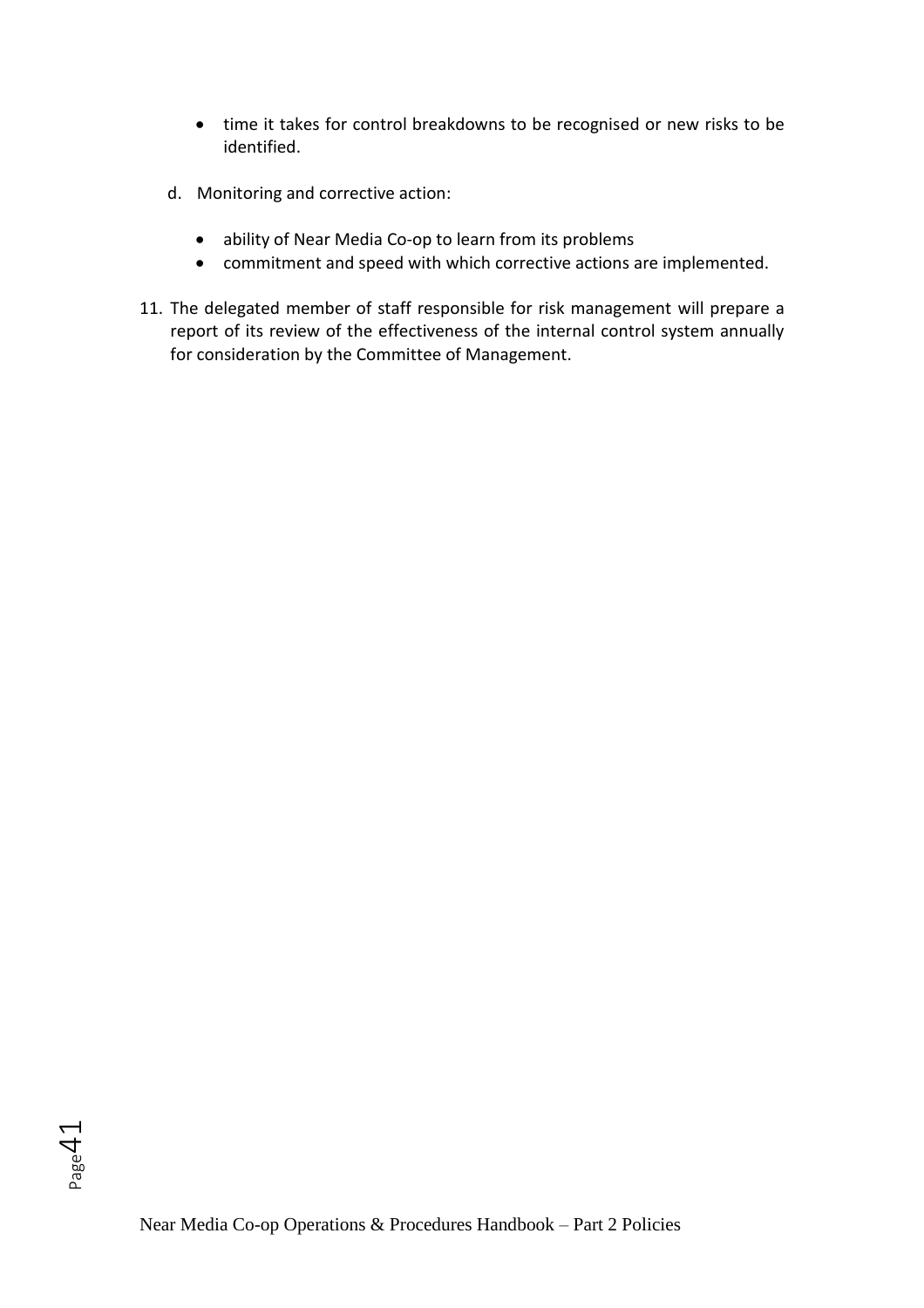## **NEAR MEDIA CO-OP HEALTH & SAFETY STATEMENT**

### *Safety Statement:*

This statement sets out the health & safety policy of Near Media Co-Op and the means through which that policy is to be implemented. Our objective is to meet our duties and obligations to our staff and volunteers by providing a safe and healthy working environment.

It is Near Media Co-Op's intention to protect our employees from accident or ill health at work. Near Media Co-Op will seek to ensure that all our equipment and systems do not constitute a risk to the Health & Safety of our employees and we will consult with employees on risk improvements.

#### **Our approach to Health & Safety as far as is reasonably practicable will be:**

- 1. To Provide a Safe Place of Work.
- 2. To continue to identify and control hazards.
- 3. To prevent as far as is reasonably possible, any improper conduct or behavior likely to put the Safety, Health & Welfare of employees at risk.
- 4. To consult with staff on all Health & Safety matters.
- 5. To provide protective clothing and equipment where necessary.
- 6. To provide a safe means of entering and leaving the building.
- 7. To provide a safe system of work practices.
- 8. To provide appropriate information and training to staff members on a continuous basis.
- 9. To make Health & Safety a key issue.

### *Employer Responsibilities:*

The responsibility for the provision of a safe place of work rests with the Committee of Management of Near Media Co-Op. **Specifically these responsibilities are:**

- To maintain a safe and healthy work environment for employees, in addition to conforming to all current statutory requirements.
- To provide the appropriate type and level of training to enable employees perform their work safely and efficiently.
- To make available to every employee appropriate equipment to ensure Health & Safety.
- To maintain a vigilant and continuing interest in all Health & Safety matters relevant to both the co-op and staff.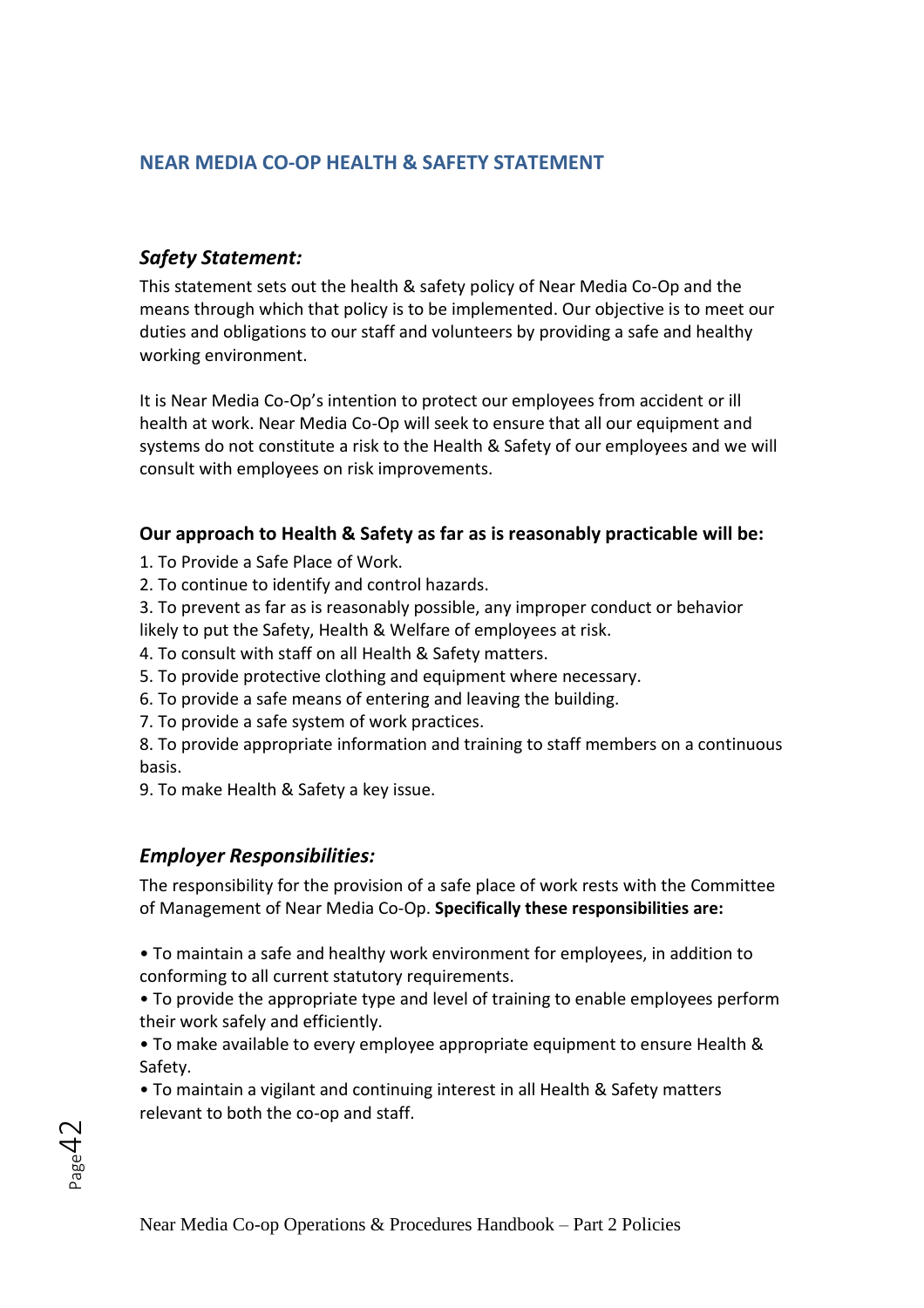## *Employee Responsibilities:*

As a valued employee of Near Media Co-Op, you have a responsibility to yourself and your fellow workers to carry out your work in a safe and considerate manner. Employees must:

1. Co-Operate with the co-op in maintaining a safe work place.

2. Report any potential hazards to management and not work in any hazardous conditions should they; in the employee's opinion exist.

3. Be aware of the nearest emergency exists and firefighting / first aid equipment.

4. Never interfere with or misuse anything provided by the co-op in the interests of Health & Safety.

5. Read the co-op Health & Safety statement and obey all mandatory signs.

6. Not partake in any form of horseplay or prank likely to lead to injury to you or others.

### *Smoking/Alcohol and Drugs:*

It is not permissible to attend work under the influence of intoxicating liquor or drugs. The smoking of tobacco products is prohibited in the offices of Near Media Co-Op.

Smoking can take place outside the co-op building at least 3 meters' distance away from door entrances and windows.

This smoking policy forms part of the overall Health & Safety Policy and any breach will be dealt with under the Co-op's disciplinary procedure.

Visitors, contractors and temporary members of staff are expected to abide by the terms of this policy. This policy also prohibits the use of electronic cigarettes (ecigarettes), personal vaporisers (PV) or electronic nicotine delivery systems (ENDS), commonly known as 'vaping'

### *Manual Handling:*

Manual Handling is defined as the "transporting of a load by one or more employees and includes lifting, putting down, pushing, carrying or moving a load, which by reason of its characteristics or of unfavourable ergonomic conditions involves risks, particularly of back injury to employees".

This is a priority issue because it is a major cause of accidents in the workplace. It is Near Media Co-Op's policy to minimise the need for manual handling of loads and so therefore should be avoided as far as is reasonably practicable.

Employees must check the weight of the load before attempting to lift it and if the load is too heavy get help**. When lifting, follow the following basic principles**.

1. Relax the knees. Lowering movements should start at the knees not the head.

2. Get close to the object to be lifted. Get a good balance by keeping the feet apart. One foot will automatically be ahead of the other.

3. When in position, bend the knees and lift with the strong muscles in the legs.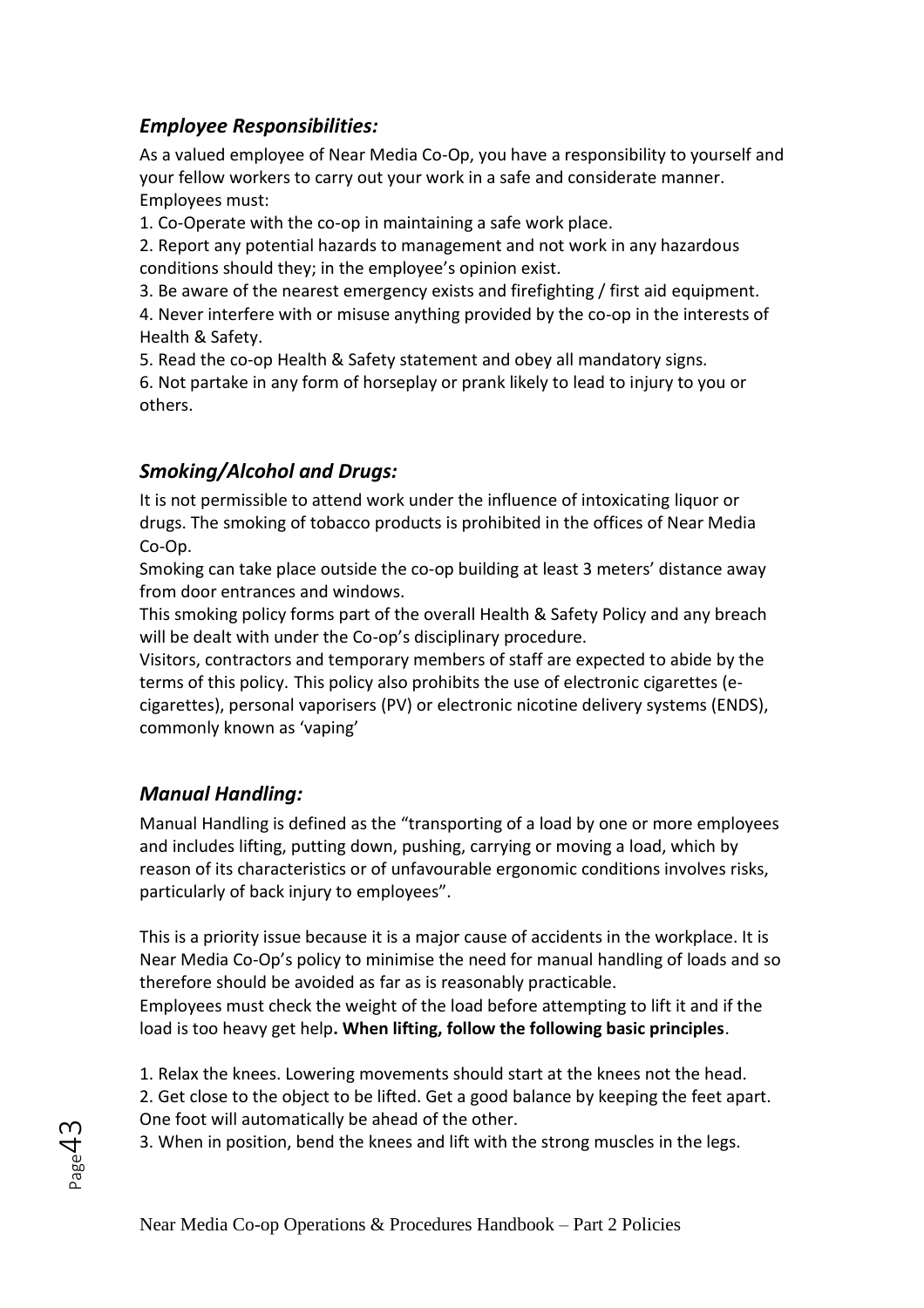4. Lift gradually, smoothly and without jerking, keeping the object close to the body and the back straight.

## *Training:*

The co-op is committed to identifying the safety training needs on an ongoing basis. Staff will be involved in the identification of hazards in the office and advised of the particular hazards pertaining to their area. Staff will be trained to respond to such hazards in order to prevent accidents/injury to themselves, their colleagues and clients.

All staff will be trained in emergency procedures and where appropriate, staff will be trained in the use of special machinery and equipment. All staff will be trained in the correct techniques involved in safe manual handling.

## *Consultation:*

The co-op is committed to consulting with its staff members regarding safety, health and welfare in the office. Staff is involved in the identification of hazards and are trained in dealing with the hazards identified.

The safety statement will be included in Induction Training and staff will be advised on how to deal with any problems that arise.

# *Reporting of Accidents:*

Staff are required to report all accidents and near misses, whether resulting in injury or not, to management. Under the Safety, Health & Welfare at Work General Application Regulations 1993, employers must report certain occurrences to the Health & Safety Authority and ensure records are kept on site for a period of 10 years.

The following details are required:

- Date, Time and Place of the incident.
- Name, Address, Occupation and Age of the injured person.
- Circumstances, including cause and nature of the injury and the arrangements made for its treatment. (See Appendix 1)

All accidents will be investigated by a member of management and a written report prepared. Corrective action will be taken where necessary to avoid a reoccurrence. Accidents involving persons who are not members of staff but are visiting or working on the premises must also be reported.

## *Fire Procedures:*

Page $44$ 

In the event of a fire and providing there is no danger to the persons concerned every effort should be made to extinguish or contain the fire pending the arrival of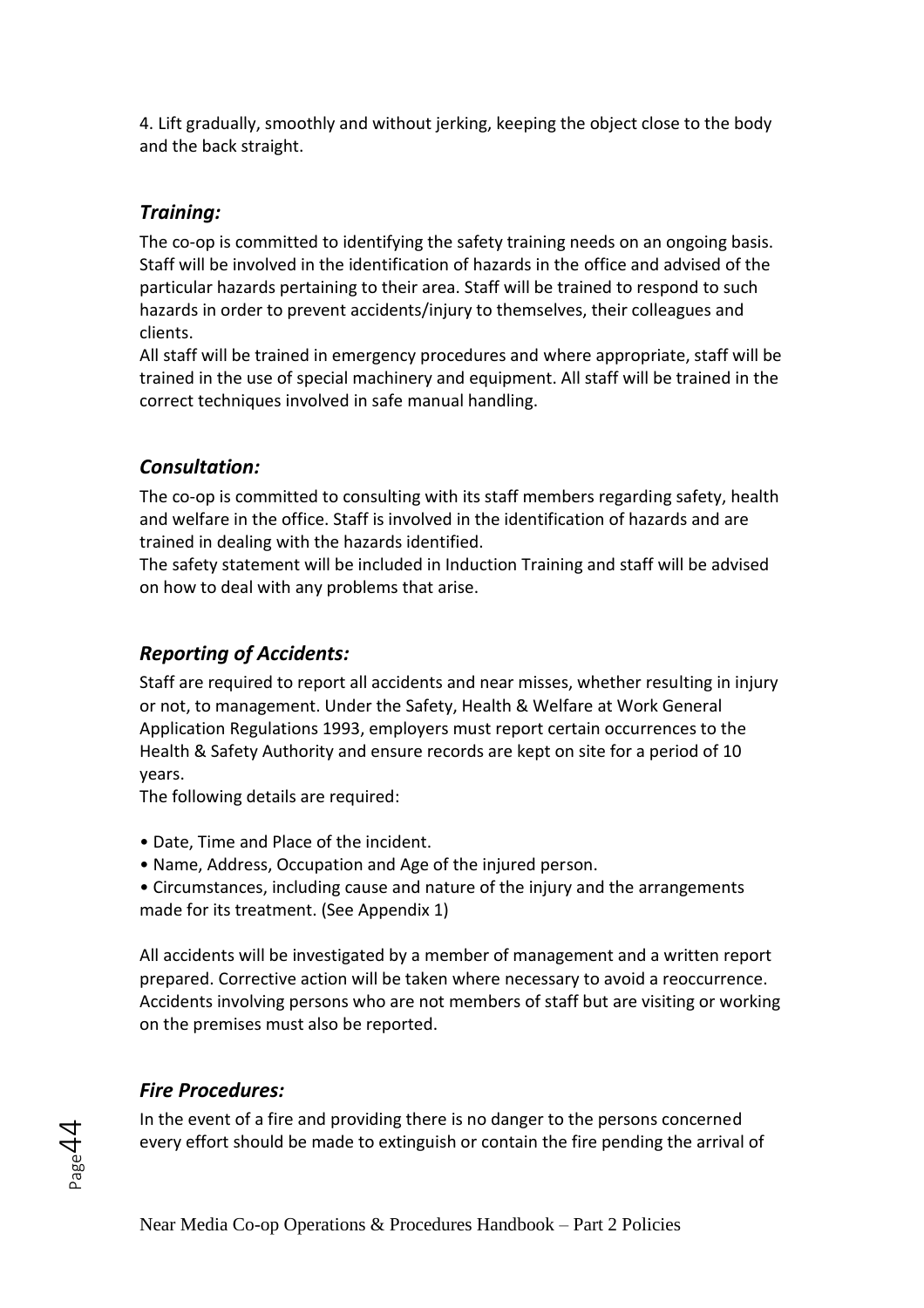the fire brigade. The magnitude of the outbreak must dictate whether attacking the fire should take priority over reporting and evacuation.

All staff should be familiar with the exit routes and should also know the location and type of fire extinguishers in the office.

#### **If you discover a fire you should:**

- Activate the fire alarm.
- If there is a reasonable hope of extinguishing the blaze, attack the fire immediately.
- Do not under any circumstances, expose yourself to danger.
- Leave the building by the nearest fire exit and proceed to your designated assembly point.

#### **If you hear the alarm you should:**

• Switch off any equipment under your control and leave the building by the nearest fire exit.

- Do not stop to collect personal belongings.
- Once outside, do not enter the building until you are told it is safe to do so.

• Management will on occasion perform fire drills to ensure that procedures are known and followed in the event of a real fire.

#### *Guidelines for VDU users*

As part of their duties some employees spend long periods of time using visual display screens. Any necessary adjustments will be made to avoid RSI, eyestrain and other ailments associated with work on screens, which must be adjustable for height, tilt and brightness. No employee will be asked or expected to work any computer which is not in proper working condition, or does not meet the highest specifications.

Employees working continuously on-screen should alternate tasks so that at least 10 minutes during each 60 minutes of work is spent doing off-screen type of work. This work is to be undertaken away from the screen, but does not constitute a break. Employees who habitually use VDU's have the right to an eyesight test, the cost of which will be met or reimbursed by the co-op.

#### *Hazard Analysis:*

A hazard is anything at work that might cause harm e.g. Electricity, Hot Surfaces, Lifting Heavy Loads, Slippery Floors, and Poorly Lit Stairways etc. Staff must be aware of the potential hazards and risks involved and report specific hazards to management.

A hazard analysis will be carried out once a year by Management. Particular attention will be paid to areas of high risk i.e. Floors, Stairs and Manual Handling. The co-op will remove hazards by engineering means where necessary.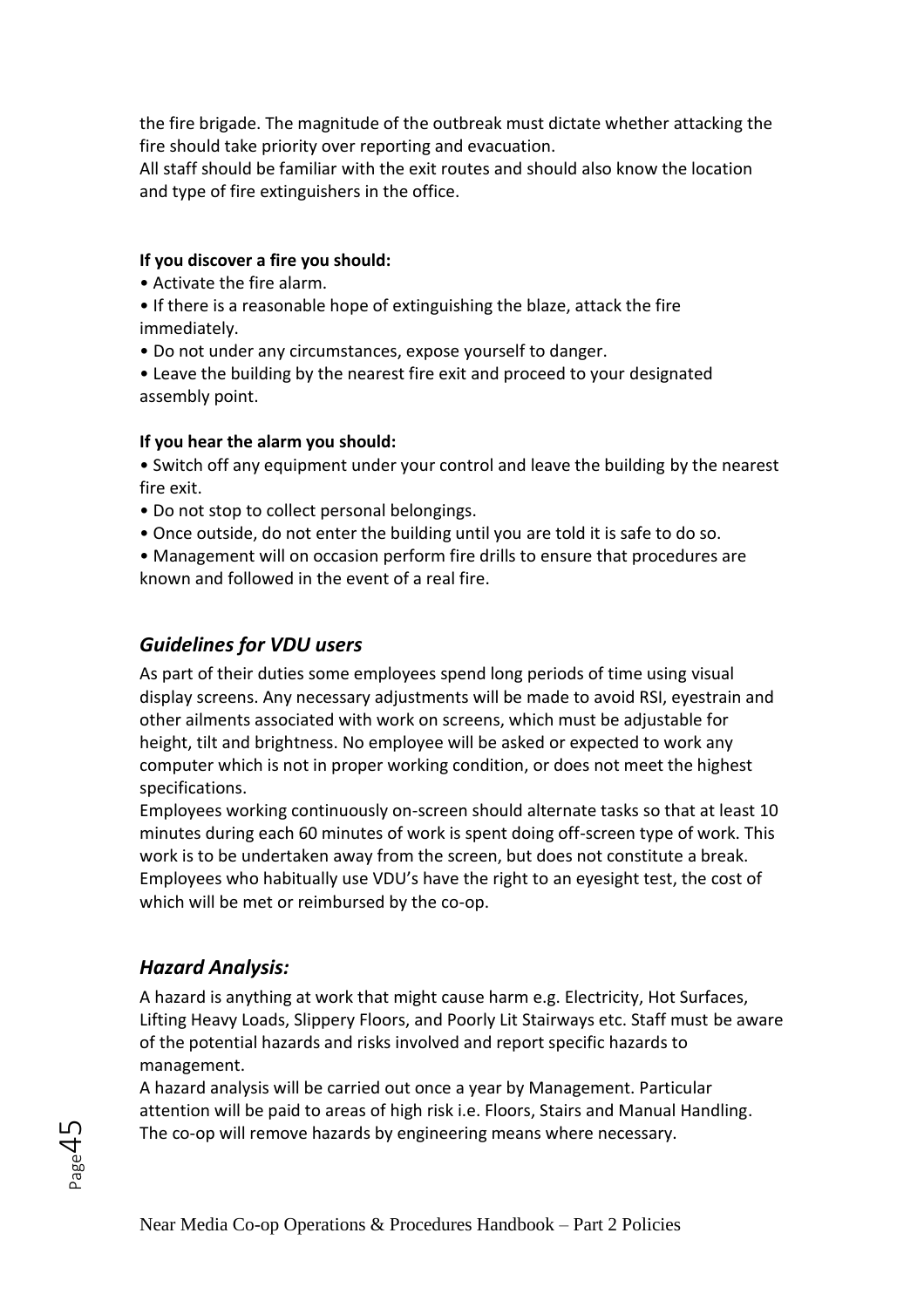## *First Aid:*

First Aid boxes are provided to ensure that first aid supplies are easily accessible when required in an emergency. First Aid boxes are located at Northside Civic Centre Office, Near TV productions office and Near Online Office. They are to be checked weekly and shortages replaced. Employees have an obligation to ensure that First Aid Boxes, like any safety equipment, are not tampered with. Free access to First Aid Boxes must be maintained at all times. Painkillers cannot be provided in the First Aid Boxes.

## *Security:*

Responsibility for building security rests with the management company of the building (i.e. CDC and Civic Centre) All visitors must comply with whatever security arrangements are in place. In some cases a swipe card is required for entry, in others a sign-in book is used. Any difficulties should be brought to the attention of the Project Co-Ordinator or Committee of Management.

# *Offsite Work Practice*

All Staff and assigned Volunteers will when working off site:

- inspect the work area for potential hazards before starting work, and ensure that there is sufficient space and that the space provided in the vicinity of any equipment is adequate, to enable the operation of same and will mitigate against injury to themselves or others.
- All Equipment on site will be subject to annual Safety audit and will be operated in accordance with best practice methodology
- On site Near Media Co-op will designate a suitably qualified individual as lead person. A technical competent person will function as technical coordinator and will refer to best practise when assessing the location and the layout of any Equipment in use.
- This person will insure correct use of transport equipment such as trollies and camera dolly tracks. A designated individual will act as safety supervisor.
- Suitable H&S protective equipment will be used for the mitigation of trip and other hazards, this will include the securing of trip hazards such as trailing power and Audio/video cabling.

Prior to the deployment of any temporary equipment or structure a suitably qualified individual will carry out a risk assessment of any proposed site this will include:

• Equipment location

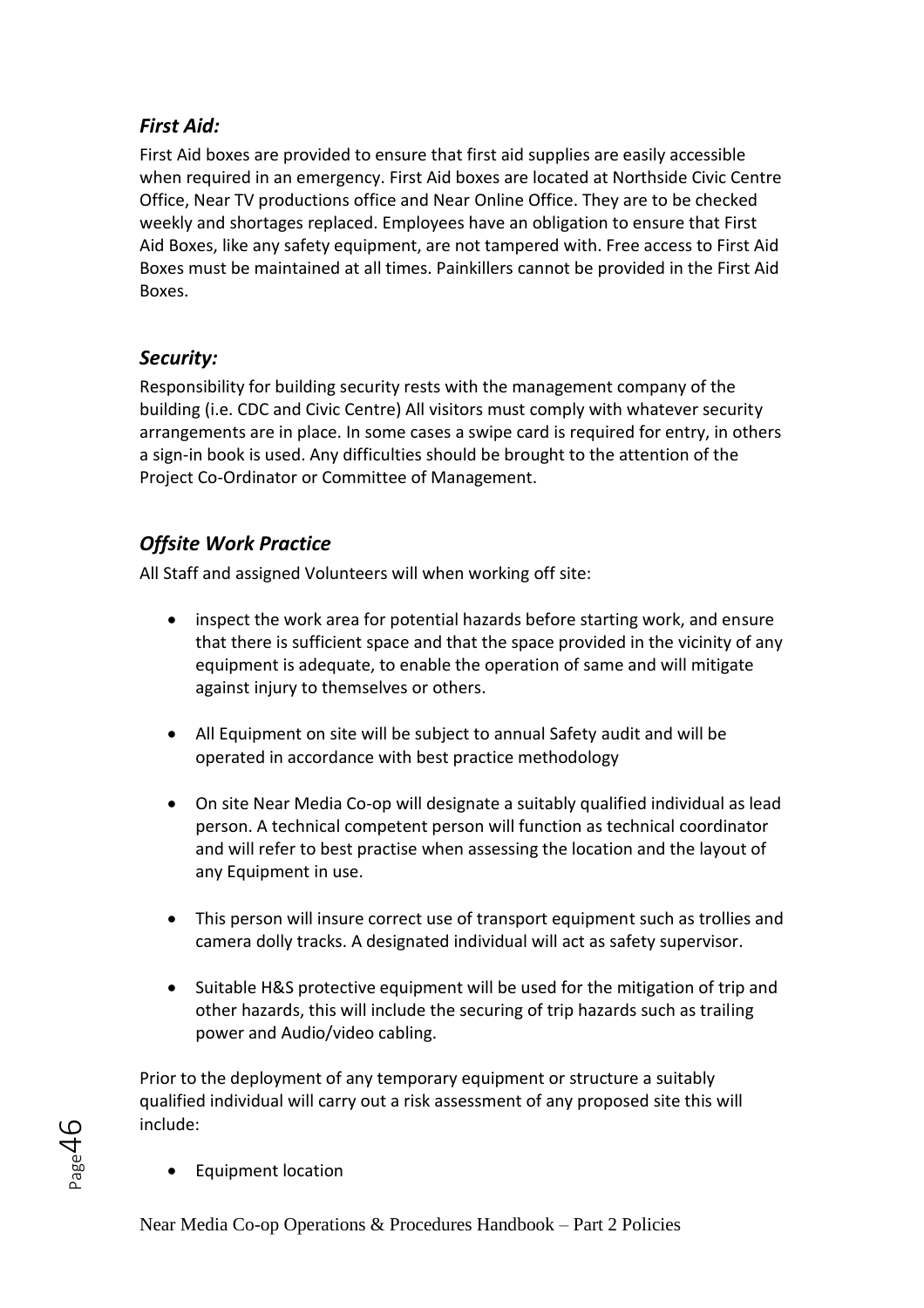- Fire hazards
- Fire escape Plan of building
- Map the siting of any proposed Trailing cables
- A short Statement of works will be prepared stating the purpose of the visit

This will highlight any significant Hazards that may present.

All relevant safety procedures will be followed in line with:

- Health and safety authority
- Comreg
- Broadcast Authority of Ireland

Signed on behalf of Near Media Co-Op

Declan Cahill

\_\_\_\_\_\_\_\_\_\_\_

Chairperson

Near Media Co-Op

*Appendix 1*

### **ACCIDENT OR NEAR MISS REPORTING FORM**

Date, Time and Place of the incident.

Name, Address, Occupation and Age of the injured person.

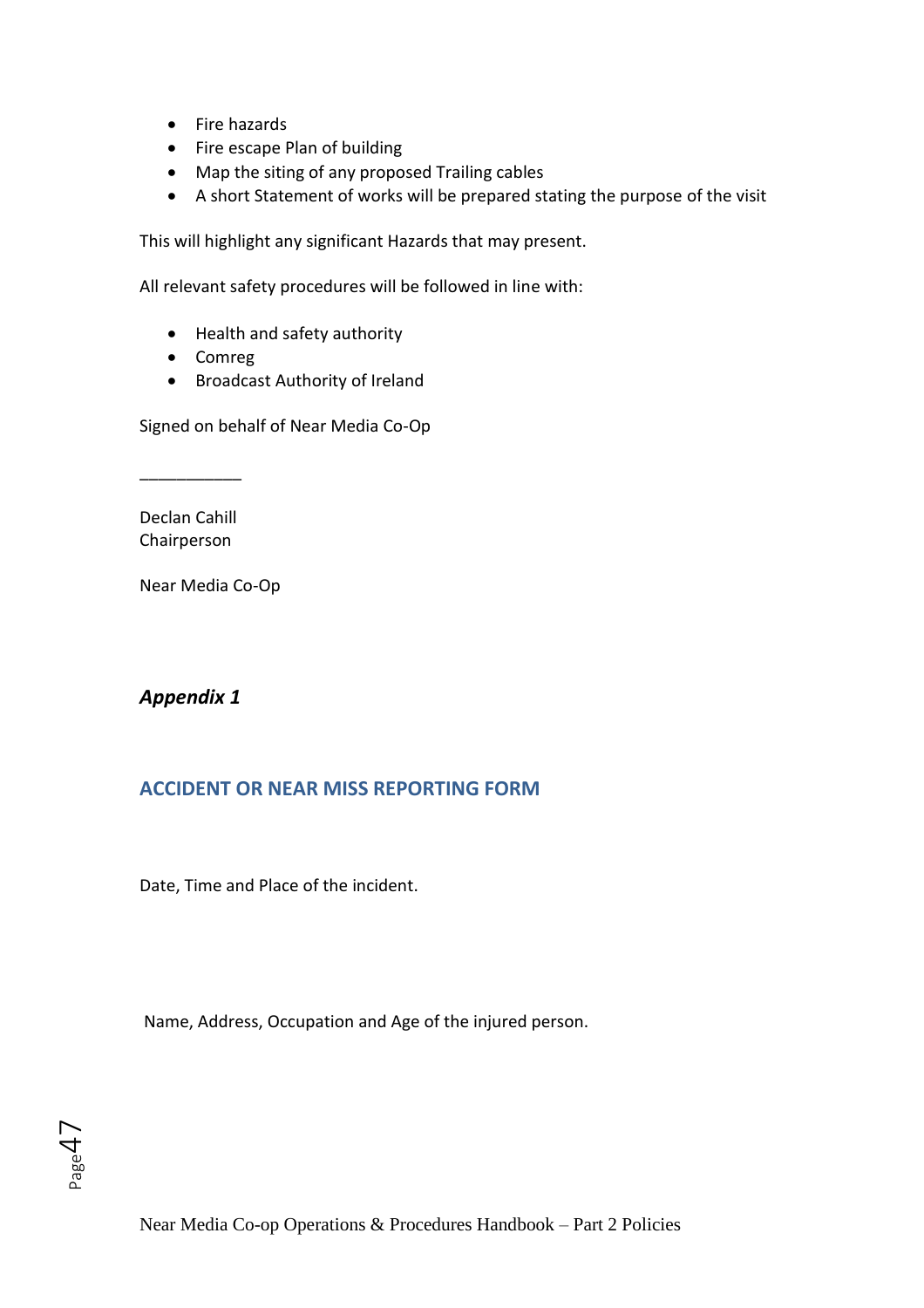Circumstances, including cause and nature of the injury and the arrangements made for its treatment.

### **E-MAIL AND INTERNET USE**

Email enables Near Media Co-op to communicate promptly and efficiently with customers, suppliers, other community organisations and volunteers. While email brings many benefits to Near Media Co-op in terms of its communications, it also brings risks to Near Media Co-op. For this reason, it is necessary for Near Media Co-op to set down specific rules for the use of email and internet within Near Media Co-op.

Every volunteer and staff member has a responsibility to maintain Near Media Coop's image, to use electronic resources in a productive manner and to avoid placing Near Media Co-op at risk of legal liability based on their use. Email is not to be used for private purposes and should not be used for any purpose other than Near Media Co-op business.

Near Media Co-op has access to the internet which enables staff and volunteers to obtain information specific to their role within Near Media Co-op. Employees and volunteers requiring access to the internet will need the approval of management. Internet connections are intended to support Near Media Co-op business or the professional development of employees. General internet access will only be provided with the permission of management. Sally Galliana, Alan Braddish or Ciaran Murray will be able to help further.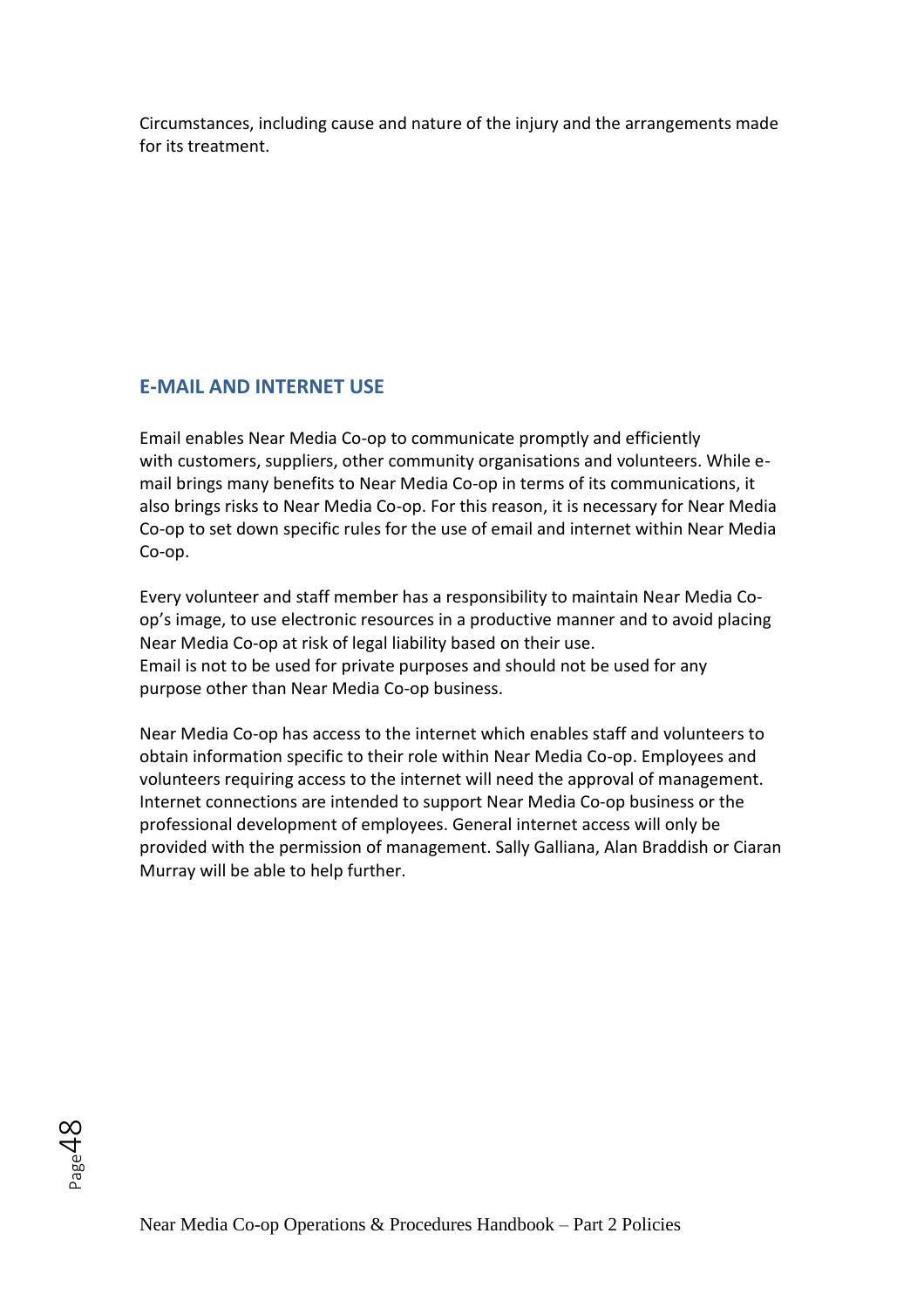# **CHILDREN AND VULNERABLE ADULTS PROTECTION POLICY & GUIDELINES**

### *Policy Statement*

Near Media Co-op is a communally owned, democratic, not-for-profit project open to all organisations and individuals in Dublin North-East. Near Media Co-op runs Near FM, Community Radio for North-East Dublin, Near TV Productions which provides community television content to Dublin City Community Television (DCTV) and a number of other community media activities.

These guidelines are intended to assist staff and volunteers of Near Media Co-op who, for teaching, research or work reasons have contact with children or vulnerable adults, and who have any concerns in relation to the wellbeing and safety of children and vulnerable adults. This document provides advice to staff and volunteers of Near Media Co-op on their responsibilities in relation to the protection and welfare of children and vulnerable adults. Near Media Co-op also supports the use of professional and safe practices when working with children and vulnerable adults. The guidelines are based on the "Children First: National Guidelines for the Protection and Welfare of Children" and are specific to the needs of Near Media Coop. For the purpose of this document, the term "'staff and volunteer" may be a member of staff or volunteer, intern of Near Media Co-op and those working on a voluntary or unpaid basis on behalf of the Co-op.

Under Irish law, a child is a person under the age of eighteen, who is not or has not been married (Child Care Act 1991). A vulnerable adult is a person aged 18 years or over who may require assistance to care for themselves, or protect themselves from harm or from being exploited. This may be because they have a disability (either mental health, intellectual or physical), a sensory impairment, are old and frail, or have some other form of illness. For the purpose of practice and, in as far as is possible, this document will have equal application to vulnerable adults as to children.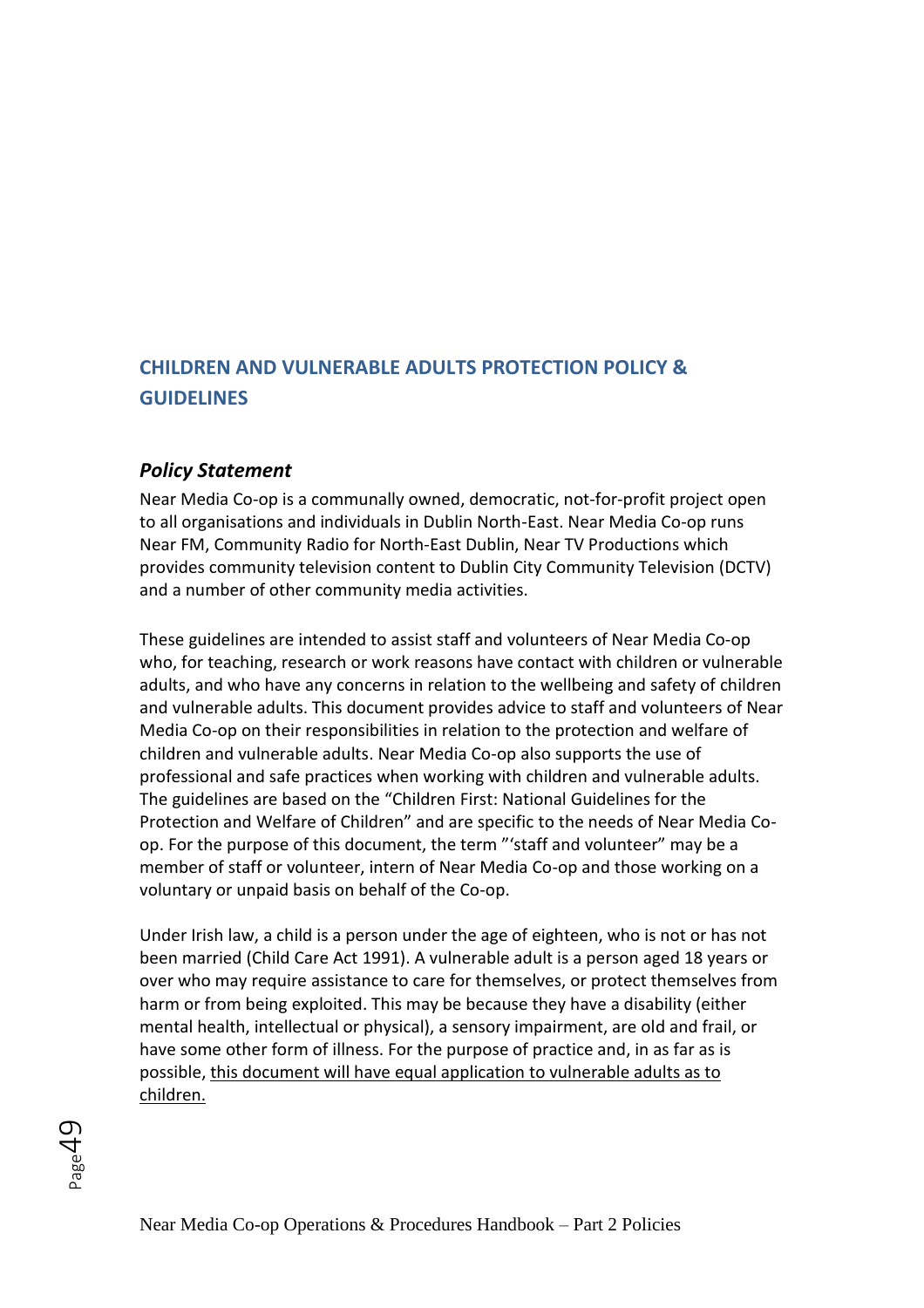Near Media Co-op is fully committed to safeguarding the wellbeing of all children and vulnerable adults. In its policies, practices and activities, Near Media Co-op will adhere to the following principles:

Near Media Co-op will:

- $\checkmark$  Recognise that the protection and welfare of children and vulnerable adults is of paramount importance, regardless of all other considerations
- $\checkmark$  Fully cooperate with the relevant statutory authorities in relation to child and vulnerable adults protection and welfare matters
- $\checkmark$  Adopt safe practices to minimise the possibility of harm or accidents to children and vulnerable adults
- $\checkmark$  Fully respect confidentiality requirements in dealing with child and vulnerable adults protection matters
- $\checkmark$  Commit to provide appropriate training to staff and students in relation to the protection of children and vulnerable adults. All staff and volunteers will be made aware of this Policy and Near Media Co-op will promote best practice in safeguarding the wellbeing of children and vulnerable adults.

## *Criminal Justice (Withholding of Information on offences against Children and Vulnerable Persons) Act 2012.*

The Oireachtas has enacted legislation which places personal responsibility on all individuals to report to the Gardai in respect of information that they become aware of in relation to an offence against a child or a vulnerable person. Below is a brief explanation of this Legislation. The Legislation can be found at: http://www.irishstatutebook.ie/eli/2012/act/24/enacted/en/html and all Near Media Co-op staff and volunteers are advised to familiarise themselves with it. The essence of the legislation is as follows: It is an offence not to disclose information on serious offences against children where a person:

- $\triangleright$  knows or believes an offence has been committed; and
- $\triangleright$  has information that he/she knows or believes might be of material assistance in securing the apprehension, prosecution or conviction of the offender; and,
- $\triangleright$  fails without reasonable excuse to disclose this to An Garda Siochana Serious Offences are identified as either Schedule 1 orSchedule2 offences and these Schedule relate either to children (Schedule) 1 or vulnerable persons (Schedule 2). Examples of these offences include but are not limited to (this is not the complete list, which can be found in the Legislation):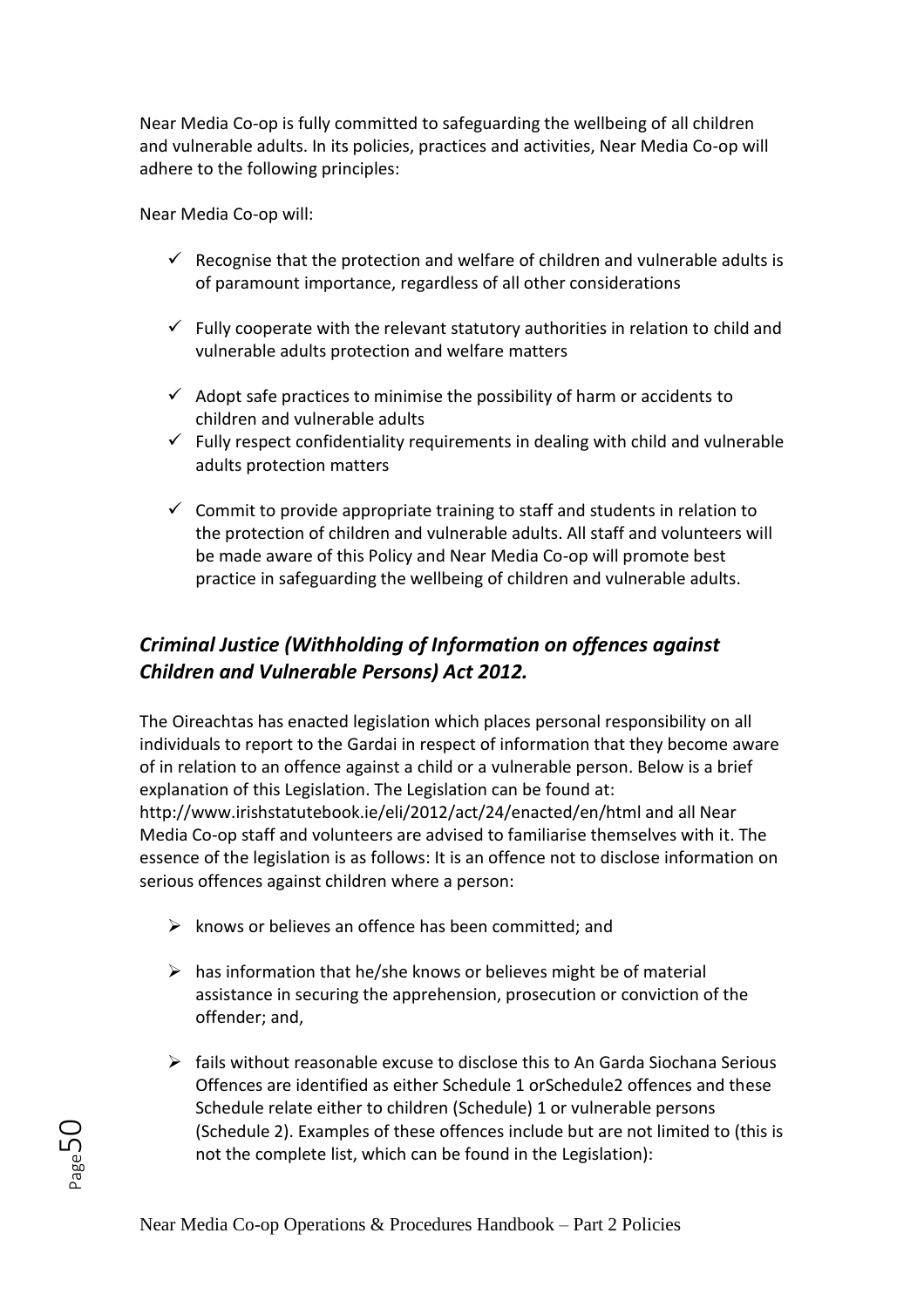- •Murder
- •Manslaughter
- •Rape
- •Sexual Assault
- •Incest
- •Trafficking /Pornography re children
- •Reckless Endangerment
- •Assault causing Harm
- •Abduction
- •Child Cruelty
- •Female Genital Mutilation

It is the personal responsibility of each individual person to comply with the provisions of the Criminal Justice (Withholding of information on offences against children and vulnerable persons) Act 2012. It is important to note that the fact that the Designated Person has made a report to TUSLA and/or An Garda Síochána does not relieve a person of their legal obligation to disclose information to the Gardai under this Act where that person has information that falls within the ambit of the Act

## *Procedures*

The procedures can be categorised under the following headings:

- 1. Child-Centred Approach
- 2. Good Practice
- 3. Inappropriate Behaviour
- 4. Physical Contact
- 5. Health and Safety
- 6. Reporting Procedures
- 7. Form of Consent for Working with Children/Young People
- 8. Further Information and Training

### **Child-Centred Approach**

- Treat all children and young people equally.
- Listen to and respect children and young people.
- Involve children and young people in decision-making, as appropriate.
- Provide encouragement, support and praise (regardless of ability).
- Use appropriate language (physical and verbal).
- Have fun and encourage a positive atmosphere.
- Offer constructive criticism when needed.
- Treat all children and young people as individuals.
- Respect a child's or young person's personal space.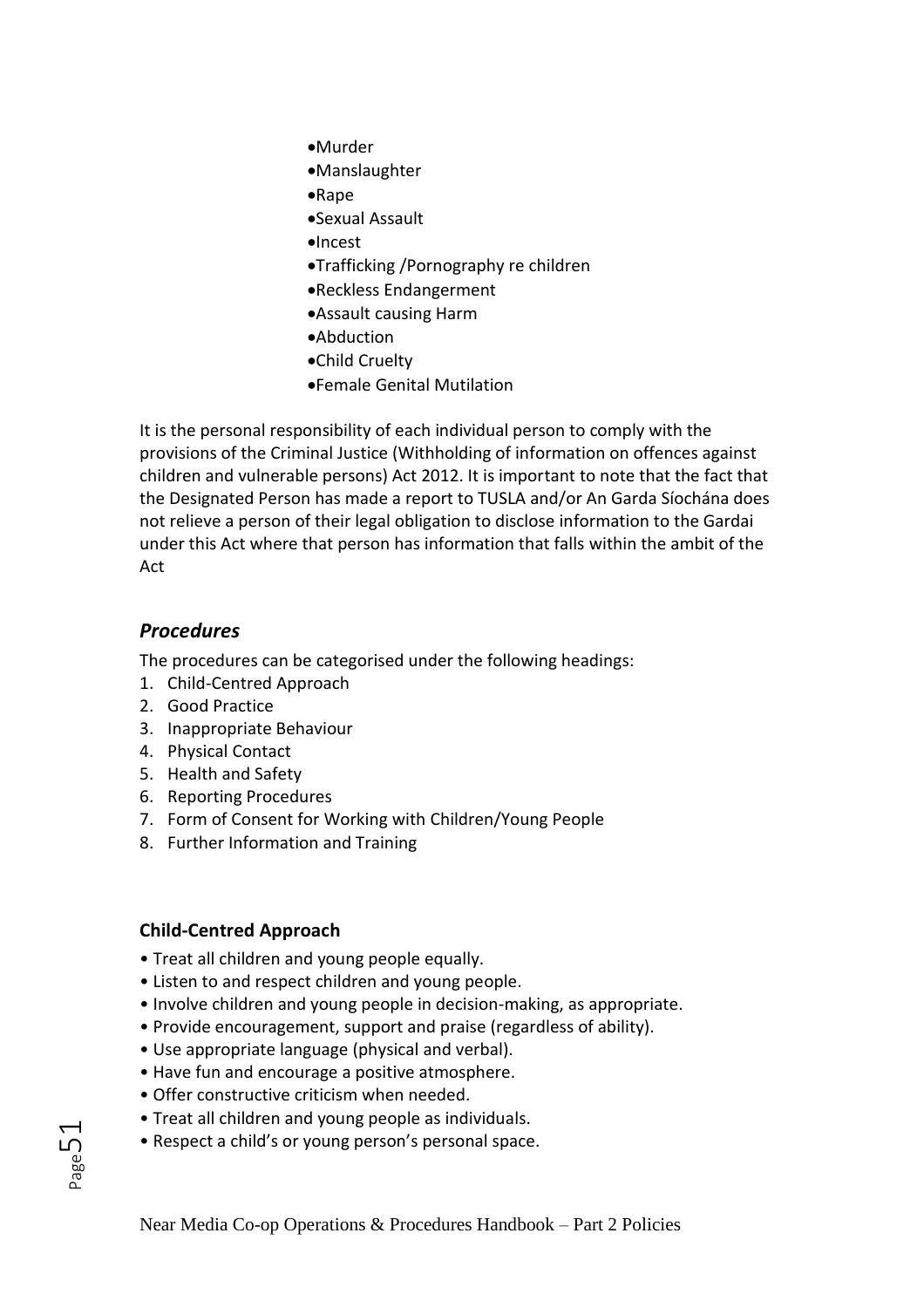• Discuss boundaries on behaviour and related sanctions, as appropriate, with children and young people and their primary carers.

- Agree group 'contract' before beginning session.
- Encourage feedback from group.
- Use age-appropriate teaching aids and materials.
- Lead by example.
- Be aware of a child's or young person's other commitments when scheduling rehearsals or activities, e.g., school or exams.

• Be cognisant of a child's or young person's limitations, due to a medical condition for example.

- Create an atmosphere of trust.
- Respect differences of ability, culture, religion, race and sexual orientation.

#### **Good Practice**

• Register each child or young person (name, address, phone, special requirements, attendance, emergency contact).

• Make primary carers, children/young people, visitors and facilitators aware of the child protection policy and procedures.

- Have emergency procedures in place and make all staff aware of these procedures.
- Be inclusive of children and young people with special needs.
- Plan and be sufficiently prepared, both mentally and physically.
- Report any concerns to the Designated Person and follow reporting procedures.
- Encourage children and young people to report any bullying, concerns or worries and to be aware of anti-bullying policy
- Observe appropriate dress and behaviour.
- Evaluate work practices on a regular basis.
- Provide appropriate training for staff and volunteers.
- Report and record any incidents and accidents.
- Update and review policies and procedures regularly.
- Keep primary carers informed of any issues that concern their children.
- Ensure proper supervision based on adequate ratios according to age, abilities and activities involved.
- Don't be passive in relation to concerns, i.e., don't 'do nothing'.
- Don't let a problem get out of control.
- Avoid taking a session on your own. If this is not possible then it should be in an open environment with the full knowledge and consent of primary carers.

• Avoid if at all possible giving a lift to a child or young person and if you do then make sure that primary carers are informed.

• Maintain awareness around language and comments made. If you think that something you said may have caused offence or upset, then try to address it in a sensitive manner.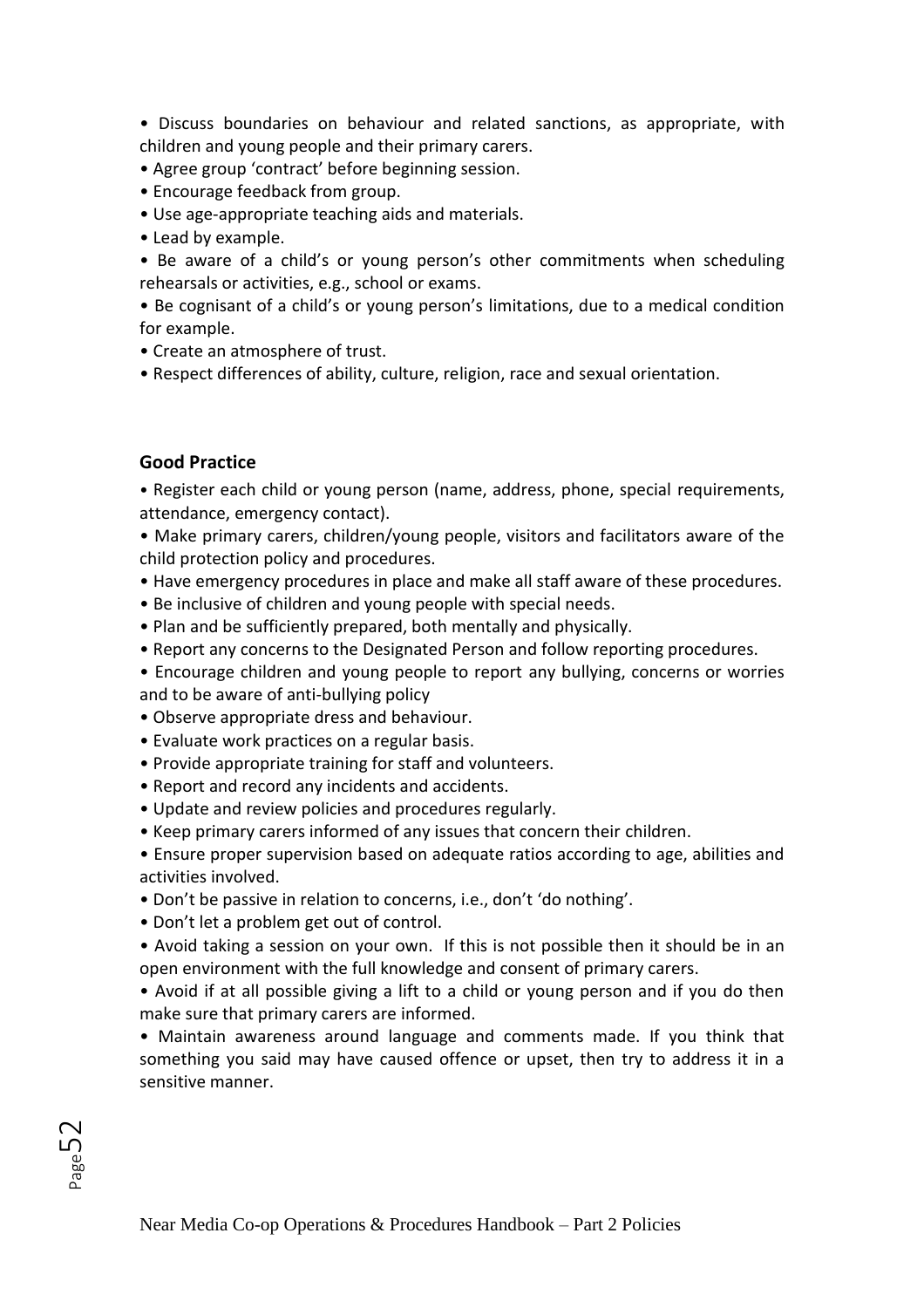#### **Inappropriate Behaviour**

- Avoid spending excessive amounts of time alone with children or young people.
- Don't use or allow offensive or sexually suggestive physical and/or verbal language.
- Don't single out a particular child or young person for unfair favouritism, criticism, ridicule, or unwelcome focus or attention.
- Don't allow/engage in inappropriate touching of any form.
- Don't hit or physically chastise children or young people.
- Don't socialise inappropriately with children or young people, e.g., outside of structured organisational activities.

### **Physical Contact**

- Seek the consent of children or young people in relation to physical contact (except in an emergency or a dangerous situation).
- Avoid horseplay or inappropriate touch.

#### **Health and Safety**

- Don't leave children unattended or unsupervised.
- Manage any dangerous materials or equipment.
- Provide a safe environment.
- Be aware of accident procedure and follow accordingly.

### *Vulnerable Adults*

All adults have the right to be safe and to live a life free from abuse. All persons are entitled to this right, regardless of their circumstances. It is the responsibility of all service providers, statutory and non-statutory, to ensure that, service users are treated with respect and dignity, have their welfare promoted and receive support in an environment in which every effort is made to promote welfare and to prevent abuse." *'[Safeguarding Vulnerable Persons at Risk of Abuse](http://www.hse.ie/eng/services/publications/corporate/personsatriskofabuse.pdf) – National Policy and [Procedures](http://www.hse.ie/eng/services/publications/corporate/personsatriskofabuse.pdf)'.*

In December 2014, the HSE launched its safeguarding policy for older persons or persons with a disability that, as a result of physical or intellectual impairment, may be at risk of abuse.

The "*Safeguarding Vulnerable Persons at Risk of Abuse - National Policy and Procedures"*, which applies to all HSE and HSE funded services, outlines a number of principles to promote the welfare of vulnerable people and safeguard them from abuse. These include a requirement that all services must have a publicly declared "**No Tolerance"** approach to any form of abuse and must promote a culture which supports this ethos. Near Media Co-op endorses this approach.

All vulnerable people have a right to be protected against abuse and to have any concerns regarding abusive experiences addressed. They have a right to be treated with respect and to feel safe, regardless of the setting in which they live. If anyone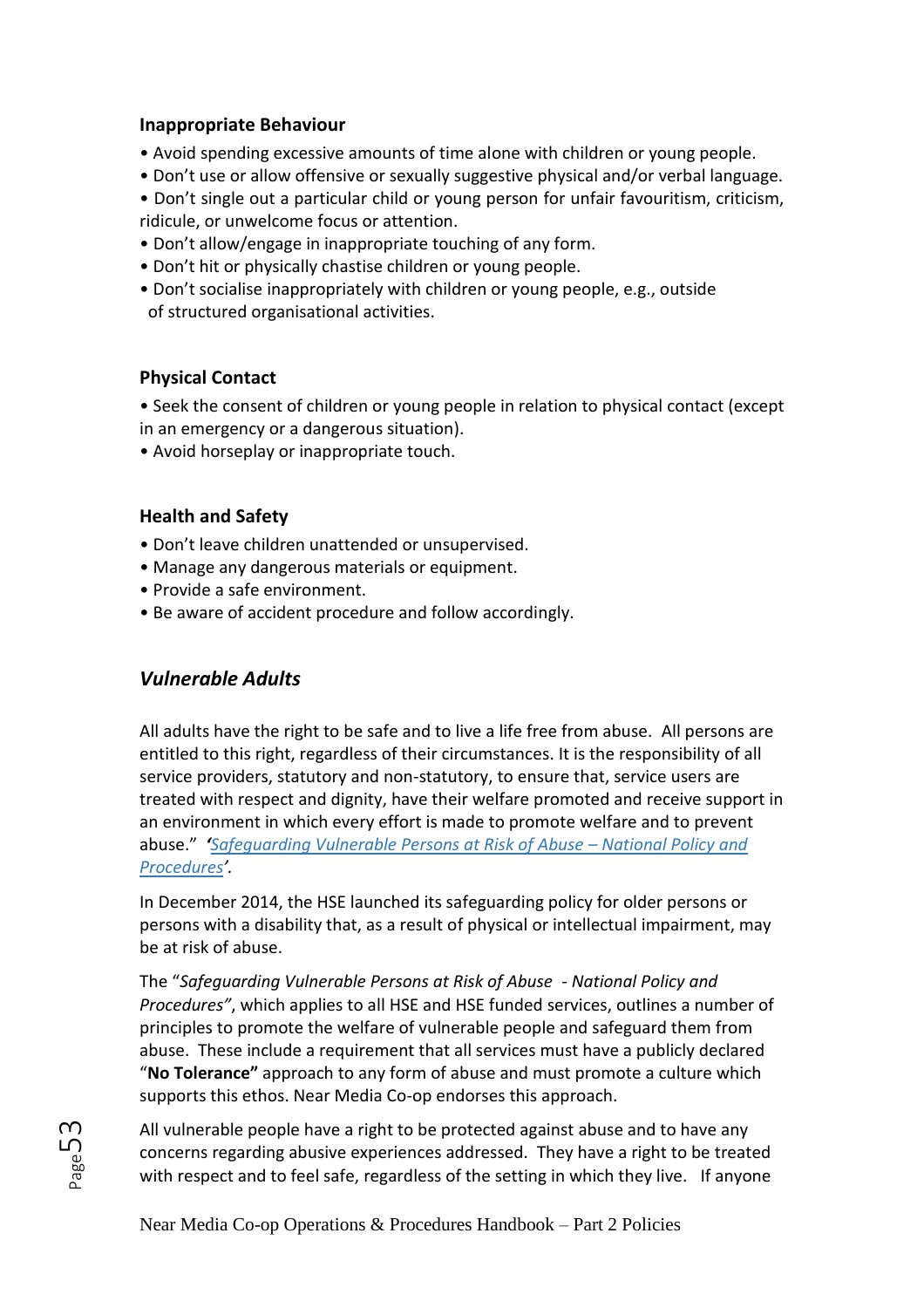has a concern about abuse or neglect of a vulnerable person in Near Media Co-op, they should report it to a health care professional (e.g. public health nurse, physiotherapist, GP etc.) or the [Safeguarding and Protection Teams](http://www.hse.ie/eng/services/list/4/olderpeople/elderabuse/Protect_Yourself/SafeguarProtectTeams.html) .

### *Reporting Procedures*

#### **Designated Persons**

**Sally Galliana,** Radio Co Ordinator has been **designated** as the **person** to **contact** if you have an issue or concern about any aspect of a young persons or vulnerable adults safety and welfare. It is the responsibility of this person to support and advise staff about policy and procedures in relation to child protection and to ensure that procedures are followed. It is also the responsibility of the Designated Person to liaise with TUSLA, the Child and Family Agency, the Health Service Executive (HSE) or Gardai where appropriate.

Sally can be contacted at 8671190 or sally@near.ie

**Ciaran Murray,** Project Co Ordinator has been **designated** as **deputy** to Sally and can be contacted at 8671190 or Ciaran@near.ie

#### **Grounds for Concern**

The following excerpt from Children First: National Guidelines for the Protection and Welfare of Children  $(4.3.2 - p. 38)$  shows what would constitute reasonable grounds for concern;

- (i) specific indication from the child or young person that s/he has been abused
- (ii) an account by a person who saw the child or young person being abused
- (iii) evidence, such as an injury or behaviour, which is consistent with abuse and unlikely to be caused another way
- (iv) an injury or behaviour which is consistent both with abuse and with an innocent explanation but where there are corroborative indicators supporting the concern that it may be a case of abuse (an example of this would be a pattern of injuries, an implausible explanation, other indications of abuse, dysfunctional behaviour)
- (v) consistent indication, over a period of time, that a child is suffering from emotional or physical neglect.

#### **Recording Procedures**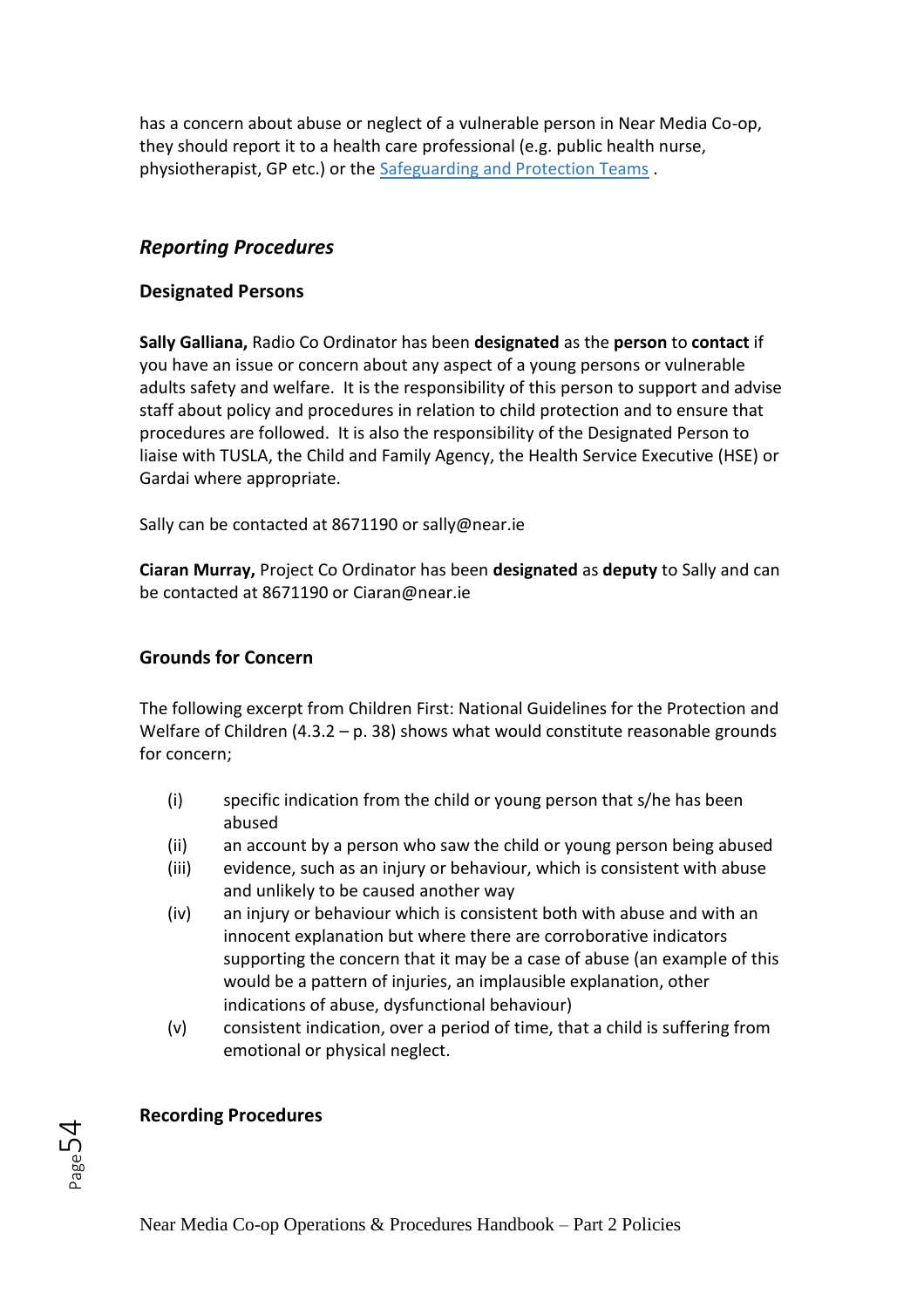The designated person will be responsible for the collection, safe and confidential storage of all information relating to a child protection referral. A copy of the standard reporting form is available at:

<http://www.tusla.ie/children-first/publications-and-forms>

# *Dealing with a disclosure/allegation*

It is of utmost importance that disclosures of allegations are managed in a sensitive and discreet manner and any response to a young person making a disclosure should take the following into consideration;

- Take what the young person says earnestly
- React in a calm manner as over reaction may intimidate the young person and increase any feelings of guilt that s/he may have
- Reassure the young person that it was right to tell someone what happened
- Listen carefully and attentively
- Be careful when asking questions. Conversation should be supportive and for the purpose of clarification, allow the person to speak without interruption, accept what is said.
- Alleviate feelings of guilt and isolation, while passing no judgement
- Never ask leading questions. Do not seek intimate details beyond those volunteered by the young person. Such questions and suggestions could complicate the official assessment/investigation by the statutory authorities
- Do not express any opinion about the alleged abuser to the person reporting to you
- Do not confront the alleged abuser
- Write down immediately after the conversation what was said, including where, when and other significant factors noting marks and signs observed. All reports should be signed and dated by the person recording the event
- Check with the young person to ensure what has been heard and understood accords with what they actually said
- Make no promises that cannot be kept, so not promise to keep secret what will be revealed
- Advise that you will offer support, but that you must pass on the information; ensure that the young person understands what will happen next.
- Explain and make sure that the young person understands what will happen next.

Clarify the information is being recorded and referred. Ensure that it is confined and treated as strictly confidential, to be shared with only those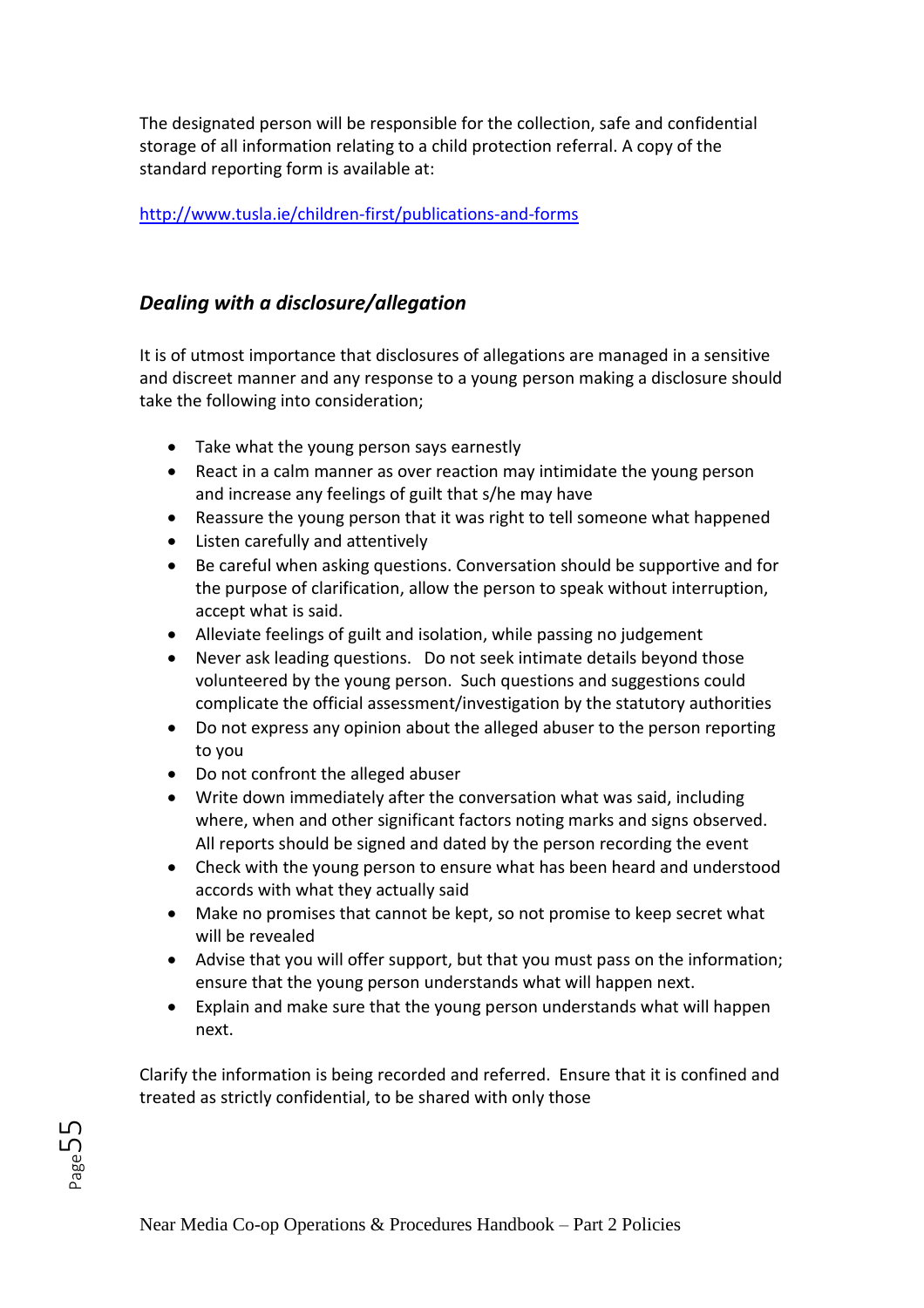#### **Reporting Procedures**

If staff or volunteers have a child protection concern where they suspect a young person is being abused or neglected or a young person discloses an alleged abuse or neglect to them they should follow the steps outlined below.

- 1. Record concern or disclosure
- 2. Ensure in as far as is possible that no situation arises which could cause further concern
- 3. Immediately inform the Designated Person or if unavailable the Deputy Designated Person
- 4. The most appropriate person should discuss the concern or consult the parents/primary care givers. Parents/primary care givers or responsible adults should be made aware of a report to TUSLA or HSE unless it is likely to put the young person at further risk.
- 5. The Designated Person may contact the TUSLA or HSE duty social work department for an informal consultation prior to making a report
- 6. Information will be shared strictly on a need to know basis.
- 7. If there are reasonable grounds for concern the Designated Person will contact the Duty Social Worker in TUSLA, or the HSE area using the standard reporting form available. Reports to the Duty Social Worker can be made verbally initially and then followed by the standard reporting form. Reports should be made to TUSLA/ HSE without delay.
- 8. The Designated Person will keep a record of all telephone calls and reports in relation to the notification to the health board
- 9. In case of emergencies outside of the TUSLA/HSE social work department hours contact the Gardai. In situations that threaten the immediate safety of a young person it may be necessary to contact the Gardai.

Page56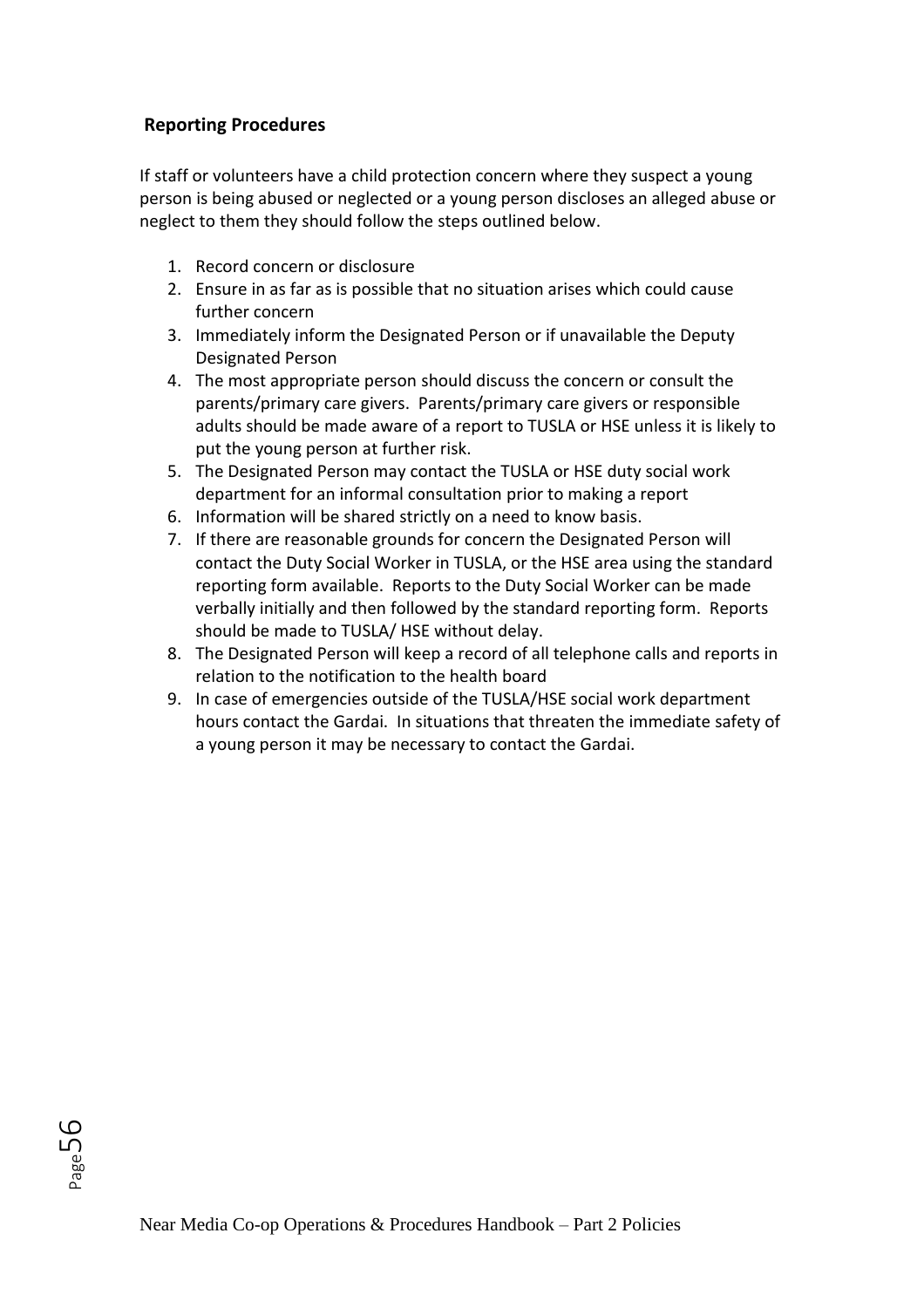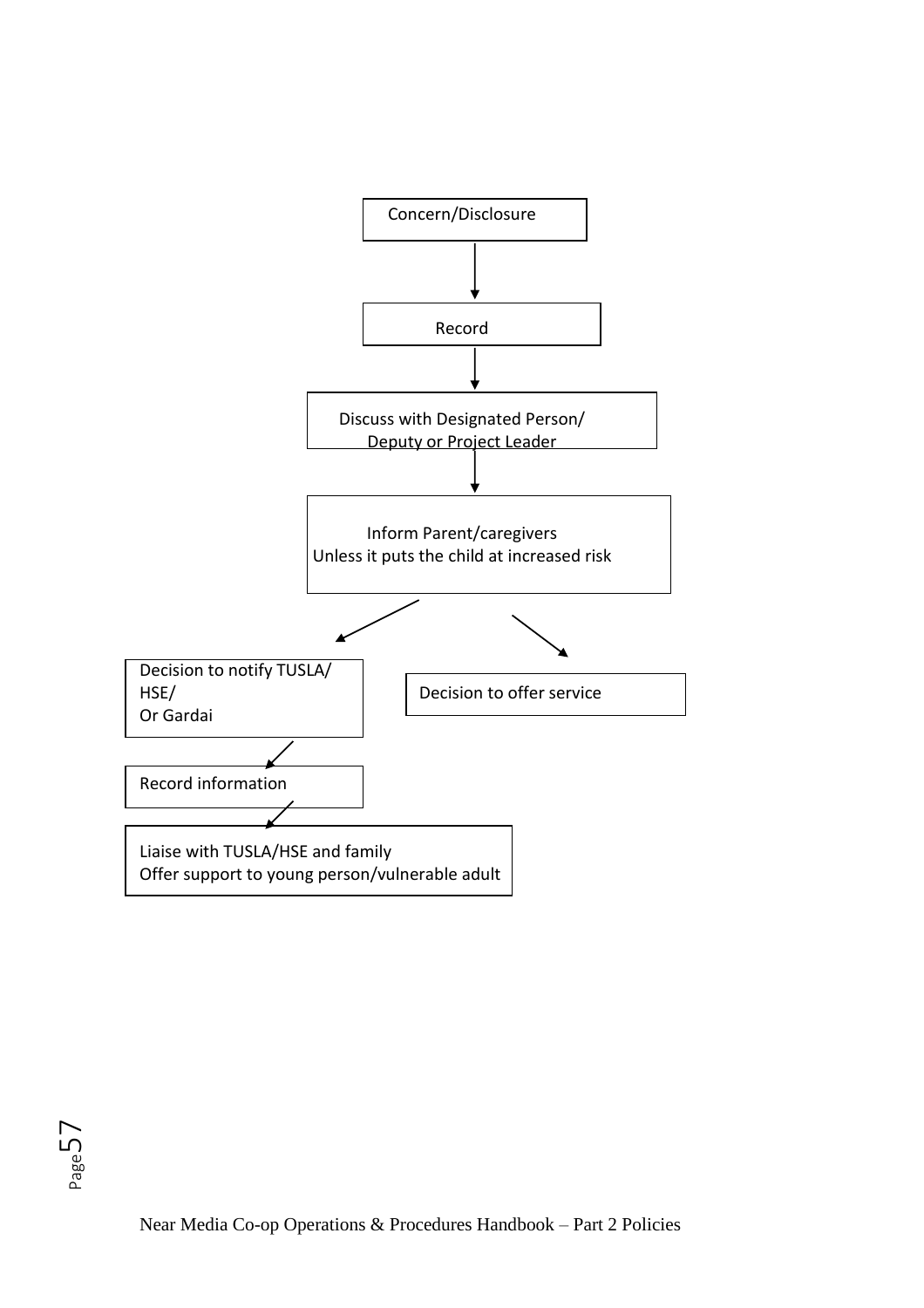**Form of Consent for Working with Children/Young People/Vulnerable Adult**



| Date:    |  |
|----------|--|
| Time:    |  |
| Place:   |  |
| Details: |  |

In order for your child or young person to take part in this event can you please fill in the consent form below and return it ASAP to:-

> ………….…………, (Name of organiser) Near Media Co-op, Northside Civic Centre, Bunratty Road, Coolock, Dublin 17.

If you have any queries you can contact me on 8671190 or …………………

--------------------------------------------------------------------------------------------------------

To Near Media Co-op

Name of Child/Young Person/vulnerable adult:…………………………………... has permission to attend

……………………………………………………………………………………………… on…………………………………………………………………………………………… at ………………………………………………………………………………………

Page58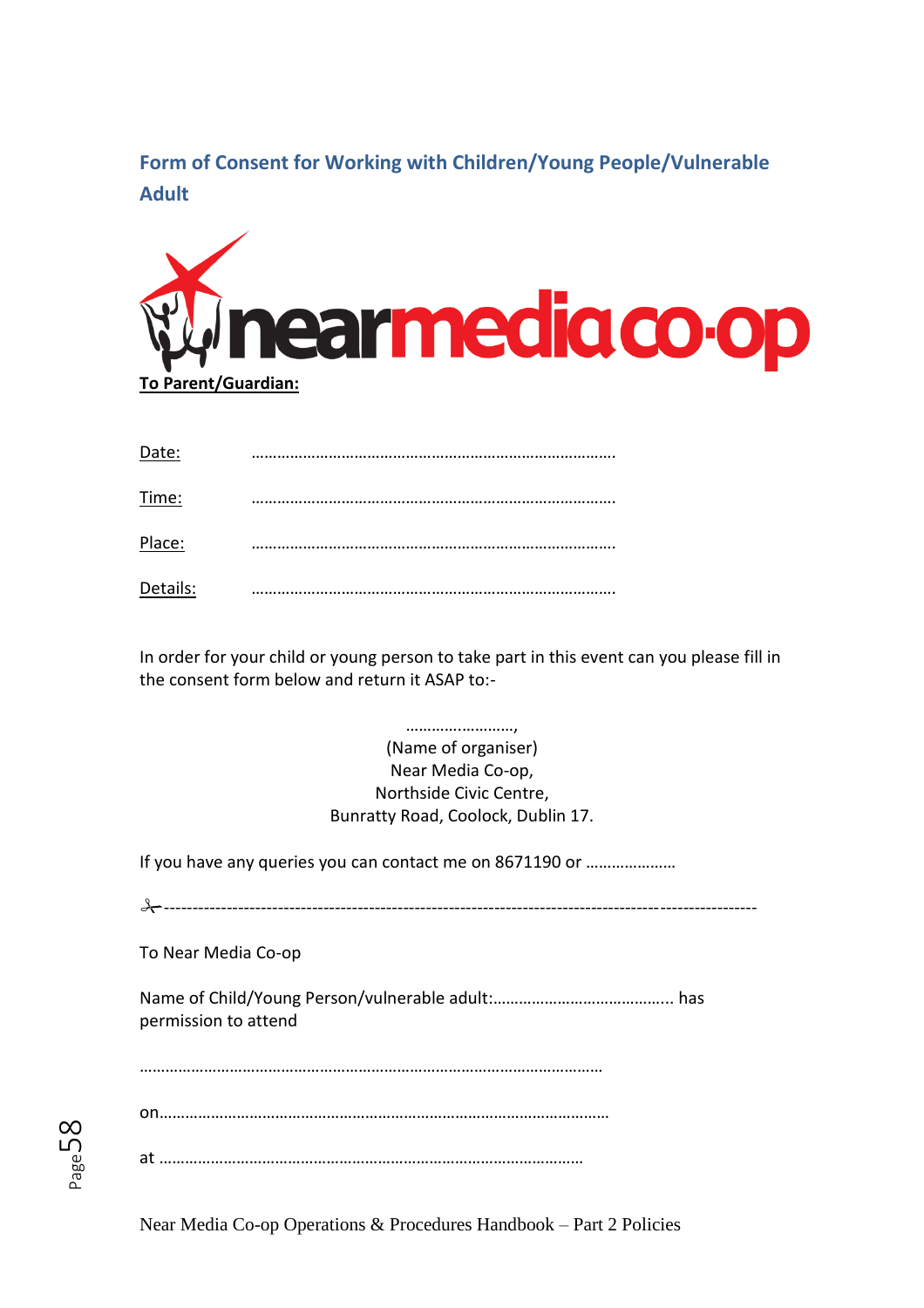Signature of Parent/Guardian:………………… Contact Phone No:…………………………………

### *Further Information and Training*

Guidelines published by the Department of Children and Youth Affairs are contained in the document :

[https://www.dcya.gov.ie/viewdoc.asp?fn=/documents/Publications/ChildrenFirst.pd](https://www.dcya.gov.ie/viewdoc.asp?fn=/documents/Publications/ChildrenFirst.pdf) [f](https://www.dcya.gov.ie/viewdoc.asp?fn=/documents/Publications/ChildrenFirst.pdf)

Training courses are as follows:-

- National Youth Council of Ireland<http://www.childprotection.ie/training>
- [http://www.tusla.ie/children-first/roles-and](http://www.tusla.ie/children-first/roles-and-responsibilities/organisations/children-first-training)[responsibilities/organisations/children-first-training](http://www.tusla.ie/children-first/roles-and-responsibilities/organisations/children-first-training)
- <https://www.barnardos.ie/what-we-do/training/training-events.html>

Further information also available at [www.hse.ie](http://www.hse.ie/) [www.tusla.ie](http://www.tusla.ie/) [www.dcya.gov.ie](http://www.dcya.gov.ie/)

## *Garda Vetting Policy*

It is Near Media Co-op policy to ensure that all staff or volunteers who work with children or vulnerable adults are garda vetted. It is Near Media Co-ops understanding that it is not a relevant organisation, within the meaning of the National Vetting Bureau (Children and Vulnerable Persons) Acts

A relevant organisation means a person (including a body corporate or an unincorporated body of persons) who employs, enters into a contract for services or permits any person to undertake relevant work or activities, a necessary and regular part of which consists mainly of the person having access to, or contact with, children or vulnerable persons. The Act shall not apply to persons who assist on an occasional basis and for no commercial consideration. This would include persons who assist on an occasional basis at a school, sports or community event or activity other than where such assistance includes the coaching, mentoring, counselling, teaching or training of children or vulnerable persons.

In practice, no staff member or volunteer works alone with children and/or vulnerable adults. In addition, one member of any team working with children/vulnerable adults will always be garda vetted. Where Near staff, volunteers or external contractors are involved in a Near project or activity that involves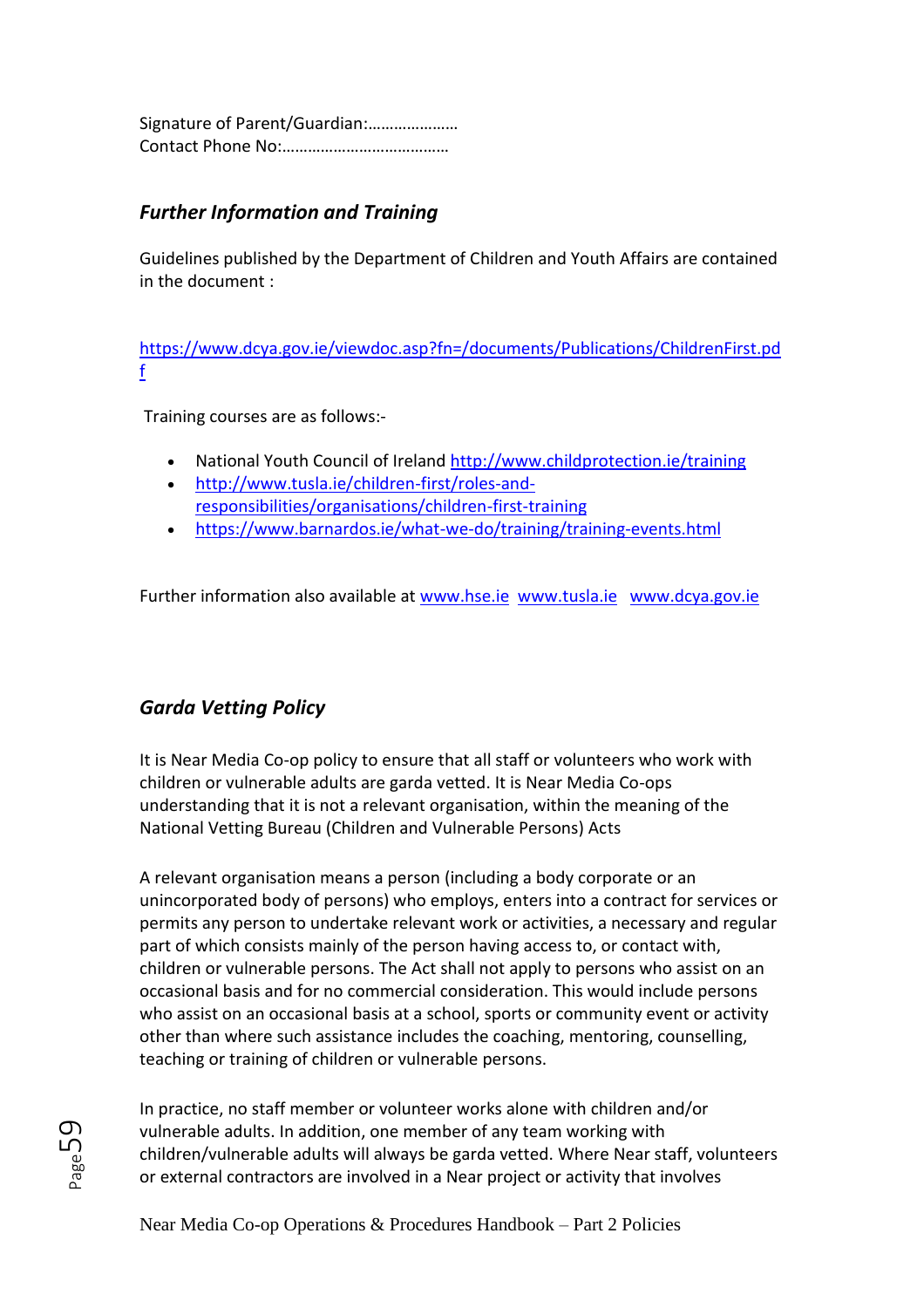working with children or vulnerable adults, it is the policy of Near Media Co-op that they are garda vetted. Near Media Co-op has a Service Level Agreement with Fingal Volunteer Centre who are a registered organisation for garda vetting purposes. Applications should be made through The Secretary (Sabrina@near.ie)

It is the policy of Near Media Co-op to review the status of an individual's garda vetting after a period of five years.

### **NEAR MEDIA CO-OP PROTECTED DISCLOSURES POLICY**

#### *Information about the Policy*

**Legal Basis for having a Protected Disclosures Policy:** 

Protected Disclosures Act 2014 (PDA)

The PDA places a requirement on every public body to establish and maintain procedures for the making of protected disclosures by workers who are, or were employed, by the public body and for dealing with such disclosures.

#### *What is a Protected Disclosure:*

A protected disclosure is a disclosure of information which, in the reasonable belief of the worker, tends to show one or more relevant wrongdoings; came to the attention of the worker in connection with the worker's employment; **Mand is disclosed in the manner prescribed in the Act.** 

A protected disclosure should contain "information" which tends to show wrongdoing. The ordinary meaning of disclosing "information" is conveying facts, such as stating that particular events have occurred. This is different to simply making an allegation on the basis of a suspicion that is not founded on anything tangible.

#### *What is a Relevant Wrongdoing:*

Committing an offence; The failure to comply with a legal obligation; A miscarriage of justice;

Danger to health and safety of an individual;

Damage to the environment;

The unlawful or improper use of public funds or resources;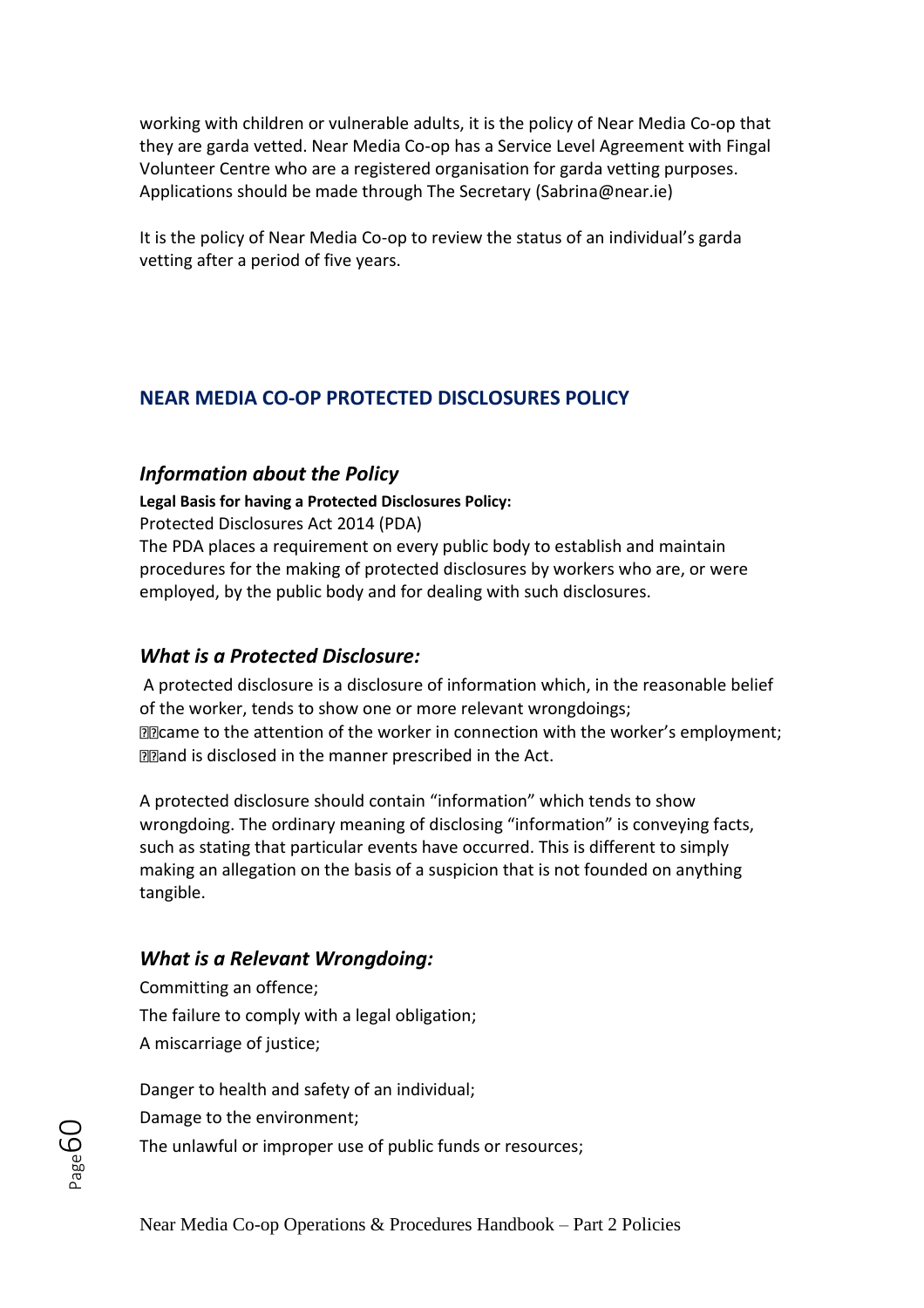An act or omission of a public body which is oppressive, discriminatory, grossly negligent or constitutes gross mismanagement;

and

The concealment or destruction of information evidencing any of the above matters or the likelihood of any of the above matters occurring.

The Relevant Wrongdoing may have already taken place, be happening or be likely to happen.

## *What is not a Relevant Wrongdoing:*

A failure to comply with obligations arising under the worker's contract of employment, e.g., a failure to pay an employee overtime where provided for in the employee's contract of employment;

Grievances concerning the worker's contract of employment and /or duties in employment or concerning work relations with another individual or that fall within the scope of a grievance procedure applicable to the worker; Matters falling within the scope of Near Media Co-op's complaints, disciplinary procedures, and / or other internal employment policies and procedures.

## *Who is a Worker (as far as Near Media Co-op is concerned):*

All current and former employees (including permanent, temporary, fixed-term, casual and substitute);

Contractors and consultants engaged to carry out work or services for Near Media Co-op;

Individuals on work experience pursuant to a training course and trainees of/with the Near Media Co-op

Volunteers

## *What is a Stepped Disclosure System:*

The PDA provides for a stepped disclosure process with separate & increasingly onerous requirements, depending on the recipient of the disclosure.

The process is designed to encourage workers to make disclosures to their employer in the first instance, to specified third parties in certain other circumstances and to make the disclosure of information to the public as a last resort.

In the first instance, disclosure should be made orally or in writing to Near Media Coop Project Co-Ordinator.

Where the disclosure involves the Project Co-ordinator, the worker should make the disclosure in writing to the Secretary of the Committee of Management.

The worker can make an external disclosure to prescribed persons as set out in S.I. 339/2014 – Protected Disclosures Act 2014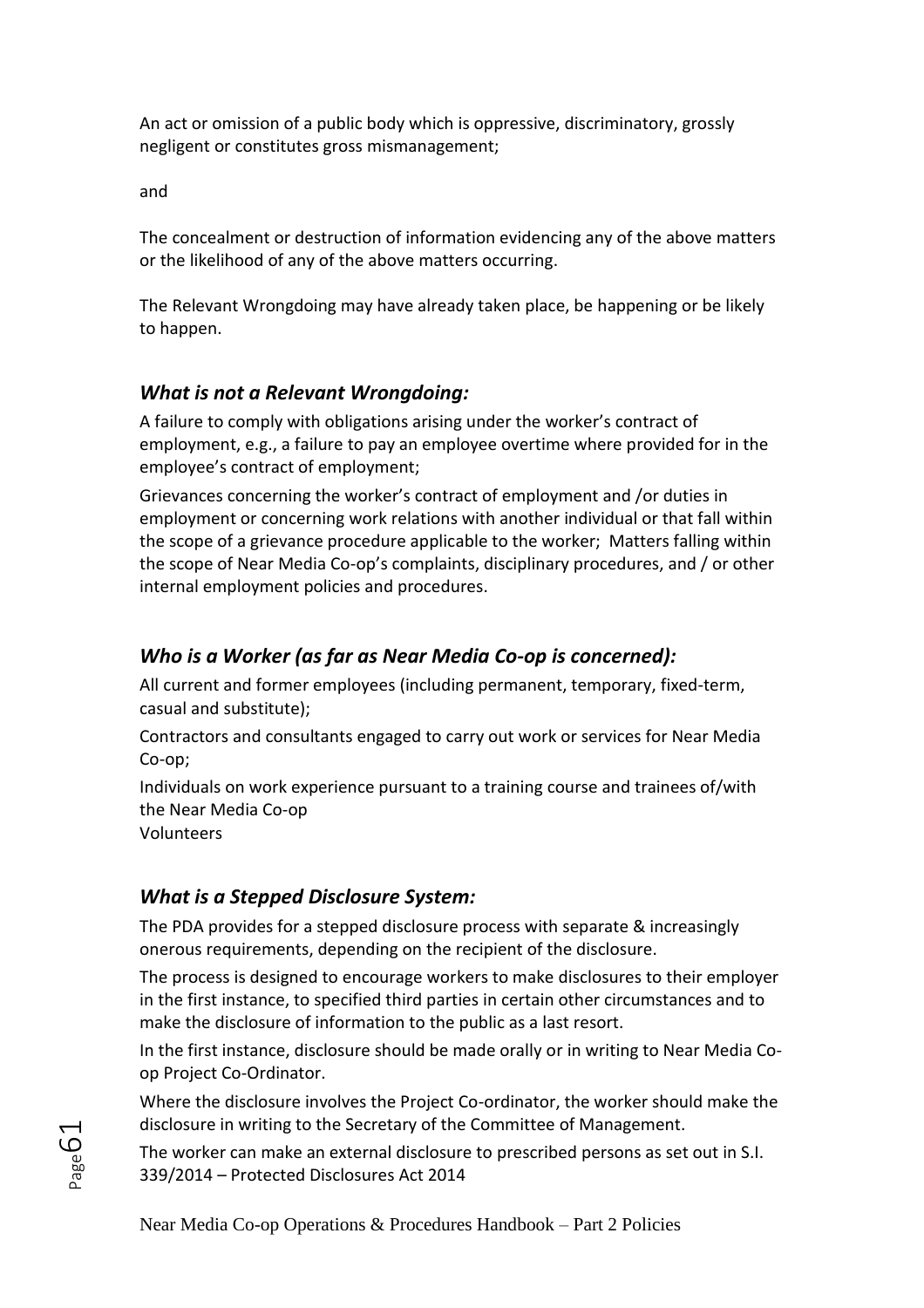Workers must comply with the disclosure process provided in the PDA in order for the disclosure to be classified as a "protected disclosure" and for the worker to qualify for protections under the PDA.

### *1 INTRODUCTION & SCOPE:*

1.1 Near Media Co-op is committed to creating a workplace culture that encourages the making of protected disclosures and provides protection for disclosers.

1.2 This policy will allow workers to make disclosures without fear of penalisation or threat of less favourable treatment, discrimination or disadvantage.

1.3 All disclosures of wrongdoing in the Co-op shall, as a matter of routine, be the subject of an appropriate assessment and / or investigation and the identity of the discloser shall be adequately protected.

1.4 Overall responsibility for this Policy rests with the Committee of Management of the Co-op.

1.5 The day-to-day responsibility for this Policy is delegated to the Project Coordinator

1.6 Near Media Co-op considers that the most appropriate way to deal with disclosures of information relating to wrongdoing is at local level within Near FM/NearTV, however, it does recognise that there may be circumstances where this is not appropriate.

1.7 This Policy does not replace legal reporting and disclosure requirements under other legislation, e.g. child protection reporting obligations.

1.8 This Policy does not replace Near Media Co-op's normal day-to-day operational reporting or its existing policies and procedures relating to grievances, bullying, harassment, disciplinary, dignity at work and other complaints.

### *2 DISCLOSURE OF INFORMATION*

2.1 This is different to simply making an allegation regarding a relevant wrongdoing, for example, claiming that an individual's health and safety has been endangered. Disclosing information involves providing some details and particulars.

2.2 Workers are not required or entitled to investigate matters themselves to find proof of their suspicion and should not endeavour to do so. All workers need to do, and should do, is disclose the information that they have, based on a reasonable belief that it discloses a wrongdoing and, where the information relates to individuals, that it is necessary to disclose that information.

2.3 The information must come to the attention of the worker in connection with his / her employment.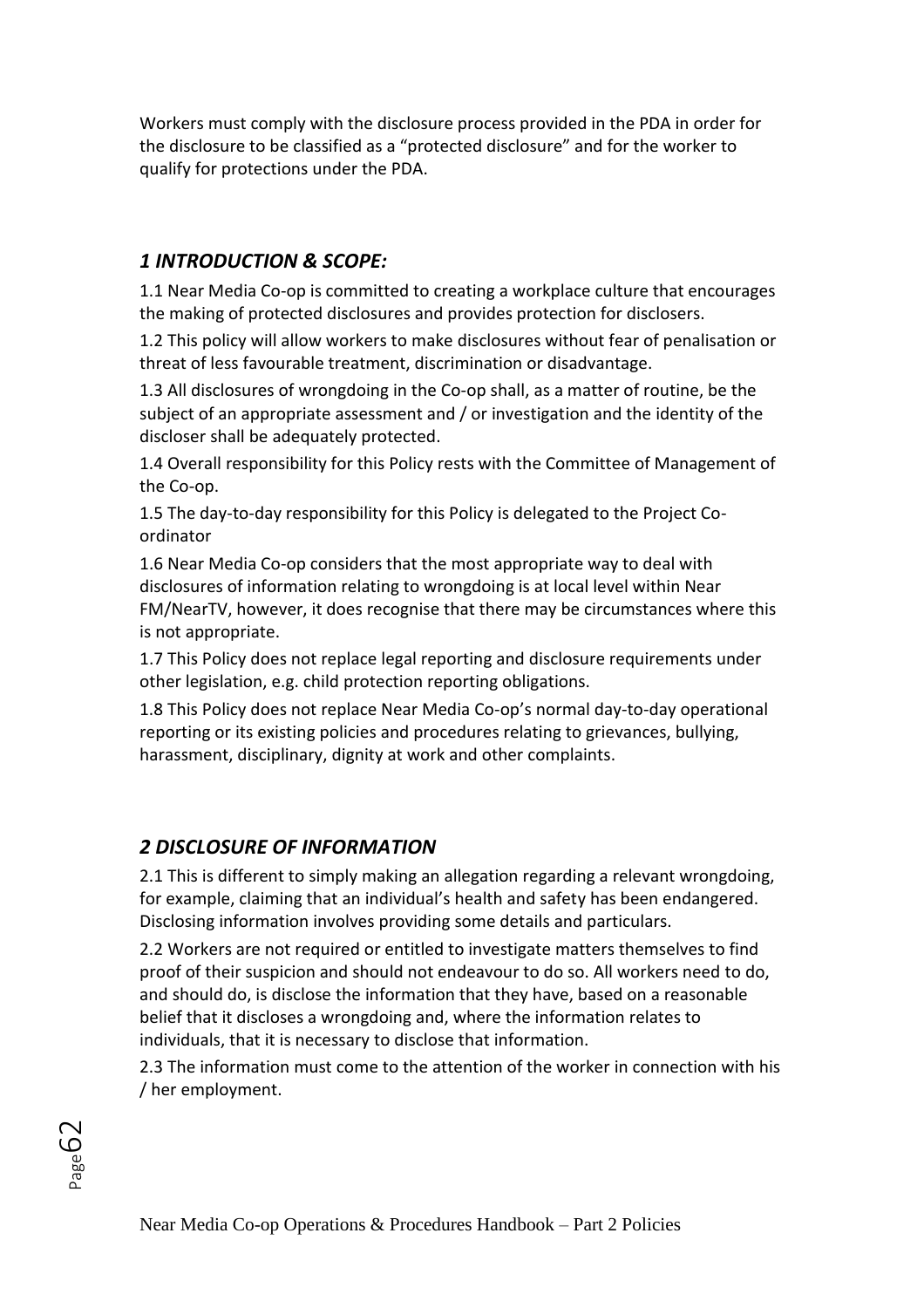## *3 REASONABLE BELIEF*

3.1 A worker must have a reasonable belief that the information disclosed shows, or tends to show, wrongdoing. The term "reasonable belief" does not mean that the belief has to be correct. Workers are entitled to be mistaken in their belief, so long as their belief was based on reasonable grounds.

3.2 No worker will be penalised simply for getting it wrong, so long as the worker had a reasonable belief that the information disclosed showed, or tended to show, wrongdoing.

## *4 PROTECTION AND SAFEGUARDS*

4.1 This Policy protects workers from penalisation for making a disclosure of information which the worker reasonably believes or suspects is a relevant wrongdoing.

4.2 Penalisation means any act or omission that affects a worker to the worker's detriment, and in particular includes:

- o Suspension, lay-off or dismissal;
- o Demotion or loss of opportunity for promotion;

o Transfer of duties, change of location of place of work, reduction in wages or change in working hours;

- o The imposition or administering of any discipline, reprimand or other penalty;
- o Unfair treatment;
- o Coercion, intimidation or harassment;
- o Discrimination, disadvantage or unfair treatment;
- o Injury, damage or loss, or
- o Threat of reprisal.

4.3 Penalisation by any person, including workers, management, members of the Committee of Management will not be tolerated. Any person who threatens to penalise or penalises a worker for making a disclosure pursuant to this policy will be subject to disciplinary action.

4.4 The protection from penalisation applies even if the disclosure is not subsequently confirmed or upheld as well-founded.

4.5 If an employee of Near Media Co-op experiences penalisation he / she should notify management and the matter will be assessed / investigated and appropriate action taken where necessary.

# *5 CONFIDENTIALITY*

5.1 Near Media Co-op is committed to protecting the identity of the worker making a protected disclosure and ensuring that protected disclosures are treated in confidence.

5.2 However, there are circumstances, as outlined in the 2014 Act, where confidentiality cannot be maintained, for example, where the Discloser makes it clear that he/ she has no objection to his or her identity being disclosed and/or the identity of the Discloser is critical to an investigation of the matter raised.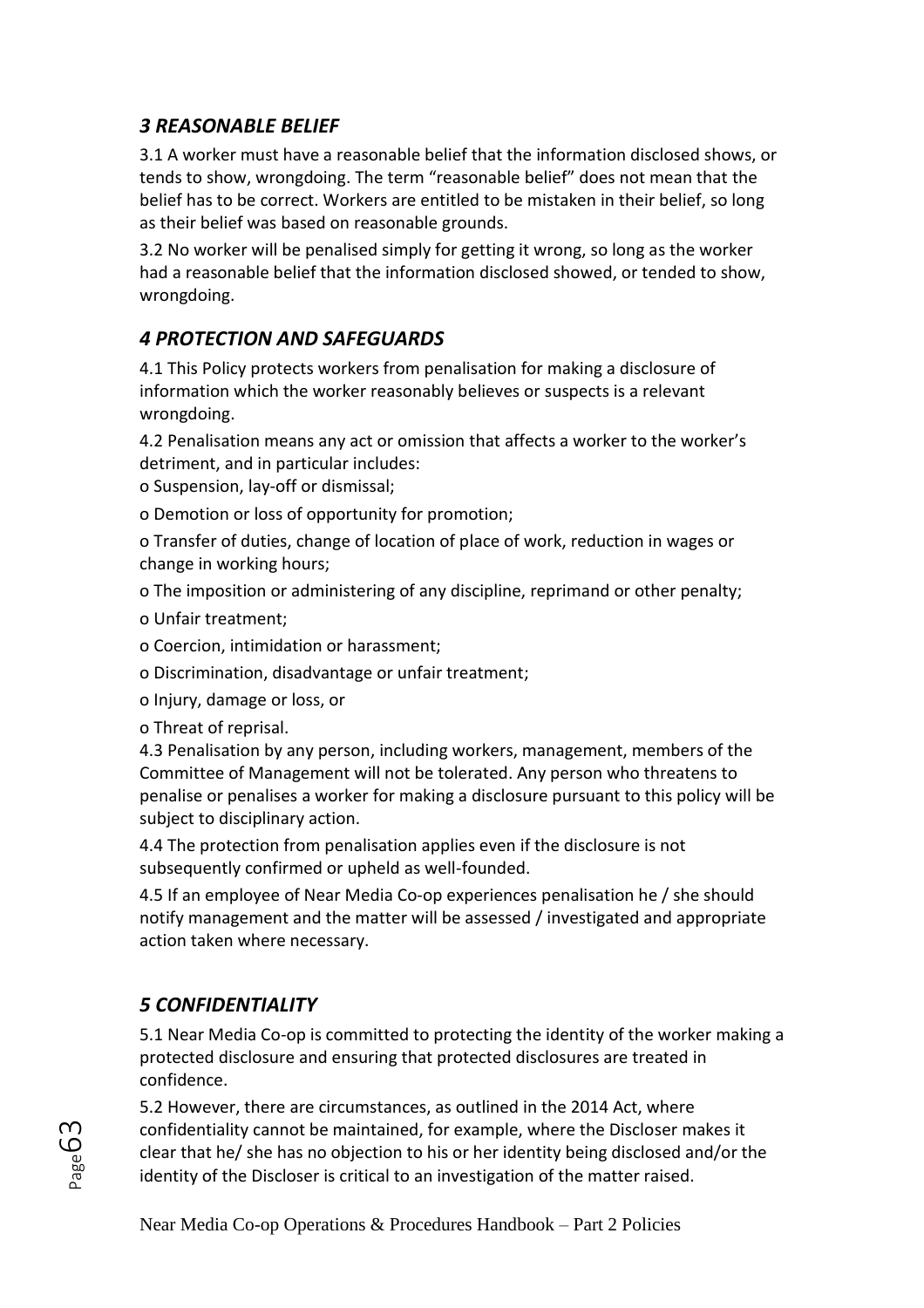5.3 If it is decided that confidentiality cannot be maintained in the context of an investigation, Near Media Co-op will inform the Discloser in advance that his /her identity will be disclosed. The Discloser may request a review of this decision and a review will be carried out, where practicable.

## *6 ANONYMOUS DISCLOSURES*

6.1 Where the worker withholds their identity in making a disclosure it is more difficult to assess the disclosure and take appropriate action.

6.2 Near Media Co-op will act upon the disclosure to the extent that this is possible, but may be restricted in their ability to investigate the matter in the absence of the knowledge of the identity of the discloser.

6.3 Important elements of the Policy & Procedures will be difficult or impossible to apply unless the worker's anonymity lifts. E.g. Keeping the discloser informed and protecting a discloser from penalisation.

# *7 PROCEDURE FOR MAKING A PROTECTED DISCLOSURE*

### **7.1 Who should the Discloser make the disclosure to?**

7.1.1 In the first instance, disclosures should be made orally or in writing to the Project Co-ordinator. Where the disclosure is made orally, the Project Co-ordinator shall take a note recording the disclosure in consultation with the Discloser.

7.1.2 Where the disclosure involves the Project Co-ordinator, the Discloser should make the disclosure in writing to the Secretary of the Committee of Management.

7.1.3 A person to whom a disclosure is made must take reasonable steps to protect the identity of the Discloser.

7.1.4 A written disclosure should be made on the Notification Form attached.

### **7.2 Assessment Meeting**

7.2.1 The Recipient will arrange to meet with the Discloser within **[10]** working days of receipt of the disclosure to discuss it on a strictly confidential basis. The Recipient will need to clarify at this point if the disclosure is appropriate to the Policy or is a personal employment complaint more appropriate to other Co-op procedures, for example a Grievance Procedure.

7.2.2 The Discloser may be accompanied at this meeting by a trade union representative or a work colleague from the Co-op. the meeting will be private and confidential and its purpose is twofold:

(a) So that the Recipient is satisfied the disclosure made falls within the scope of this policy and not some other internal policy, and

(b) So that the Recipient can determine the appropriate course of action in response to the disclosure made.

7.2.3 If the Recipient is unclear whether the disclosure qualifies as a protected disclosure, it will be treated as such and pursuant to this Policy until such time as it is deemed not to constitute a protected disclosure.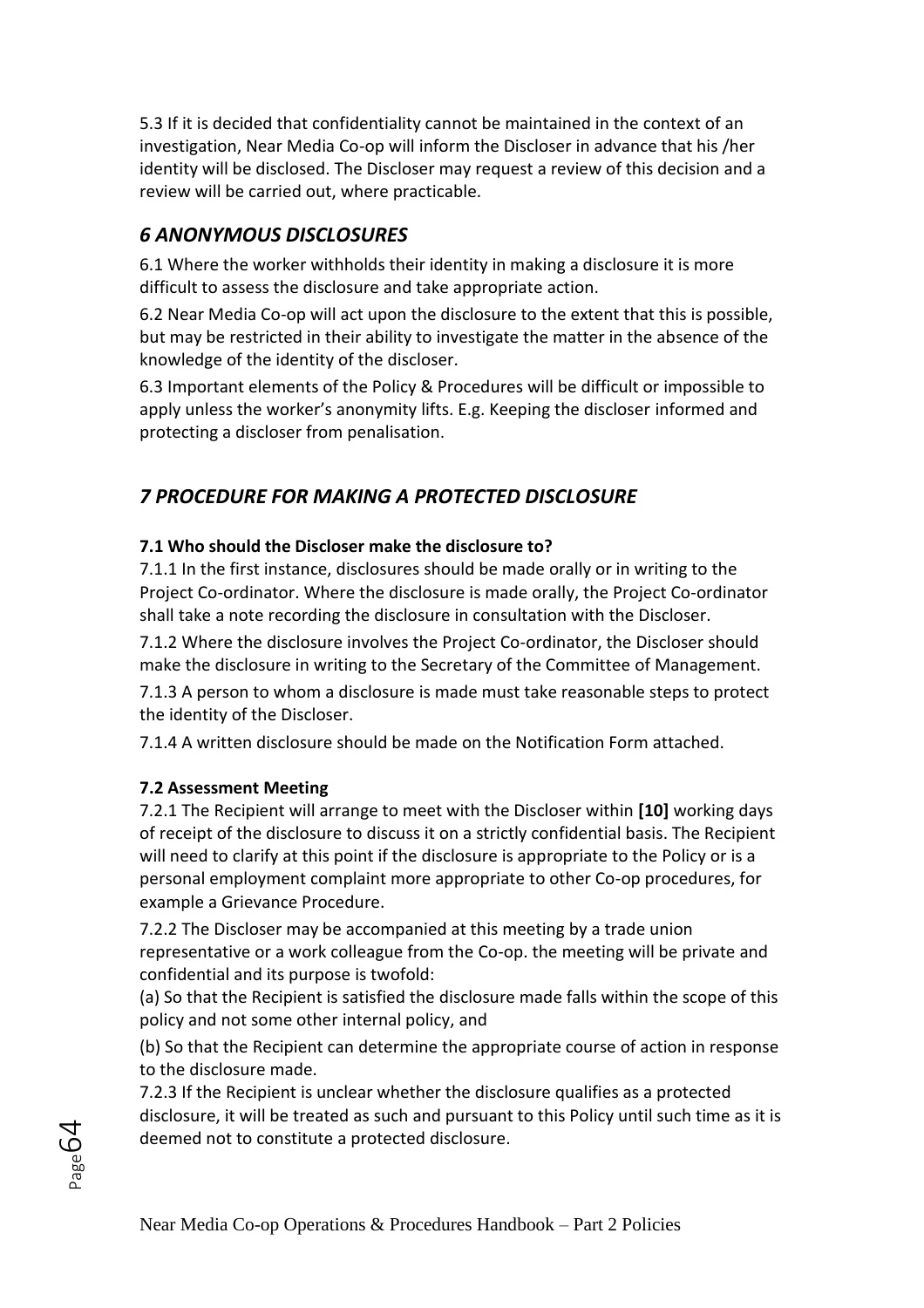7.2.4 The course of action, as determined by the recipient, will take one of the following forms:

(a) Meetings between the Recipient and Discloser to clarify matters and/or agree an outcome, **and/or** 

**(b)** An investigation by the Project Co-ordinator, **or** 

**(c)** An investigation by the Secretary/Chairperson / a Sub-Committee of the Committee of Management, **or** 

(d) An investigation approved by the Committee of Management to be carried out by an independent third party.

7.2.5 It is the general intention of this Policy that the recipient will communicate with the Discloser in writing within **[10]** Near Media Co-op days of the Assessment Meeting taking place to formally acknowledge receipt of the disclosure made and to advise the outcome of the Assessment Meeting.

7.2.6 If it appears to the Recipient that the disclosure made falls to be more properly addressed under another process or within the scope of another internal Near Media Co-op policy and procedure, the recipient will communicate this to the Discloser.

7.2.7 The Discloser may seek a review of the outcome of the Assessment Meeting. The review will be undertaken by a person who was not involved in the Assessment Meeting.

7.2.8 Disclosures may, in light of the nature and /or seriousness of the matters raised, be referred immediately to the appropriate authorities. For example, if the disclosure relates to criminal activity, the recipient will refer the matter immediately to An Garda Síochana.

# *7.3 Investigation*

7.3.1 Where an investigation is undertaken, the Discloser's involvement in that investigation will depend on the subject matter of the disclosure made and the detail provided by the Discloser.

7.3.2 The investigation will be conducted in a full, fair and objective manner with regard to the Principals of natural justice and fair procedures. Its format and who assists and/or is involved in the investigation will be determined by the Investigator(s) by reference to the subject matter of the disclosure made. Where the information disclosed relates to alleged wrongdoing on the part of an individual, the principles of natural justice and fair procedures will be complied with vis-á-vis that individual, as appropriate.

7.3.3 The Investigator(s) may deem it necessary to meet with the Discloser in the course of the investigation and in such circumstances the Discloser may be accompanied by a trade union representative or work colleague from the Near Media Co-op.

7.3.4 In any event, the objective is that the investigation will be undertaken promptly and efficiently. Having regard to the duration and nature of the investigation, it may be appropriate to inform the Discloser in writing of the investigation's progress and likely timeframe for its conclusion. However, it is important to note that sometimes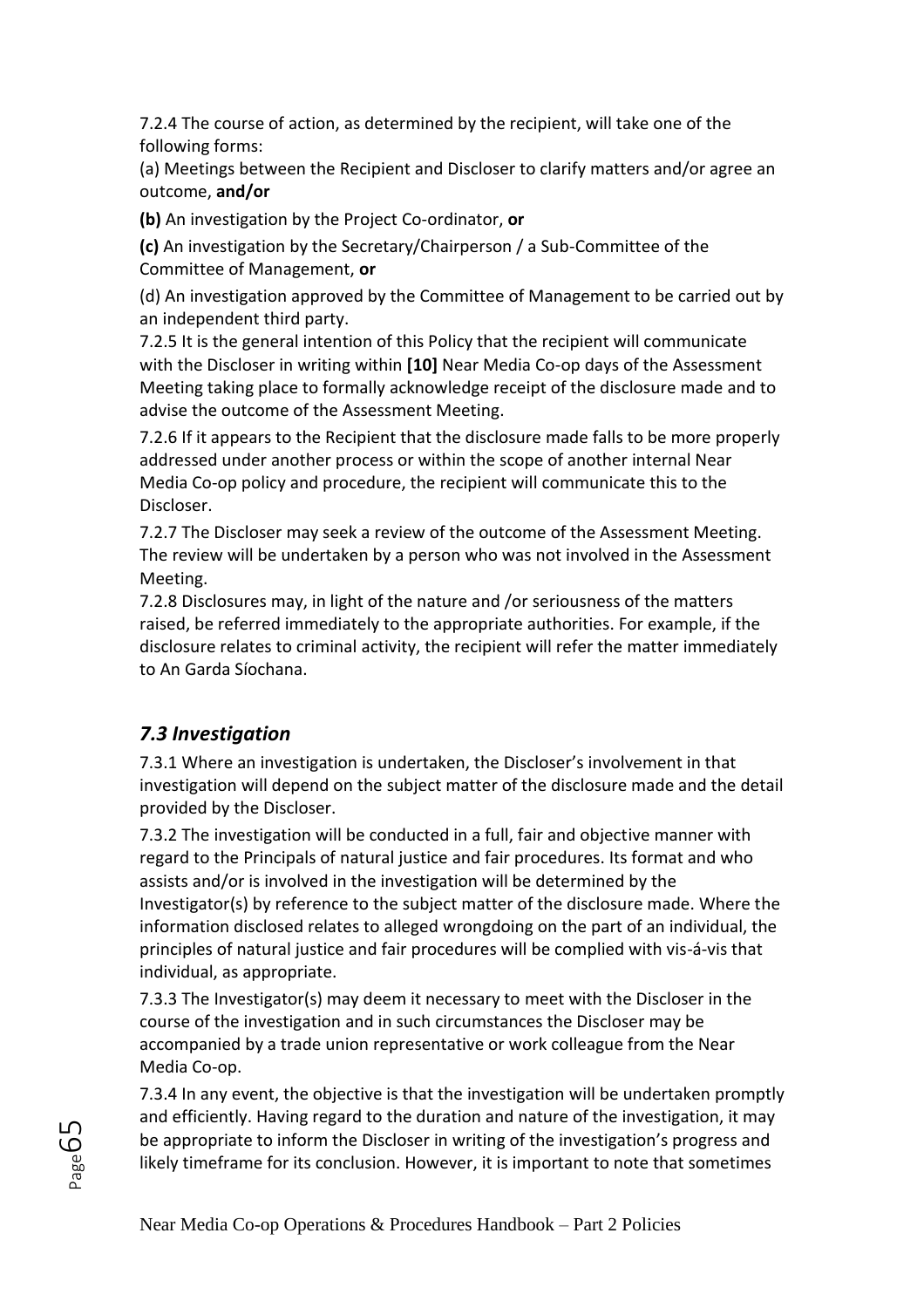the need for confidentiality and legal considerations may prevent the Investigator(s) from giving specific details of an investigation.

# *7.4 Communication*

7.4.1 It is important that the Discloser feels assured that a disclosure made under this Policy is taken seriously and is kept informed of the steps which are being taken in response to the disclosure. In this regard, the Investigator(s) undertake to communicate with the Discloser as follows:

(a) The Recipient will acknowledge receipt of the disclosure and arrange to meet with the Discloser as outlined above;

(b) If an investigation takes place, the Investigator(s) will keep the Discloser informed of actions, where possible, in that regard including the outcome of any investigation. However, in this regard, it is important to note that sometimes the need for confidentiality and legal considerations may prevent the Investigator(s) from giving the Discloser specific details of an investigation.

# *7.5 Disciplinary Action*

7.5.1 Where a disclosure is made in accordance with this Policy, but the information disclosed is not subsequently upheld by an investigation, no action will be taken against the Discloser who will be protected against any penalisation.

7.5.2 However, a disclosure made in the absence of a reasonable belief will not attract the protections of the 2014 Act and may result in disciplinary action against the Discloser. In addition, disclosure of a wrongdoing does not necessarily confer any protection or immunity on a Discloser in relation to any involvement they may have had in that wrongdoing.

# *7.6 Records*

All records of disclosures will be securely maintained so as to comply with the requirements for confidentiality under the 2014 Act and data protection obligations.

# *8 MAKING A DISCLOSURE EXTERNALLY*

8.1 The aim of this Policy is to provide workers with an avenue within Near Media Co-op to make disclosures in relation to wrongdoing. The Committee of Management is confident that such issues can be appropriately dealt with "in house" and encourages workers to report such disclosures internally. The Committee acknowledges that there may be circumstances where a worker wishes to make a disclosure externally, and the legislation governing disclosures provides for a number of avenues in this regard.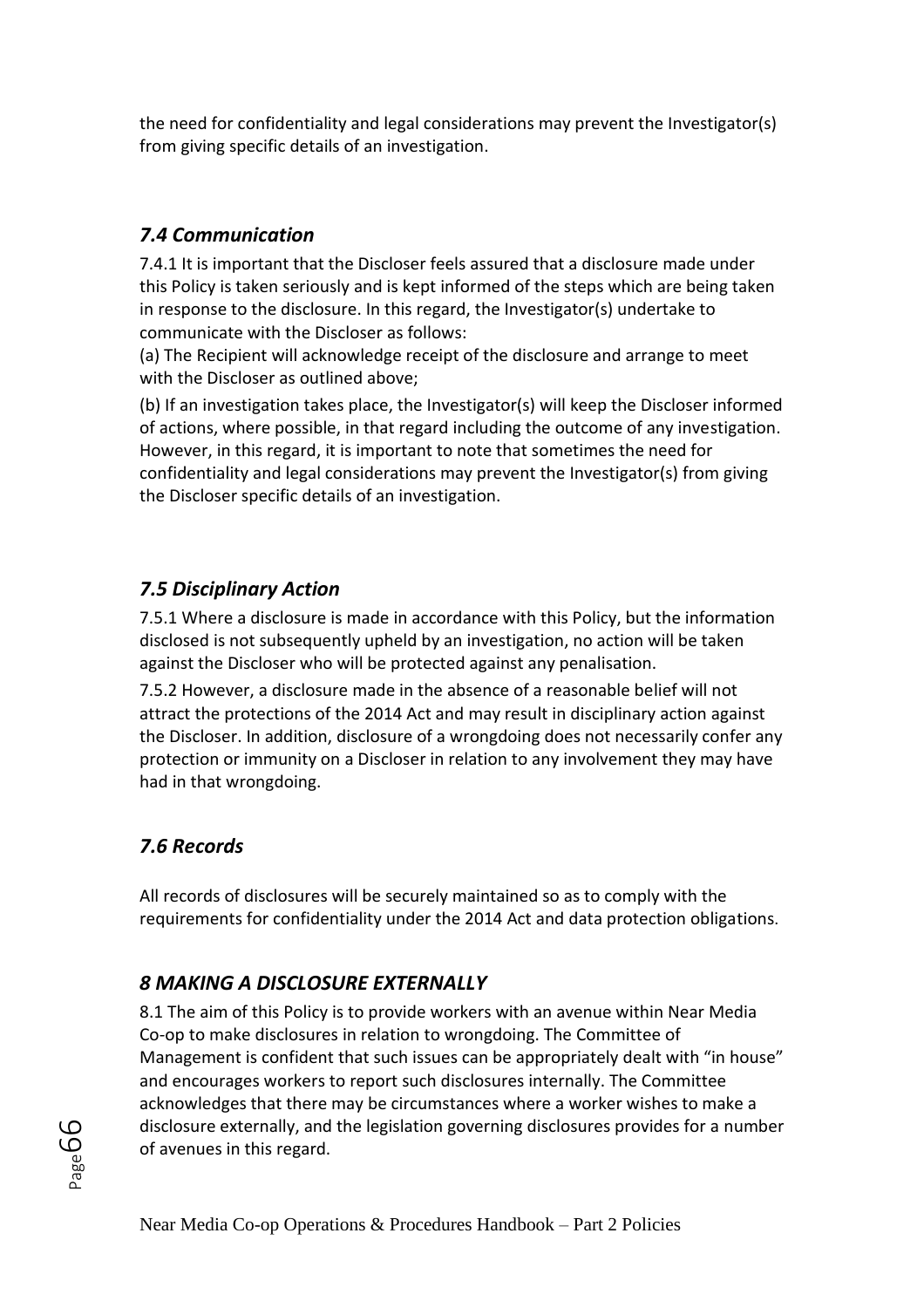8.2 It is important to note that while a worker need only have a reasonable belief as to wrongdoing to make a disclosure internally, if the worker is considering making an external disclosure he or she has different and potentially more onerous obligations depending to whom the disclosure is made.

8.2.1 Disclosure to a Prescribed Person (section 7 of the 2014 Act)

S.I. 339 of 2014 prescribes certain external bodies and persons as appropriate recipients of disclosures of relevant wrongdoings falling within their prescribed remit.

It should be noted that a worker disclosing to a prescribed person must **reasonably believe** that the relevant wrongdoing falls within the scope of matters in respect of which the person is the prescribed recipient **and** that the information disclosed, and any allegation contained in it, are **substantially true.** This standard is different from that applying to internal disclosures.

Examples of prescribed recipients of disclosures of relevant wrongdoings under the S.I. are the CEO of the Education and Training Board, INTREO, the Data Protection Commissioner.

8.2.2 Disclosure to a Minister (section 8 of the 2014 Act)

8.2.3 Disclosure to Legal Adviser (section 8 of the 2014 Act)

Where a worker makes a disclosure in the course of obtaining legal advice from a barrister, solicitor, trade union official or official of an excepted body.

8.2.4 Disclosure to other persons outside the workplace (section 10 of the 2014 Act)

Certain criteria and conditions must be fulfilled in order for such a disclosure to be protected and workers are advised to seek Union or other advice/assistance if they are considering making a section 10 protected disclosure.

#### **REVIEW AND AMENDMENTS**

This policy may be reviewed and amendments made and employees and volunteers will be informed accordingly. Signed: --------------------------------------------------------------- Chairperson, Committee of Management. Dated:------------------------------------------------------------------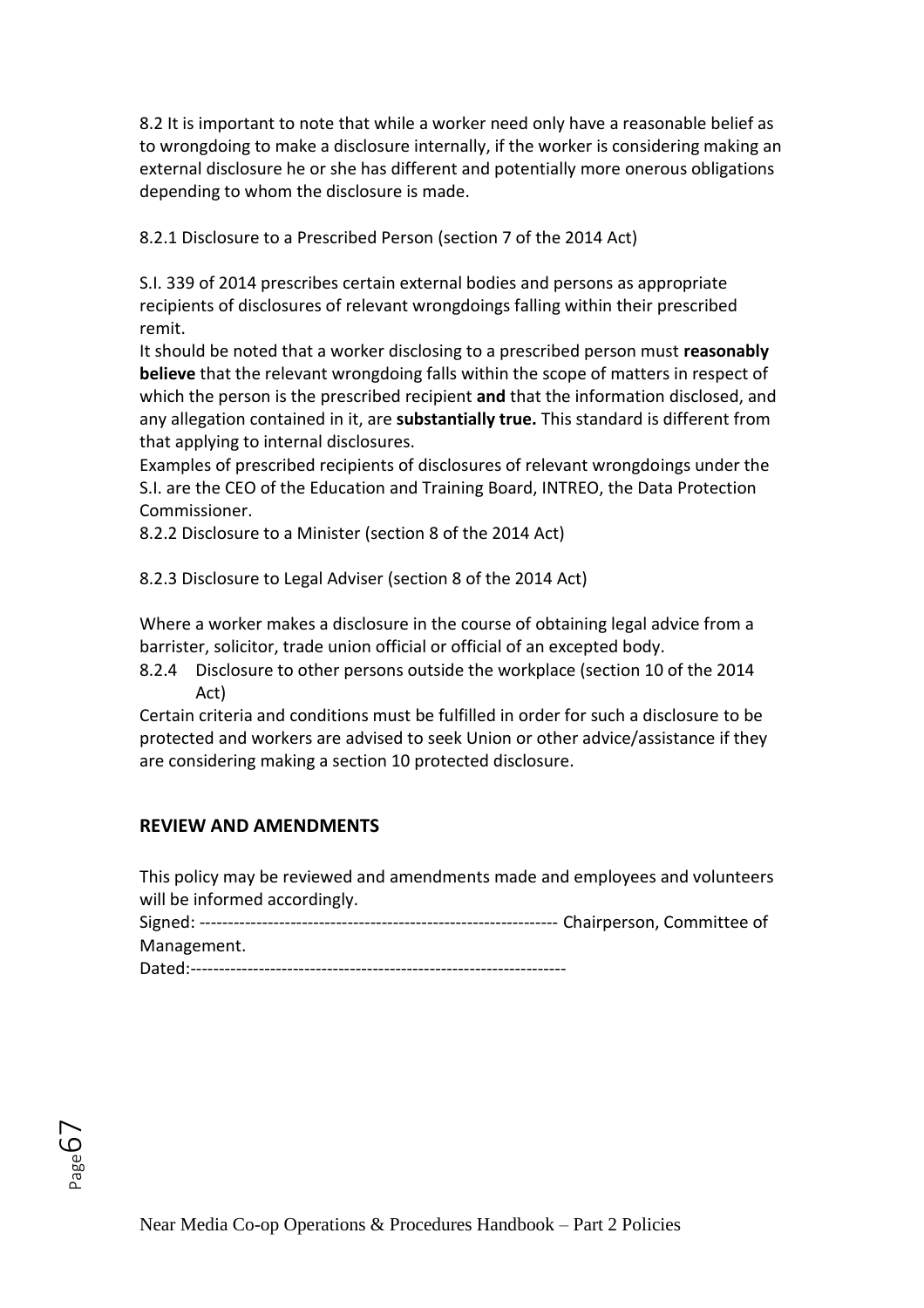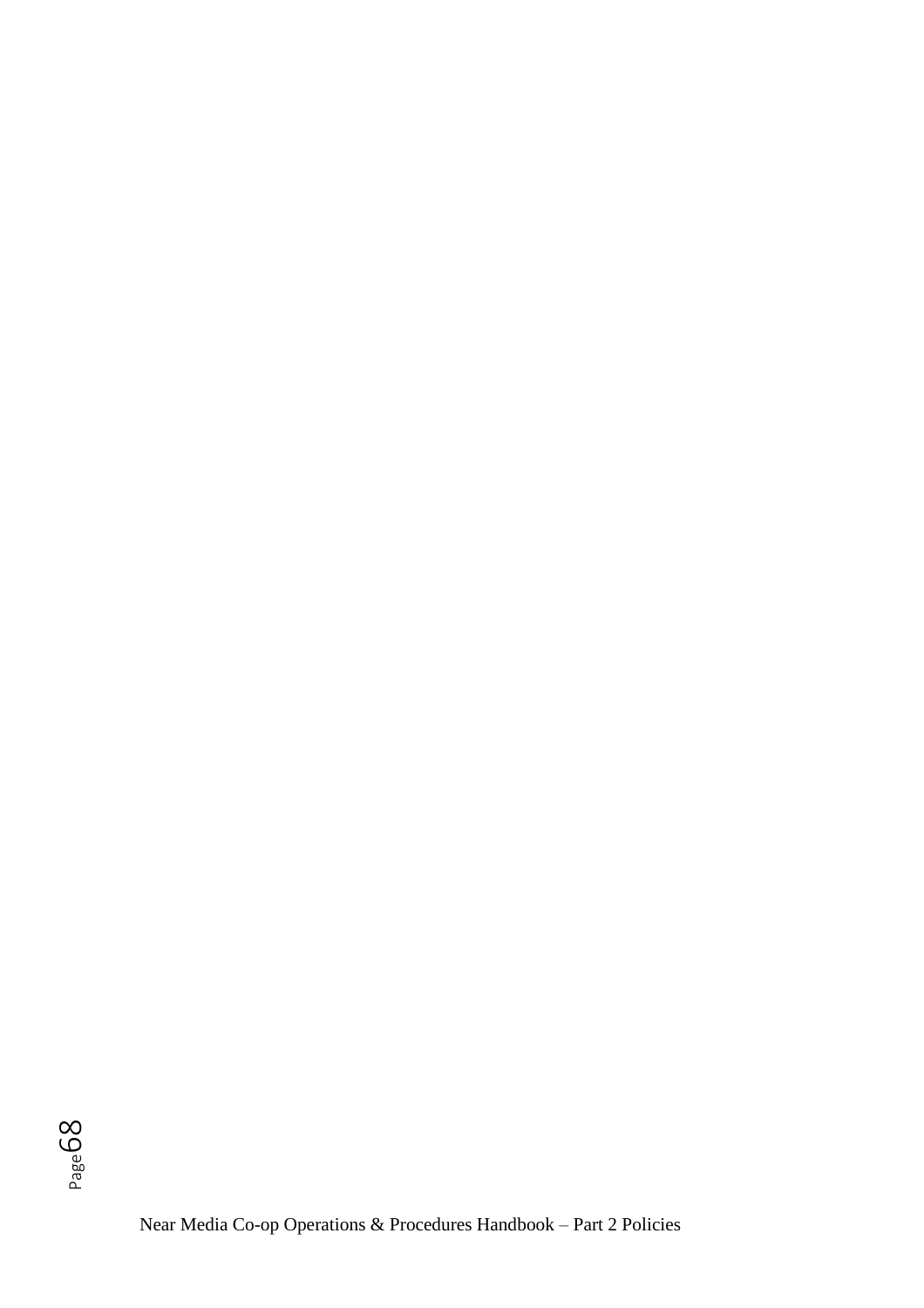### **NEAR MEDIA CO-OP VOLUNTEER WARRANTY**

**I, the undersigned agree to:**

**Uphold the ethos and follow the guidelines of Near Media Co-op.**

**When in charge of broadcasting I agree:**

**That anything contravening the libel, slander and defamation laws shall not be broadcast.**

**That anything likely to incite or promote crime or hatred shall not be**

**broadcast.** 



**That anything which is sub-juiced (prohibited from entering the public**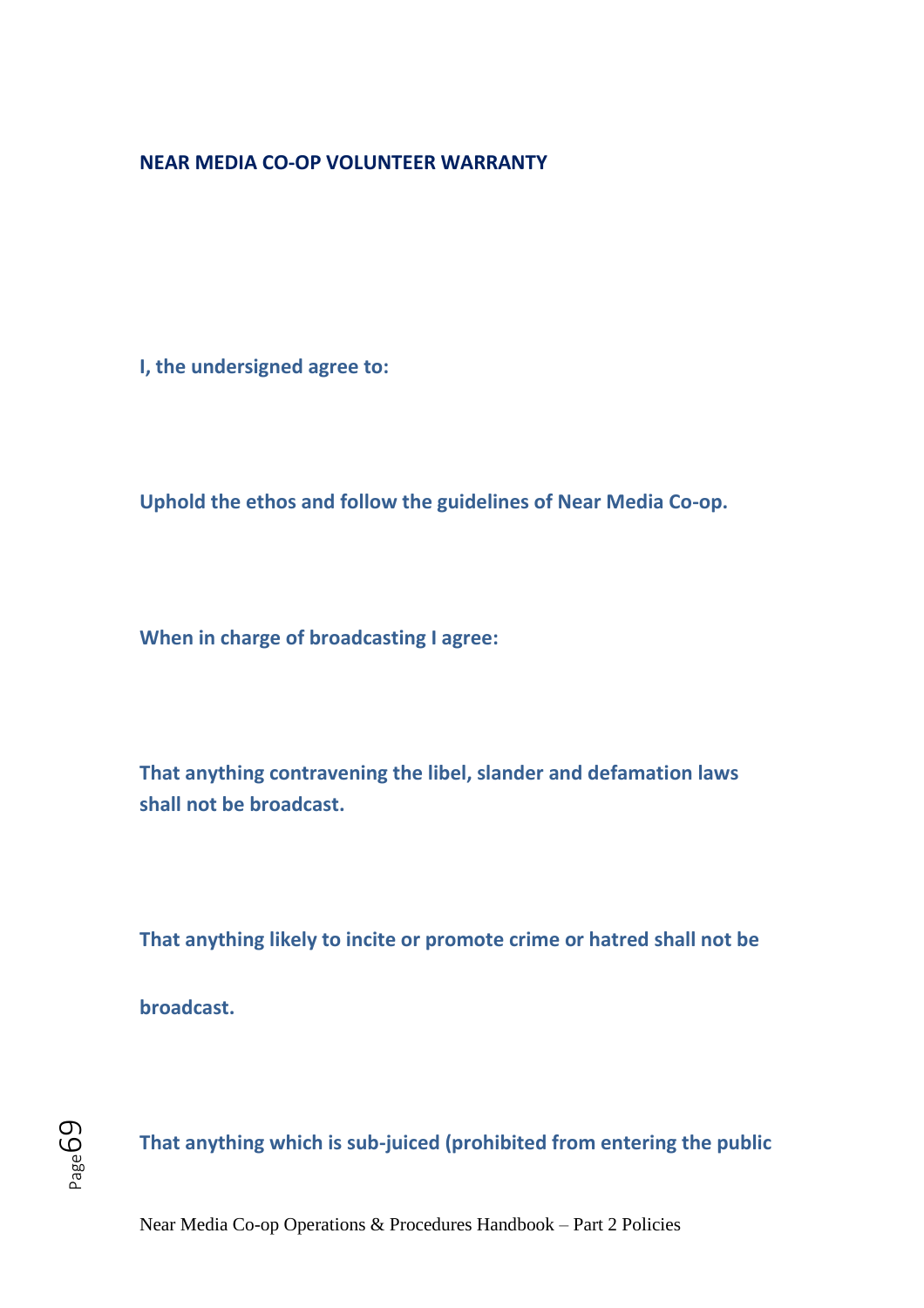**domain by the courts) shall not be broadcast.**

**That anything contravening the libel and defamation laws or breaching the BAI's regulations shall not be broadcast.**

**In case I need to cancel my program I agree to inform the station administrator Alan Braddish , [alan@near.ie](mailto:alan@near.ie) with possibly one week notice so that he can arrange for another volunteer to stand in for my program.** 

**That the privacy of any individual shall not be unreasonably encroached upon.**

**I will promote the good name of Near Media Co-op, and not knowingly do anything to damage Near's reputation.**

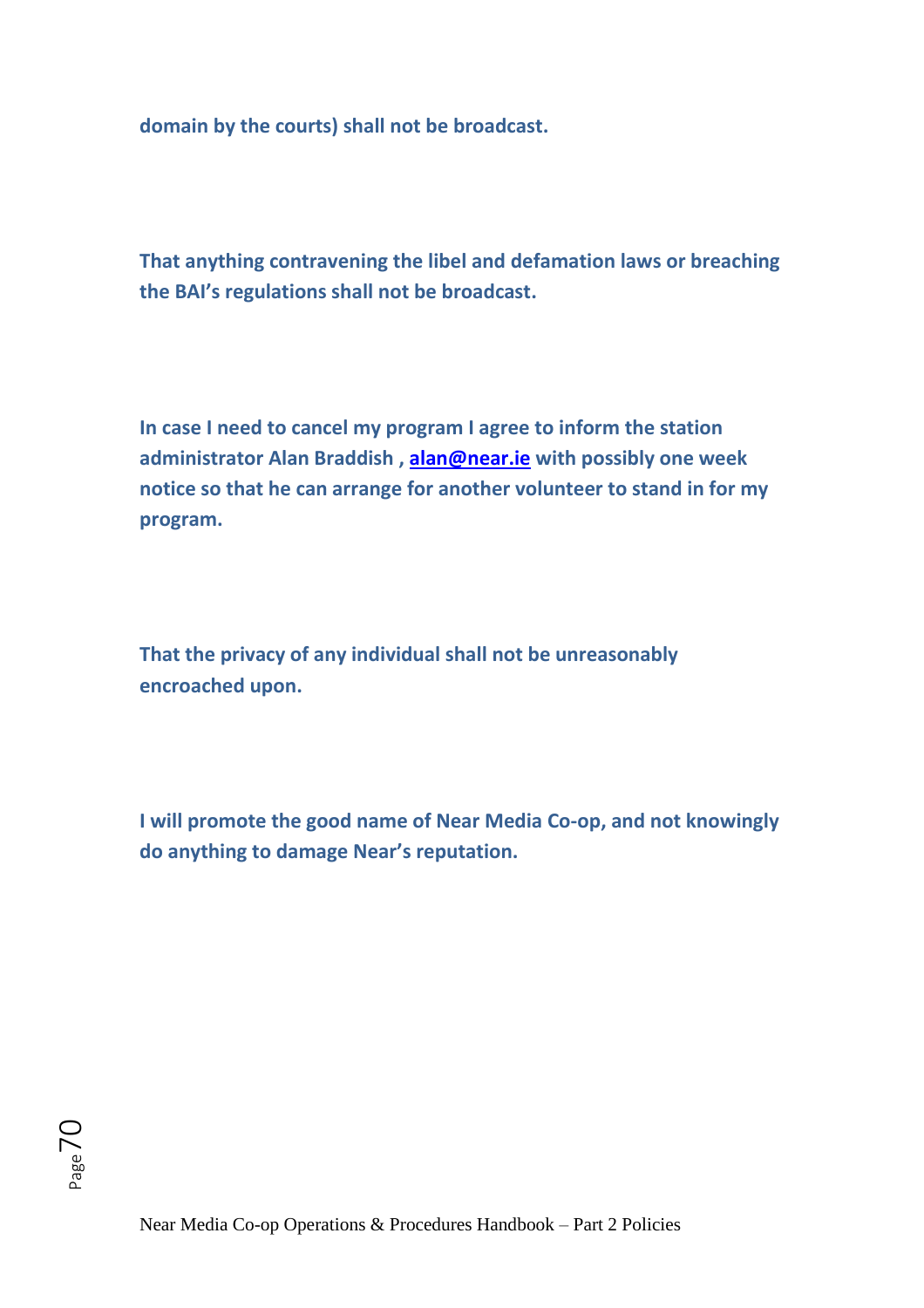**Name \_\_\_\_\_\_\_\_\_\_\_\_\_\_\_\_\_\_\_\_\_\_\_\_\_\_\_\_\_\_\_\_\_**

**Signature: \_\_\_\_\_\_\_\_\_\_\_\_\_\_\_\_\_\_\_\_\_\_\_\_\_\_\_\_\_\_**

**Date: \_\_\_\_\_\_\_\_\_\_\_\_\_\_\_\_\_\_\_\_\_\_\_\_\_\_\_\_\_\_\_\_\_**

### **PROGRAMME AGREEMENT**

Between **xy** and the Programming Committee of Near FM

Re: xyz title of programme

Transmission Details: x day, every week, 5.00-6.00pm Start date: x day, weekly, for three month initially.

#### **Programme Details:**

**Type:** magazine/ panel **Content:** talk It is a programme focusing on xyz

#### **Volunteer Obligations and Quality of Programming:**

The Volunteer(s) agrees to adhere to Near FM's Broadcasting Regulations and Standards.

#### **Duration of agreement: Date**

This agreement will remain valid for the period defined above. The committee will review the programme prior to the end of the agreement period. If the Programming Committee wishes to continue broadcasting this programme it will either draw up another agreement based on the review or will issue a continuance of this agreement for a further period. The committee undertakes to involve the Volunteer applicant(s) in all stages of the review. The Programming may issue a continuance directly and waive the review.

Sometimes Near FM broadcasts live from outside the studio. This would require to cancel a programme. We give 8 days in advance so that you are aware that we are cancelling your programme for the OB.